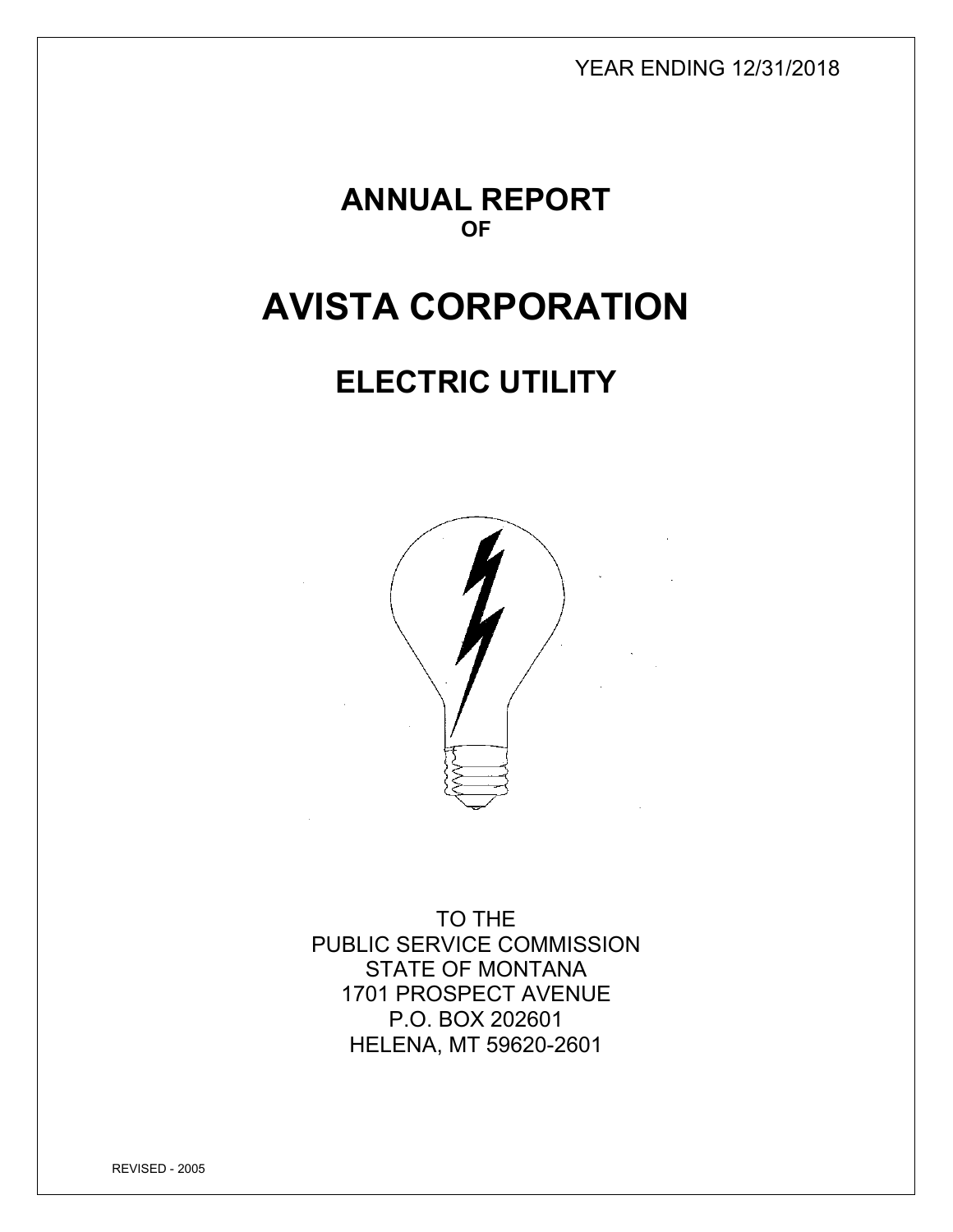**SCHEDULE 2**

## **IDENTIFICATION**

### Year: **2018**

|     | <b>Legal Name of Respondent:</b>                                                                           | <b>Avista Corporation</b>                                                                                |  |  |  |
|-----|------------------------------------------------------------------------------------------------------------|----------------------------------------------------------------------------------------------------------|--|--|--|
| 2.  | Name Under Which Respondent Does Business:                                                                 | <b>Avista Corp. and Avista Utilities</b>                                                                 |  |  |  |
| 3.  | Date Utility Service First Offered in Montana                                                              | July, 1960                                                                                               |  |  |  |
| 4.  | Address to send Correspondence Concerning Report:                                                          | 1411 East Mission Avenue<br>PO Box 3727                                                                  |  |  |  |
| 5.  | Person Responsible for This Report:                                                                        | Spokane, WA 99220<br><b>Ryan Krasselt</b><br>Vice President, Controller and Principal Accounting Officer |  |  |  |
| 5a. | Telephone Number:                                                                                          | 509-495-2273                                                                                             |  |  |  |
|     | Control Over Respondent                                                                                    |                                                                                                          |  |  |  |
| 1.  | If direct control over the respondent was held by another entity at the end of year provide the following: |                                                                                                          |  |  |  |
|     | 1a. Name and address of the controlling organization or person:                                            |                                                                                                          |  |  |  |
|     |                                                                                                            |                                                                                                          |  |  |  |
|     |                                                                                                            |                                                                                                          |  |  |  |

1b. Means by which control was held:

1c. Percent Ownership:

### 1 Erik J. Anderson 3720 Carillon Point, Kirkland, WA 98033 2 Kristianne Blake 12605 N. Eagle Bluff Lane, Spokane, WA 99208 3 Donald C. Burke 16 Ivy Court, Langhorne, PA 19047 4 Rebecca A. Klein 611 S. Congress Ave. Ste 125 Austin, TX 78704<br>5 Scott H. Maw 2401 Utah Avenue S, Suite 800, Mailstop: GCT-2401 Utah Avenue S, Suite 800, Mailstop: GCT-1 6 Seattle, WA 98134 7 Marc F. Racicot 28013 Swan Cove Dr. Bigfork, MT 59911 8 Heidi B. Stanley P.O. Box 2884, Spokane, WA 99220 9 R. John Taylor P. O. Box 538, Lewiston, ID 83501<br>10 Janet D. Widmann 26 Sanford Lane, Lafayette, CA 945 10 Janet D. Widmann 26 Sanford Lane, Lafayette, CA 94549 11 12 Scott L. Morris (1) 1411 E. Mission Ave., Spokane, WA 99202 13 Dennis P. Vermillion (2) 1411 E. Mission Ave., Spokane, WA 99202 14 15 16 (1) Mr. Morris is the Chairman of the Board and Chief Executive Officer of Avista Corp. 17 (2) Mr. Vermillion is the President of Avista Corp. and has been elected to the Board of Directors, 18 effective January 1, 2018. 19 effective January 1, 2018. 20 \$171,000 \$175,500 (2) (1) \$194,689 \$185,500 and Address (City, State) (a) \$184,000 \$213,753 \$180,000 Name of Director (b) \$195,000 Remuneration \$172,500 **Board of Directors** Line No.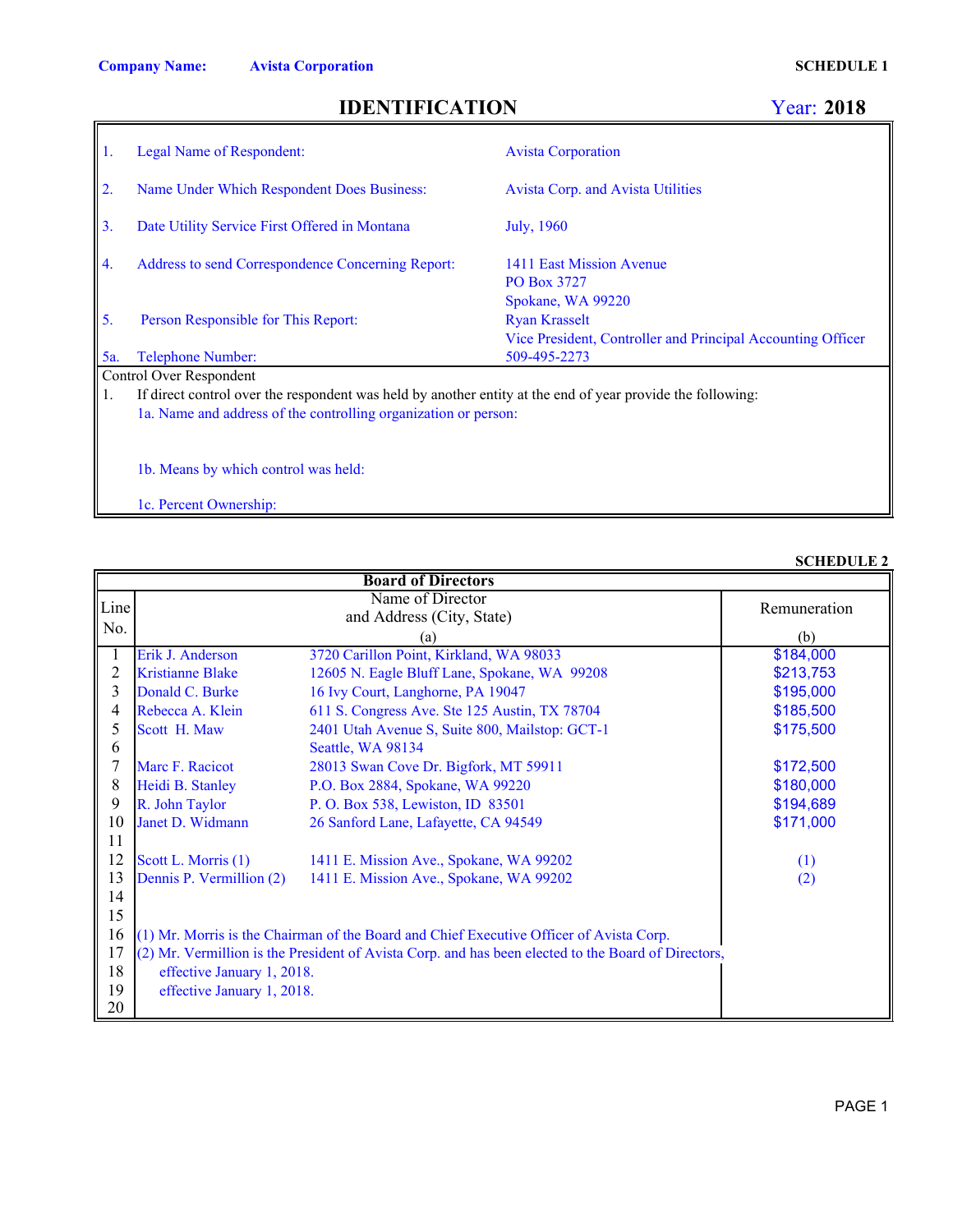|                           |                                                                      | <b>Officers</b>                         | Year: 2018                    |
|---------------------------|----------------------------------------------------------------------|-----------------------------------------|-------------------------------|
| Line                      | Title                                                                | Department                              |                               |
| No.                       | of Officer                                                           | Supervised                              | Name                          |
|                           | (a)                                                                  | (b)                                     | (c)                           |
| 1                         |                                                                      |                                         |                               |
| $\boldsymbol{2}$          | <b>Chairman of the Board</b>                                         | All                                     | <b>Scott L. Morris</b>        |
| $\ensuremath{\mathsf{3}}$ | & Chief Executive Officer                                            |                                         |                               |
| 4                         |                                                                      |                                         |                               |
| 5                         | President of Avista Corp.                                            | All                                     | <b>Dennis P. Vermillion</b>   |
| 6<br>$\overline{7}$       | <b>Senior Vice President, Chief Financial</b>                        | Finance                                 | <b>Mark T. Thies</b>          |
| 8                         | Officer, & Treasurer                                                 |                                         |                               |
| 9                         |                                                                      |                                         |                               |
| 10                        | Senior Vice President, General Counsel,                              | Legal                                   | <b>Marian M. Durkin</b>       |
| 11                        | <b>Chief Compliance Officer</b>                                      |                                         |                               |
| 12                        | & Corporate Sercretary                                               |                                         |                               |
| 13                        |                                                                      |                                         |                               |
| 14                        | <b>Senior Vice President of Human</b>                                | <b>Human Resources</b>                  | <b>Karen S. Feltes</b>        |
| 15                        | <b>Resources</b>                                                     |                                         |                               |
| 16                        |                                                                      |                                         |                               |
| 17                        | Vice President, Controller and                                       | <b>Accounting</b>                       | Ryan L. Krasselt              |
| 18                        | <b>Principal Accounting Officer</b>                                  |                                         |                               |
| 19                        |                                                                      |                                         |                               |
| 20                        | <b>Vice President of Energy Delivery</b>                             | <b>Utility Operations</b>               | <b>Heather L. Rosentrater</b> |
| 21                        |                                                                      |                                         |                               |
| 22<br>23                  | <b>Vice President and Chief</b><br><b>Strategy Officer</b>           | <b>Strategic Planning</b>               | Edward D. Schlect Jr.         |
| 24                        |                                                                      |                                         |                               |
| 25                        | <b>Vice President and Chief Counsel for</b>                          | Legal/Regulatory                        | David J. Meyer                |
| 26                        | <b>Regulatory and Governmental Affairs</b>                           |                                         |                               |
| 27                        |                                                                      |                                         |                               |
| 28                        | <b>Senior Vice President and Vice</b>                                | <b>Resource</b>                         | Jason R. Thackston            |
| 29                        | <b>President of Energy Resources</b>                                 | <b>Management</b>                       |                               |
| 30                        |                                                                      |                                         |                               |
| 31                        | <b>Vice President and Chief Information</b>                          | Information                             | <b>James M. Kensok</b>        |
| 32                        | <b>Officer</b>                                                       | <b>Technology</b>                       |                               |
| 33                        |                                                                      |                                         |                               |
| 34                        | <b>Vice President, External Affairs and</b>                          | <b>Customer Solutions</b>               | Kevin J. Christie             |
| 35                        | <b>Chief Customer Officer</b>                                        | <b>Regulatory</b>                       |                               |
| 36<br>37                  |                                                                      |                                         | Bryan A. Cox                  |
| 38                        | Vice President, Safety and Human<br><b>Resources Shared Services</b> | <b>Safety</b><br><b>Human Resources</b> |                               |
| 39                        |                                                                      |                                         |                               |
| 40                        |                                                                      |                                         |                               |
| 41                        |                                                                      |                                         |                               |
| 42                        |                                                                      |                                         |                               |
| 43                        |                                                                      |                                         |                               |
| 44                        |                                                                      |                                         |                               |
| 45                        |                                                                      |                                         |                               |
| 46                        |                                                                      |                                         |                               |
| 47                        |                                                                      |                                         |                               |
| 48                        |                                                                      |                                         |                               |
| 49                        |                                                                      |                                         |                               |
| 50                        |                                                                      |                                         |                               |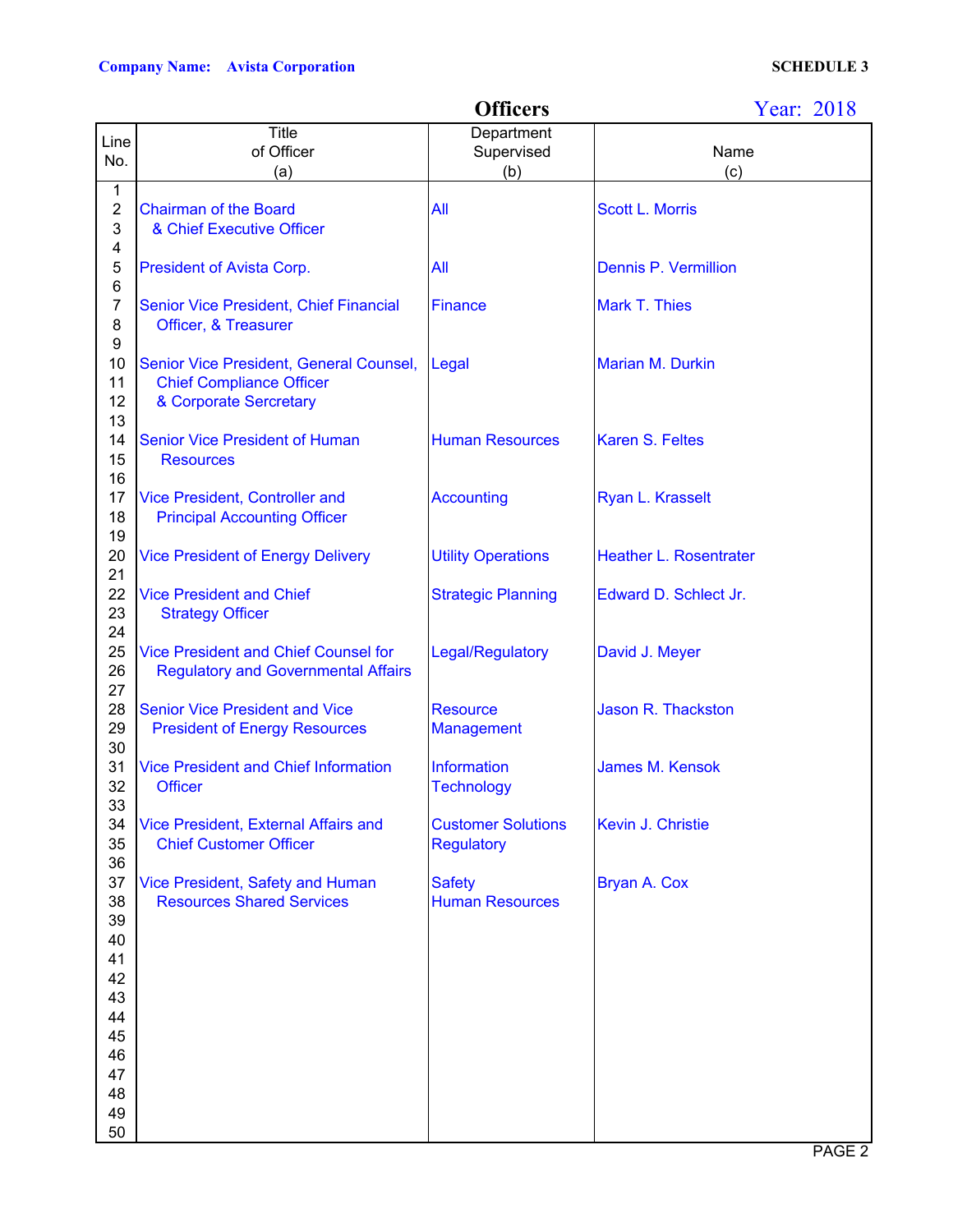## **CORPORATE STRUCTURE** Year: 2018

|          | Subsidiary/Company Name              | Line of Business                               | Earnings                                                           | Percent of Total |  |  |
|----------|--------------------------------------|------------------------------------------------|--------------------------------------------------------------------|------------------|--|--|
|          |                                      |                                                |                                                                    |                  |  |  |
|          | 2 Avista Capital, Inc.               | Parent company to the                          | (\$5,660,192)                                                      | $-236.63%$       |  |  |
| 3        |                                      | Company's subsidiaries,                        |                                                                    |                  |  |  |
| 4        |                                      | except AERC                                    |                                                                    |                  |  |  |
|          |                                      |                                                |                                                                    |                  |  |  |
| 6        | <b>Avista Capital II</b>             | Business trusts formed for the purpose         |                                                                    |                  |  |  |
|          |                                      | of issuing preferred trust securities.         |                                                                    |                  |  |  |
| 8        |                                      |                                                |                                                                    |                  |  |  |
|          | 9 Avista Energy, Inc.                |                                                | Wholesale electricity and natural gas trading, marketing and       |                  |  |  |
| 10       |                                      |                                                |                                                                    |                  |  |  |
| 11       |                                      |                                                | resource management. Majority of opertions sold 6/30/2007          |                  |  |  |
|          |                                      |                                                |                                                                    |                  |  |  |
|          | 12 Steam Plant Square LLC            | Commercial office and retail leasing.          |                                                                    |                  |  |  |
| 13       |                                      |                                                |                                                                    |                  |  |  |
|          | 14 Courtyard Office Center, LLC      | Commercial office and retail leasing.          |                                                                    |                  |  |  |
| 15       |                                      |                                                |                                                                    |                  |  |  |
|          | 16 Steam Plant Brew Pub LLC          | <b>Restaurant operations.</b>                  |                                                                    |                  |  |  |
| 17       |                                      |                                                |                                                                    |                  |  |  |
|          | 18 Avista Development, Inc.          |                                                | Non-operating company which maintains an investment portfolio      |                  |  |  |
| 19       |                                      | of real estate and other investments.          |                                                                    |                  |  |  |
| 20       |                                      |                                                |                                                                    |                  |  |  |
|          | 21 Pentzer Corporation               |                                                | Parent of Bay Area Manufacturing and Pentzer Venture Holdings.     |                  |  |  |
| 22       |                                      |                                                |                                                                    |                  |  |  |
|          | 23 Bay Area Manufacturing, Inc.      |                                                | Holding Company. Parent of Advanced Manufacturing and              |                  |  |  |
| 24       |                                      | Development, Inc.                              |                                                                    |                  |  |  |
| 25       |                                      |                                                |                                                                    |                  |  |  |
|          | 26 Pentzer Venture Holdings II, Inc. | Inactive.                                      |                                                                    |                  |  |  |
| 27       |                                      |                                                |                                                                    |                  |  |  |
|          | 28 Advanced Manufacturing            |                                                | Performs custom sheet metal manufacturing of electronic            |                  |  |  |
|          | 29 and Development, Inc.             | enclosures. Has a wood products division.      |                                                                    |                  |  |  |
| 30       |                                      |                                                |                                                                    |                  |  |  |
|          | 31 Avista Northwest Resources, LLC   |                                                | Formed in 2009 to own an interest in a venture fund investment.    |                  |  |  |
| 32       |                                      |                                                |                                                                    |                  |  |  |
|          | 33 Alaska Energy and Resources       | Parent company of                              | \$8,052,196                                                        | 336.63%          |  |  |
|          | 34 Company (AERC)                    | Alaska operations.                             |                                                                    |                  |  |  |
| 35       |                                      |                                                |                                                                    |                  |  |  |
|          | 36 Alaska Electric Light and Power   |                                                | Utility operations based in the City and Borough of Juneau, AK.    |                  |  |  |
|          | 37 Company                           |                                                |                                                                    |                  |  |  |
| 38       |                                      |                                                |                                                                    |                  |  |  |
|          | 39 AJT Mining Properties, Inc.       |                                                | Inactive mining company holding certain properties in the City and |                  |  |  |
| 40       |                                      | Borough of Juneau, AK.                         |                                                                    |                  |  |  |
| 41       |                                      |                                                |                                                                    |                  |  |  |
|          | 42 Snettisham Electric Company       |                                                | Holds certain rights to purchase the Snettisham Hydroelectric      |                  |  |  |
|          |                                      |                                                |                                                                    |                  |  |  |
| 43<br>44 |                                      | project in the City and Borough of Juneau, AK. |                                                                    |                  |  |  |
|          |                                      |                                                |                                                                    |                  |  |  |
|          | 45 Salix, Inc.                       | Liquified natural gas operations               |                                                                    |                  |  |  |
| 46       |                                      |                                                |                                                                    |                  |  |  |
| 47       |                                      |                                                |                                                                    |                  |  |  |
| 48       |                                      |                                                |                                                                    |                  |  |  |
| 49       |                                      |                                                |                                                                    |                  |  |  |
| 50       |                                      |                                                |                                                                    |                  |  |  |
|          | 51 TOTAL                             |                                                | 2,392,004                                                          |                  |  |  |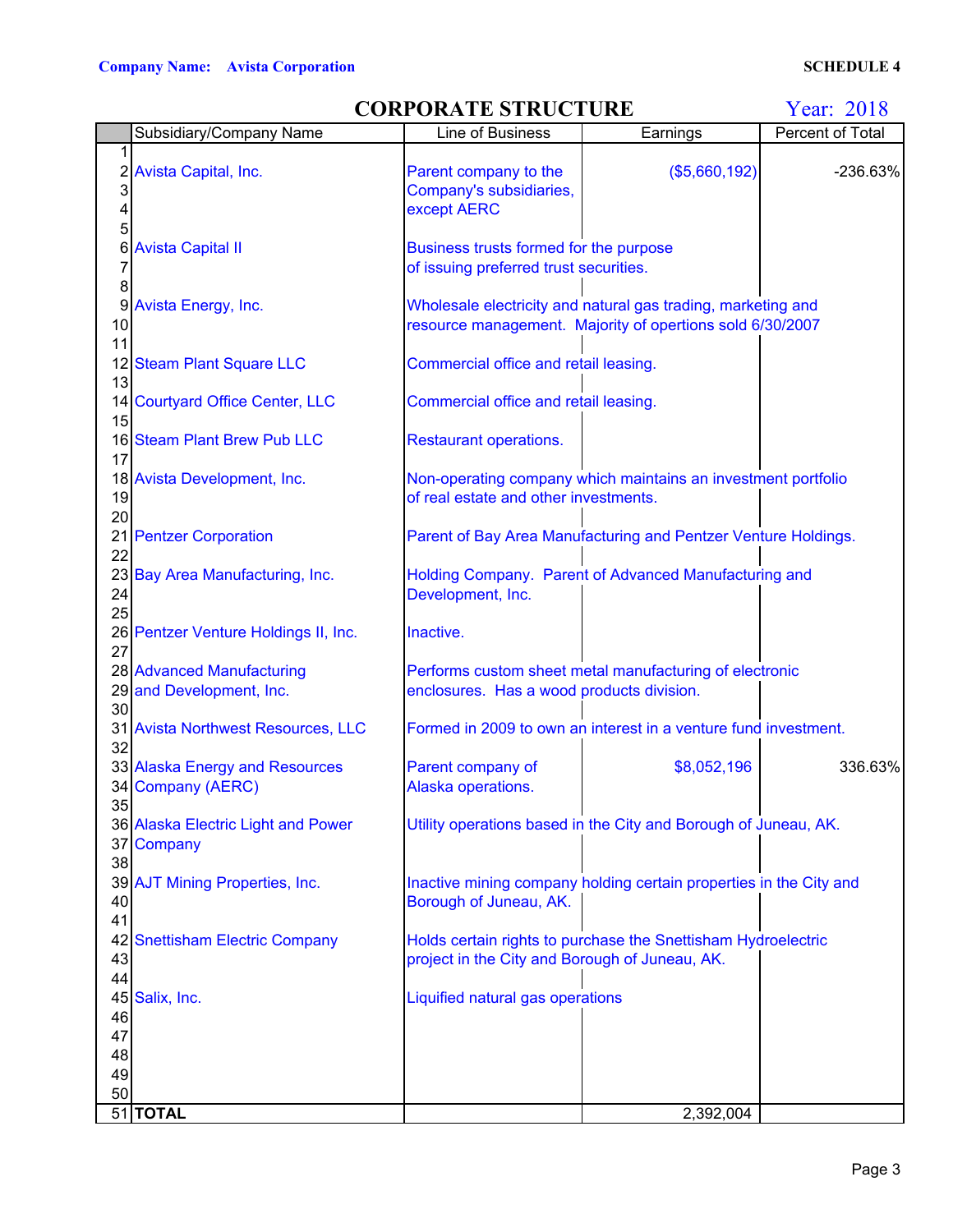## **CORPORATE ALLOCATIONS**

Year: 2018

|                                                     | Items Allocated  | Classification | <b>Allocation Method</b> | \$ to MT Utility | MT% | \$ to Other |
|-----------------------------------------------------|------------------|----------------|--------------------------|------------------|-----|-------------|
| 1                                                   |                  |                |                          |                  |     |             |
| $\sqrt{2}$                                          |                  |                |                          |                  |     |             |
| $\mathbf{3}$                                        |                  |                |                          |                  |     |             |
|                                                     | 4 Not applicable |                |                          |                  |     |             |
| 5 <sub>l</sub>                                      |                  |                |                          |                  |     |             |
| $\sqrt{6}$                                          |                  |                |                          |                  |     |             |
| $\overline{7}$                                      |                  |                |                          |                  |     |             |
| $\boldsymbol{8}$                                    |                  |                |                          |                  |     |             |
| $\overline{9}$                                      |                  |                |                          |                  |     |             |
| 10                                                  |                  |                |                          |                  |     |             |
| 11                                                  |                  |                |                          |                  |     |             |
| 12                                                  |                  |                |                          |                  |     |             |
| 13                                                  |                  |                |                          |                  |     |             |
| 14                                                  |                  |                |                          |                  |     |             |
| 15                                                  |                  |                |                          |                  |     |             |
| 16                                                  |                  |                |                          |                  |     |             |
| 17                                                  |                  |                |                          |                  |     |             |
| 18                                                  |                  |                |                          |                  |     |             |
| 19                                                  |                  |                |                          |                  |     |             |
| $20\,$                                              |                  |                |                          |                  |     |             |
| $\begin{array}{c} 21 \\ 22 \\ 23 \\ 24 \end{array}$ |                  |                |                          |                  |     |             |
|                                                     |                  |                |                          |                  |     |             |
|                                                     |                  |                |                          |                  |     |             |
|                                                     |                  |                |                          |                  |     |             |
| 25<br>26<br>27                                      |                  |                |                          |                  |     |             |
|                                                     |                  |                |                          |                  |     |             |
|                                                     |                  |                |                          |                  |     |             |
|                                                     |                  |                |                          |                  |     |             |
|                                                     |                  |                |                          |                  |     |             |
| 28<br>29<br>30<br>31                                |                  |                |                          |                  |     |             |
|                                                     |                  |                |                          |                  |     |             |
| $\frac{32}{33}$                                     |                  |                |                          |                  |     |             |
|                                                     |                  |                |                          |                  |     |             |
|                                                     | 34 TOTAL         |                |                          |                  |     |             |

### Page 4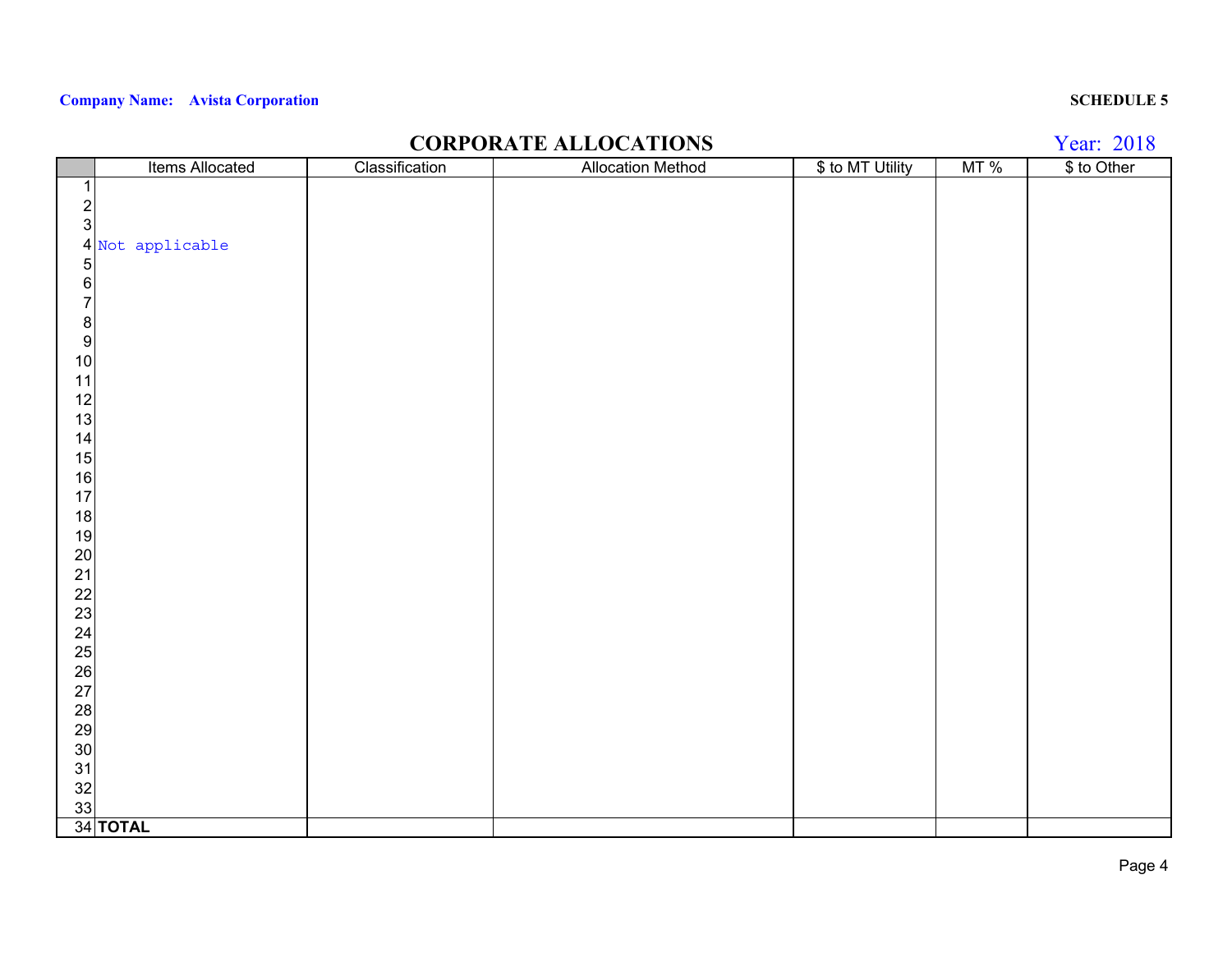|                                         | AFFILIATE TRANSACTIONS - PRODUCTS & SERVICES PROVIDED TO UTILITY<br>Year: 2018 |                     |                           |            |              |                   |  |
|-----------------------------------------|--------------------------------------------------------------------------------|---------------------|---------------------------|------------|--------------|-------------------|--|
| Line                                    | (a)                                                                            | (b)                 | $\overline{(c)}$          | (d)        | (e)          | (f)               |  |
| No.                                     |                                                                                |                     |                           | Charges    | % Total      | Charges to        |  |
| $\mathbf{1}$                            | Affiliate Name                                                                 | Products & Services | Method to Determine Price | to Utility | Affil. Revs. | <b>MT Utility</b> |  |
|                                         |                                                                                |                     |                           |            |              |                   |  |
|                                         | $\frac{2}{3}$ None                                                             |                     |                           |            |              |                   |  |
| $\overline{\mathbf{4}}$                 |                                                                                |                     |                           |            |              |                   |  |
|                                         |                                                                                |                     |                           |            |              |                   |  |
|                                         |                                                                                |                     |                           |            |              |                   |  |
|                                         |                                                                                |                     |                           |            |              |                   |  |
| <b>5</b><br>8<br>8<br>8                 |                                                                                |                     |                           |            |              |                   |  |
| 10                                      |                                                                                |                     |                           |            |              |                   |  |
| 11                                      |                                                                                |                     |                           |            |              |                   |  |
| 12                                      |                                                                                |                     |                           |            |              |                   |  |
| 13                                      |                                                                                |                     |                           |            |              |                   |  |
| 14                                      |                                                                                |                     |                           |            |              |                   |  |
| 15                                      |                                                                                |                     |                           |            |              |                   |  |
| 16                                      |                                                                                |                     |                           |            |              |                   |  |
| 17<br>18                                |                                                                                |                     |                           |            |              |                   |  |
| 19                                      |                                                                                |                     |                           |            |              |                   |  |
| 20                                      |                                                                                |                     |                           |            |              |                   |  |
| 21                                      |                                                                                |                     |                           |            |              |                   |  |
| $\begin{array}{c} 22 \\ 23 \end{array}$ |                                                                                |                     |                           |            |              |                   |  |
|                                         |                                                                                |                     |                           |            |              |                   |  |
| $24$<br>$25$<br>$26$<br>$27$            |                                                                                |                     |                           |            |              |                   |  |
|                                         |                                                                                |                     |                           |            |              |                   |  |
|                                         |                                                                                |                     |                           |            |              |                   |  |
|                                         |                                                                                |                     |                           |            |              |                   |  |
| 28<br>29                                |                                                                                |                     |                           |            |              |                   |  |
| 30                                      |                                                                                |                     |                           |            |              |                   |  |
| 31                                      |                                                                                |                     |                           |            |              |                   |  |
|                                         | 32 TOTAL                                                                       |                     |                           |            |              |                   |  |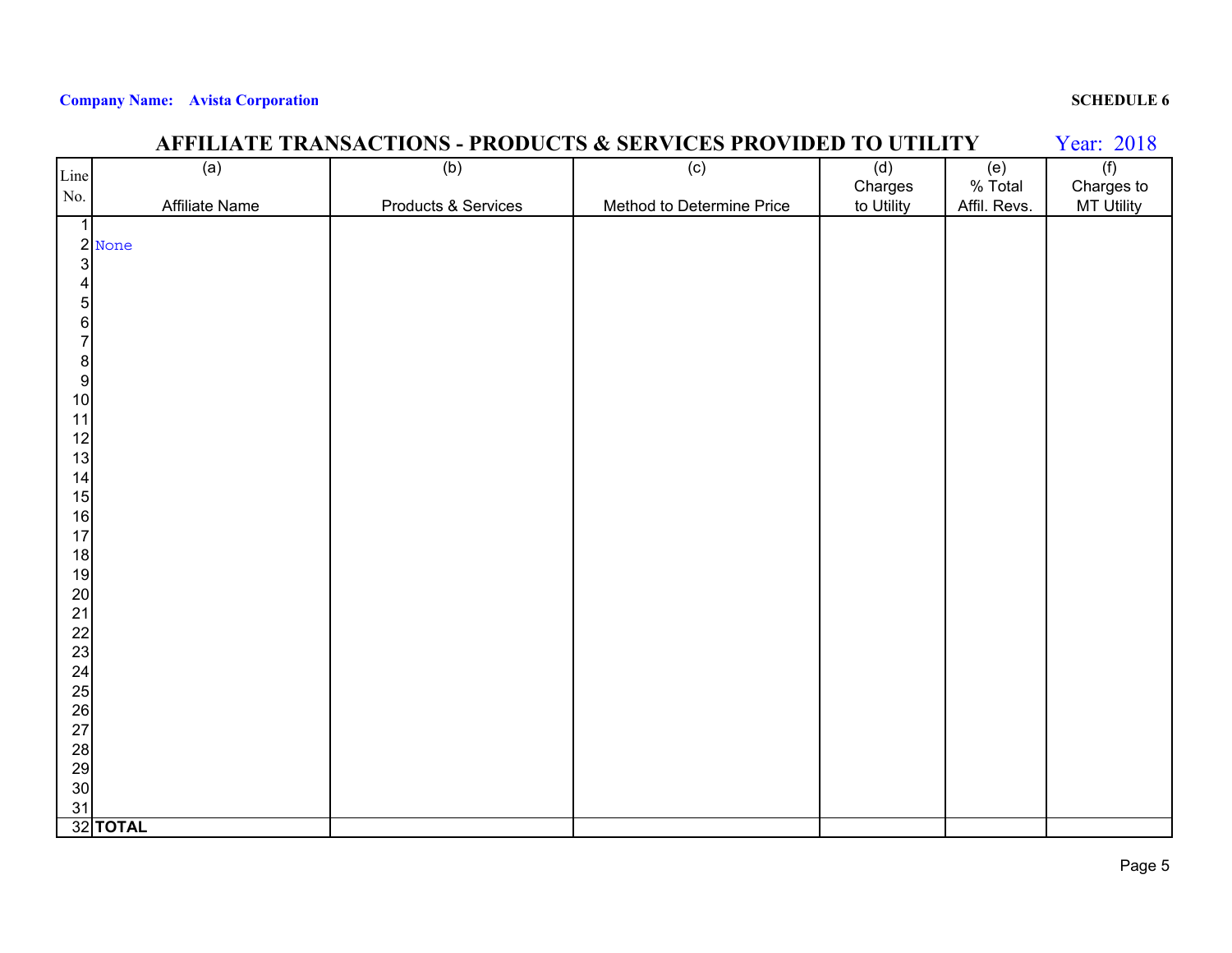|                                         | <b>AFFILIATE TRANSACTIONS - PRODUCTS &amp; SERVICES PROVIDED BY UTILITY</b><br>Year: 2018 |                           |                           |              |             |               |  |
|-----------------------------------------|-------------------------------------------------------------------------------------------|---------------------------|---------------------------|--------------|-------------|---------------|--|
| Line                                    | (a)                                                                                       | (b)                       | (c)                       | (d)          | (e)         | (f)           |  |
| No.                                     |                                                                                           |                           |                           | Charges      | % Total     | Revenues      |  |
|                                         | Affiliate Name                                                                            | Products & Services       | Method to Determine Price | to Affiliate | Affil. Exp. | to MT Utility |  |
| $\overline{1}$                          |                                                                                           |                           |                           |              |             |               |  |
| 2                                       |                                                                                           |                           |                           |              |             |               |  |
|                                         | 3 Salix, Inc.                                                                             | Corporate service support | Specific individual invoi | 342,114      |             |               |  |
| $\overline{4}$                          |                                                                                           |                           |                           |              |             |               |  |
| $\overline{5}$                          |                                                                                           |                           |                           |              |             |               |  |
| 6                                       |                                                                                           |                           |                           |              |             |               |  |
| $\overline{7}$                          |                                                                                           |                           |                           |              |             |               |  |
| $\begin{bmatrix} 8 \\ 9 \end{bmatrix}$  |                                                                                           |                           |                           |              |             |               |  |
| 10                                      |                                                                                           |                           |                           |              |             |               |  |
| 11                                      |                                                                                           |                           |                           |              |             |               |  |
| 12                                      |                                                                                           |                           |                           |              |             |               |  |
| 13                                      |                                                                                           |                           |                           |              |             |               |  |
| 14                                      |                                                                                           |                           |                           |              |             |               |  |
| 15                                      |                                                                                           |                           |                           |              |             |               |  |
| 16                                      |                                                                                           |                           |                           |              |             |               |  |
| 17                                      |                                                                                           |                           |                           |              |             |               |  |
| 18                                      |                                                                                           |                           |                           |              |             |               |  |
| 19                                      |                                                                                           |                           |                           |              |             |               |  |
| $20\,$                                  |                                                                                           |                           |                           |              |             |               |  |
| 21                                      |                                                                                           |                           |                           |              |             |               |  |
| $\begin{array}{c} 22 \\ 23 \end{array}$ |                                                                                           |                           |                           |              |             |               |  |
|                                         |                                                                                           |                           |                           |              |             |               |  |
| 24                                      |                                                                                           |                           |                           |              |             |               |  |
| $\frac{25}{26}$                         |                                                                                           |                           |                           |              |             |               |  |
| 27                                      |                                                                                           |                           |                           |              |             |               |  |
|                                         |                                                                                           |                           |                           |              |             |               |  |
| 28<br>29                                |                                                                                           |                           |                           |              |             |               |  |
| 30 <sub>o</sub>                         |                                                                                           |                           |                           |              |             |               |  |
| 31                                      |                                                                                           |                           |                           |              |             |               |  |
|                                         | 32 TOTAL                                                                                  |                           |                           | 342,114      |             |               |  |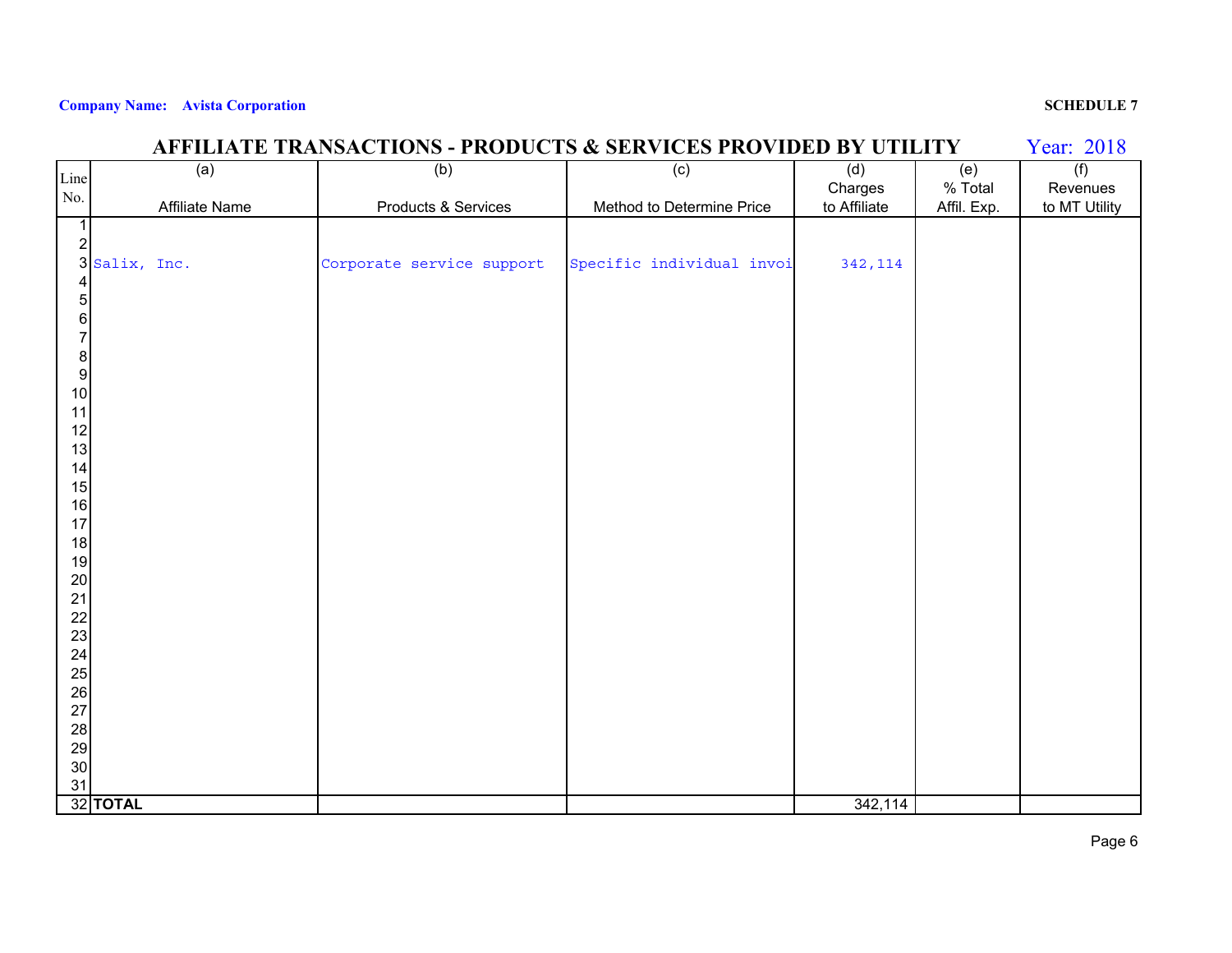## **MONTANA UTILITY INCOME STATEMENT**

Year: 2018

|    |         | Account Number & Title                         | Last Year      | This Year      | % Change  |
|----|---------|------------------------------------------------|----------------|----------------|-----------|
|    |         | 400 Operating Revenues                         | 87,911         | 97,623         | 11.05%    |
|    |         |                                                |                |                |           |
| 3  |         | <b>Operating Expenses</b>                      |                |                |           |
| 4  | 401     | <b>Operation Expenses</b>                      | 29,813,748     | 28,930,354     | $-2.96%$  |
| 5  | 402     | Maintenance Expense                            | 10,290,669     | 8,177,219      | $-20.54%$ |
| 6  | 403     | <b>Depreciation Expense</b>                    | 11,352,979     | 11,534,821     | 1.60%     |
|    | 404-405 | Amortization of Electric Plant                 | none/n.a.      | none/n.a.      |           |
| 8  | 406     | Amort. of Plant Acquisition Adjustments        | none/n.a.      | none/n.a.      |           |
| 9  | 407     | Amort. of Property Losses, Unrecovered Plant   |                |                |           |
| 10 |         | & Regulatory Study Costs                       | none/n.a.      | none/n.a.      |           |
| 11 | 408.1   | <b>Taxes Other Than Income Taxes</b>           | 11,546,845     | 12,263,202     | 6.20%     |
| 12 | 409.1   | Income Taxes - Federal                         | none/n.a.      | none/n.a.      |           |
| 13 |         | - Other                                        | (676, 528)     | (253, 640)     | 62.51%    |
| 14 | 410.1   | Provision for Deferred Income Taxes            | none/n.a.      | none/n.a.      |           |
| 15 | 411.1   | (Less) Provision for Def. Inc. Taxes - Cr.     | none/n.a.      | none/n.a.      |           |
| 16 | 411.4   | <b>Investment Tax Credit Adjustments</b>       | none/n.a.      | none/n.a.      |           |
| 17 | 411.6   | (Less) Gains from Disposition of Utility Plant | none/n.a.      | none/n.a.      |           |
| 18 | 411.7   | Losses from Disposition of Utility Plant       | none/n.a.      | none/n.a.      |           |
| 19 |         |                                                |                |                |           |
| 20 |         | <b>TOTAL Utility Operating Expenses</b>        | 62,327,713     | 60,651,956     | $-2.69%$  |
| 21 |         | <b>NET UTILITY OPERATING INCOME</b>            | (62, 239, 802) | (60, 554, 333) | 2.71%     |

### **MONTANA REVENUES**

### **SCHEDULE 9**

|                |     | <b>Account Number &amp; Title</b>                 | Last Year | This Year | % Change |
|----------------|-----|---------------------------------------------------|-----------|-----------|----------|
| 1              |     | Sales of Electricity                              |           |           |          |
| $\overline{c}$ | 440 | Residential                                       | 18,978    | 17,333    | $-8.67%$ |
| 3              | 442 | Commercial & Industrial - Small                   | 34,882    | 34,996    | 0.33%    |
| 4              |     | Commercial & Industrial - Large                   |           |           |          |
| 5              | 444 | Public Street & Highway Lighting                  |           |           |          |
| 6              | 445 | <b>Other Sales to Public Authorities</b>          |           |           |          |
| 7              | 446 | Sales to Railroads & Railways                     |           |           |          |
| 8              | 448 | Interdepartmental Sales                           | 34,051    | 45,294    | 33.02%   |
| 9              |     |                                                   |           |           |          |
| 10             |     | <b>TOTAL Sales to Ultimate Consumers</b>          | 87,911    | 97,623    | 11.05%   |
| 11             | 447 | Sales for Resale                                  |           |           |          |
| 12             |     |                                                   |           |           |          |
| 13             |     | <b>TOTAL Sales of Electricity</b>                 | 87,911    | 97,623    | 11.05%   |
| 14             |     | 449.1 (Less) Provision for Rate Refunds           |           |           |          |
| 15             |     |                                                   |           |           |          |
| 16             |     | <b>TOTAL Revenue Net of Provision for Refunds</b> | 87,911    | 97,623    | 11.05%   |
| 17             |     | <b>Other Operating Revenues</b>                   |           |           |          |
| 18             | 450 | Forfeited Discounts & Late Payment Revenues       |           |           |          |
| 19             | 451 | <b>Miscellaneous Service Revenues</b>             |           |           |          |
| 20             | 453 | Sales of Water & Water Power                      |           |           |          |
| 21             | 454 | <b>Rent From Electric Property</b>                |           |           |          |
| 22             | 455 | Interdepartmental Rents                           |           |           |          |
| 23             | 456 | <b>Other Electric Revenues</b>                    |           |           |          |
| 24             |     |                                                   |           |           |          |
| 25             |     | <b>TOTAL Other Operating Revenues</b>             |           |           |          |
| 26             |     | <b>Total Electric Operating Revenues</b>          | 87,911    | 97,623    | 11.05%   |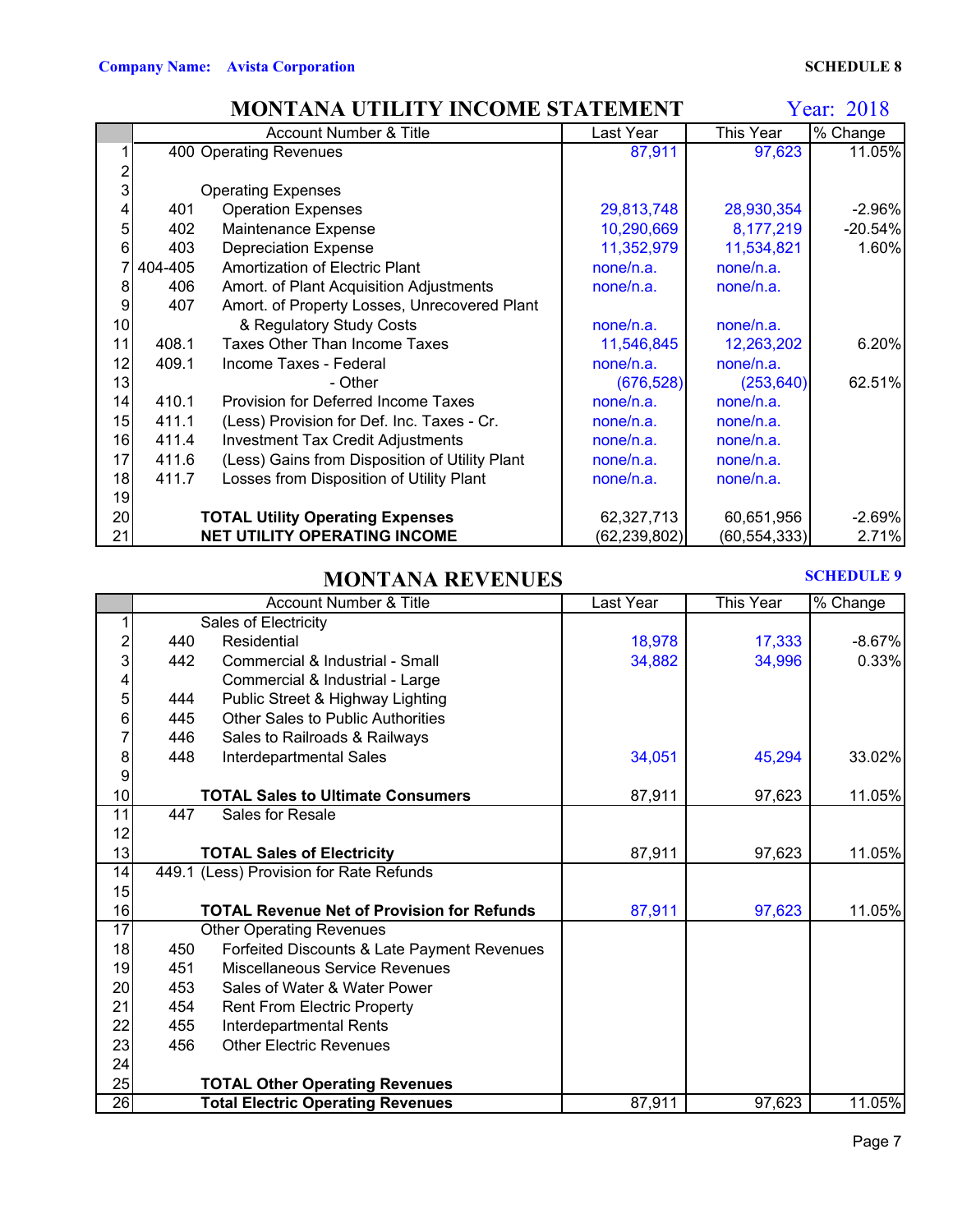Page 1 of 4

|                 |                | <b>MONTANA OPERATION &amp; MAINTENANCE EXPENSES</b> |            |            | <b>Year: 2018</b> |
|-----------------|----------------|-----------------------------------------------------|------------|------------|-------------------|
|                 |                | Account Number & Title                              | Last Year  | This Year  | % Change          |
| 1               |                | <b>Power Production Expenses</b>                    |            |            |                   |
| $\overline{2}$  |                |                                                     |            |            |                   |
|                 |                | 3 Steam Power Generation                            |            |            |                   |
|                 | Operation      |                                                     |            |            |                   |
| 5               | 500            | Operation Supervision & Engineering                 | 177,433    | 185,823    | 4.73%             |
| 6               | 501            | Fuel                                                | 21,296,519 | 20,221,622 | $-5.05%$          |
| 7               | 502            | <b>Steam Expenses</b>                               | 3,747,678  | 3,444,843  | $-8.08%$          |
| 8               | 503            | <b>Steam from Other Sources</b>                     |            |            |                   |
| 9               |                | 504 (Less) Steam Transferred - Cr.                  |            |            |                   |
| 10              | 505            | <b>Electric Expenses</b>                            | 158,308    | 85,835     | $-45.78%$         |
| 11              | 506            | Miscellaneous Steam Power Expenses                  | 2,225,870  | 2,864,944  | 28.71%            |
| 12              | 507            | Rents                                               | 39,448     | 34,622     | $-12.23%$         |
| 13              |                |                                                     |            |            |                   |
| 14              |                | <b>TOTAL Operation - Steam</b>                      | 27,645,256 | 26,837,690 | $-2.92%$          |
| 15              |                |                                                     |            |            |                   |
|                 | 16 Maintenance |                                                     |            |            |                   |
| 17              | 510            | Maintenance Supervision & Engineering               | 341,925    | 348,210    | 1.84%             |
| 18              | 511            | Maintenance of Structures                           | 596,293    | 453,422    | $-23.96\%$        |
| 19              | 512            | Maintenance of Boiler Plant                         | 4,554,524  | 3,887,494  | $-14.65%$         |
| 20              | 513            | Maintenance of Electric Plant                       | 2,640,125  | 347,908    | $-86.82%$         |
| 21              | 514            | Maintenance of Miscellaneous Steam Plant            | 891,575    | 192,817    | $-78.37%$         |
| 22              |                |                                                     |            |            |                   |
| 23              |                | <b>TOTAL Maintenance - Steam</b>                    | 9,024,442  | 5,229,851  | $-42.05%$         |
| $\overline{24}$ |                |                                                     |            |            |                   |
| 25              |                | <b>TOTAL Steam Power Production Expenses</b>        | 36,669,698 | 32,067,541 | $-12.55%$         |
| 26              |                |                                                     |            |            |                   |
|                 |                | 27 Nuclear Power Generation                         |            |            |                   |
|                 | 28 Operation   |                                                     |            |            |                   |
| 29              | 517            | Operation Supervision & Engineering                 |            |            |                   |
| 30              | 518            | <b>Nuclear Fuel Expense</b>                         |            |            |                   |
| 31              | 519            | Coolants & Water                                    |            |            |                   |
| 32              | 520            | <b>Steam Expenses</b>                               |            |            |                   |
| 33              | 521            | <b>Steam from Other Sources</b>                     |            |            |                   |
| 34              |                | 522 (Less) Steam Transferred - Cr.                  |            |            |                   |
| 35              | 523            | <b>Electric Expenses</b>                            |            |            |                   |
| 36              | 524            | Miscellaneous Nuclear Power Expenses                |            |            |                   |
| 37              | 525            | Rents                                               |            |            |                   |
| 38              |                |                                                     |            |            |                   |
| 39              |                | <b>TOTAL Operation - Nuclear</b>                    |            |            |                   |
| 40              |                |                                                     |            |            |                   |
|                 | 41 Maintenance |                                                     |            |            |                   |
| 42              | 528            | Maintenance Supervision & Engineering               |            |            |                   |
| 43              | 529            | Maintenance of Structures                           |            |            |                   |
| 44              | 530            | Maintenance of Reactor Plant Equipment              |            |            |                   |
| 45              | 531            | Maintenance of Electric Plant                       |            |            |                   |
| 46              | 532            | Maintenance of Miscellaneous Nuclear Plant          |            |            |                   |
| 47              |                |                                                     |            |            |                   |
| 48              |                | <b>TOTAL Maintenance - Nuclear</b>                  |            |            |                   |
| 49              |                |                                                     |            |            |                   |
|                 | 50             | <b>TOTAL Nuclear Power Production Expenses</b>      |            |            |                   |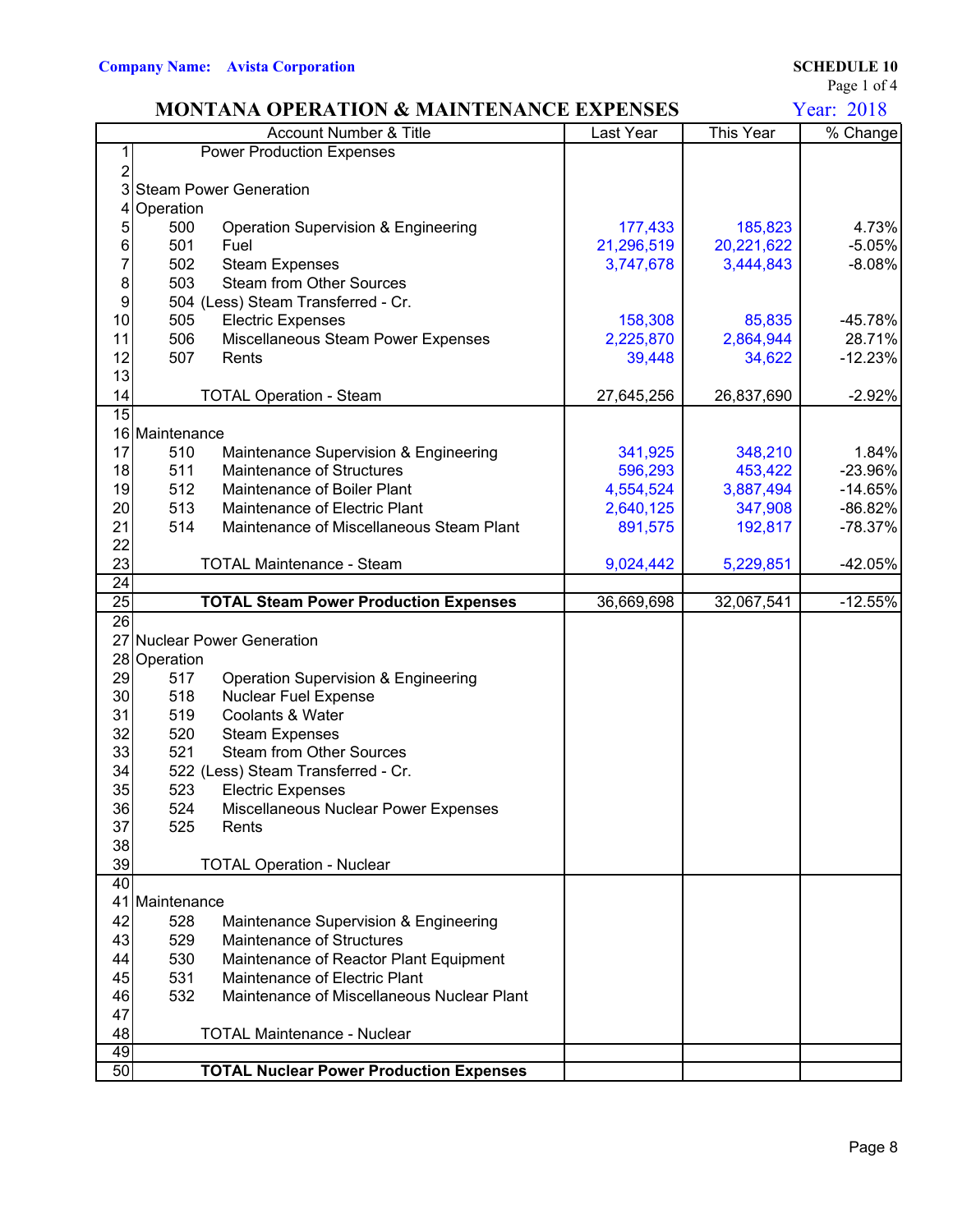Page 2 of 4

|                  |                | <b>MONTANA OPERATION &amp; MAINTENANCE EXPENSES</b> |            |            | Year: 2018 |
|------------------|----------------|-----------------------------------------------------|------------|------------|------------|
|                  |                | Account Number & Title                              | Last Year  | This Year  | % Change   |
|                  |                | <b>Power Production Expenses - continued</b>        |            |            |            |
|                  |                | 2 Hydraulic Power Generation                        |            |            |            |
| 3                | Operation      |                                                     |            |            |            |
|                  | 535            | Operation Supervision & Engineering                 | 123,362    | 123,290    | $-0.06%$   |
| 5                | 536            | <b>Water for Power</b>                              |            |            |            |
| 6                | 537            | <b>Hydraulic Expenses</b>                           | 93,536     | 97,645     | 4.39%      |
| 7                | 538            | <b>Electric Expenses</b>                            | 1,520,335  | 1,469,851  | $-3.32%$   |
| 8                | 539            | Miscellaneous Hydraulic Power Gen. Expenses         | 182,098    | 217,813    | 19.61%     |
| $\boldsymbol{9}$ | 540            | Rents                                               |            |            |            |
| 10               |                |                                                     |            |            |            |
| 11               |                | <b>TOTAL Operation - Hydraulic</b>                  | 1,919,331  | 1,908,599  | $-0.56%$   |
| $\overline{12}$  |                |                                                     |            |            |            |
|                  | 13 Maintenance |                                                     |            |            |            |
| 14               | 541            | Maintenance Supervision & Engineering               | 114,343    | 657,267    | 474.82%    |
| 15               | 542            | Maintenance of Structures                           | 74,784     | 48,315     | $-35.39%$  |
| 16               | 543            | Maint. of Reservoirs, Dams & Waterways              | 301,057    | 219,735    | $-27.01%$  |
| 17               | 544            | Maintenance of Electric Plant                       | 510,668    | 1,650,569  | 223.22%    |
| 18               | 545            | Maintenance of Miscellaneous Hydro Plant            | 38,714     | 117,418    | 203.30%    |
| 19               |                |                                                     |            |            |            |
| 20               |                | <b>TOTAL Maintenance - Hydraulic</b>                | 1,039,566  | 2,693,303  | 159.08%    |
| 21               |                |                                                     |            |            |            |
| $\overline{22}$  |                | <b>TOTAL Hydraulic Power Production Expenses</b>    | 2,958,897  | 4,601,903  | 55.53%     |
| $\overline{23}$  |                |                                                     |            |            |            |
| 24               |                | <b>Other Power Generation</b>                       |            |            |            |
| 25               | Operation      |                                                     |            |            |            |
| 26               | 546            | Operation Supervision & Engineering                 |            |            |            |
| 27               | 547            | Fuel                                                |            |            |            |
| 28               | 548            | <b>Generation Expenses</b>                          |            |            |            |
| 29               | 549            | Miscellaneous Other Power Gen. Expenses             |            |            |            |
| 30               | 550            | Rents                                               |            |            |            |
| 31               |                |                                                     |            |            |            |
| 32               |                | <b>TOTAL Operation - Other</b>                      |            |            |            |
| 33               |                |                                                     |            |            |            |
|                  | 34 Maintenance |                                                     |            |            |            |
| 35               | 551            | Maintenance Supervision & Engineering               |            |            |            |
| 36               | 552            | <b>Maintenance of Structures</b>                    |            |            |            |
| 37               | 553            | Maintenance of Generating & Electric Plant          |            |            |            |
| 38               | 554            | Maintenance of Misc. Other Power Gen. Plant         |            |            |            |
| 39               |                |                                                     |            |            |            |
| 40               |                | <b>TOTAL Maintenance - Other</b>                    |            |            |            |
| 41               |                |                                                     |            |            |            |
| 42               |                | <b>TOTAL Other Power Production Expenses</b>        |            |            |            |
| 43               |                |                                                     |            |            |            |
| 44               |                | Other Power Supply Expenses                         |            |            |            |
| 45               | 555            | <b>Purchased Power</b>                              |            |            |            |
| 46               | 556            | System Control & Load Dispatching                   |            |            |            |
| 47               | 557            | <b>Other Expenses</b>                               |            |            |            |
| 48               |                |                                                     |            |            |            |
| 49               |                | <b>TOTAL Other Power Supply Expenses</b>            |            |            |            |
| 50               |                |                                                     |            |            |            |
| 51               |                | <b>TOTAL Power Production Expenses</b>              | 39,628,595 | 36,669,444 | $-7.47%$   |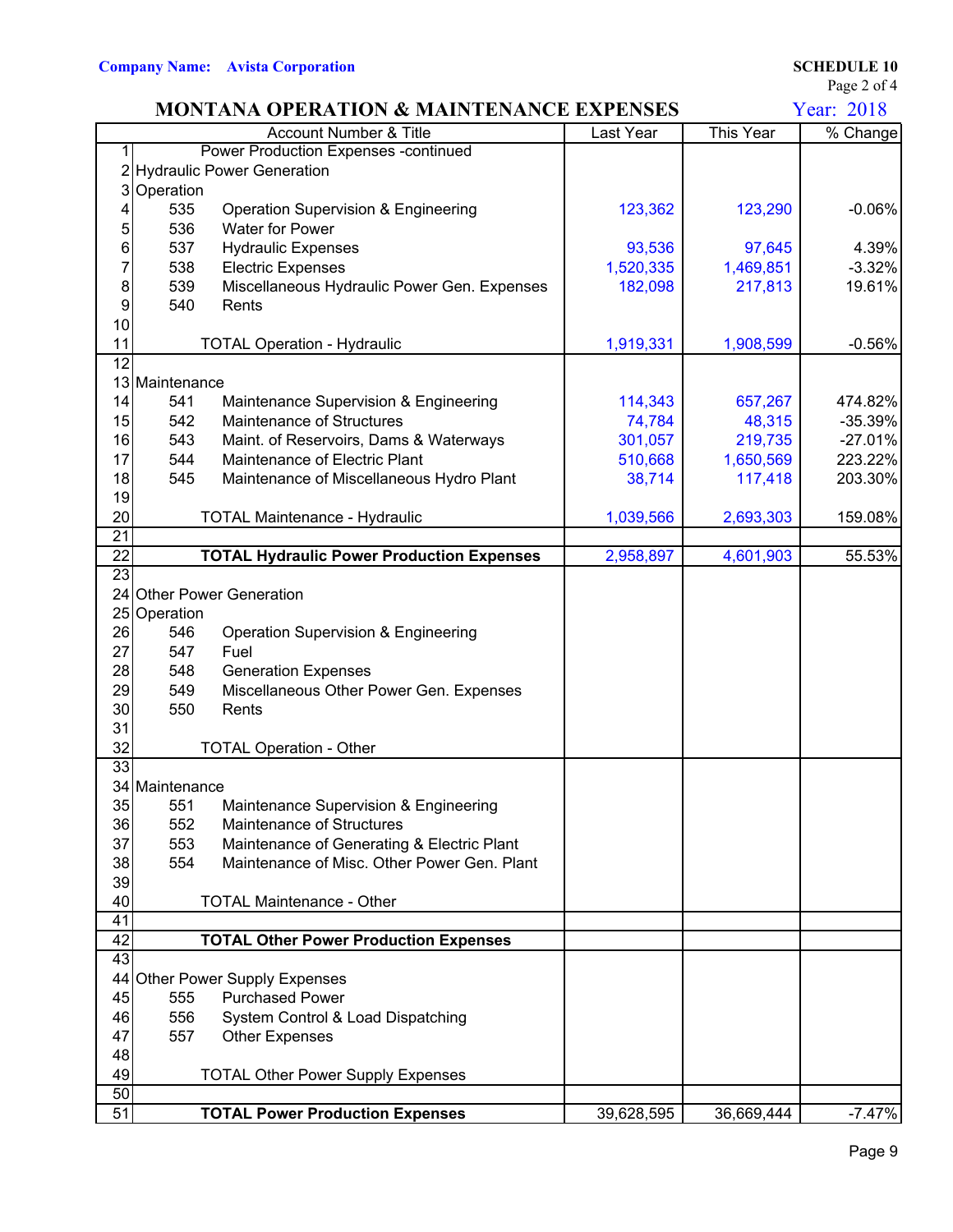Page 3 of 4

|                 |                | <b>MONTANA OPERATION &amp; MAINTENANCE EXPENSES</b>                  |           |           | <b>Year: 2018</b> |
|-----------------|----------------|----------------------------------------------------------------------|-----------|-----------|-------------------|
|                 |                | Account Number & Title                                               | Last Year | This Year | % Change          |
| 1               |                | <b>Transmission Expenses</b>                                         |           |           |                   |
| $\mathsf{2}$    | Operation      |                                                                      |           |           |                   |
| $\overline{3}$  | 560            | Operation Supervision & Engineering                                  | 5,985     | 6,728     | 12.41%            |
| 4               | 561            | Load Dispatching                                                     | 33,037    |           | $-100.00\%$       |
| 5               | 562            | <b>Station Expenses</b>                                              | 6,837     | 7,428     | 8.64%             |
| 6               | 563            | <b>Overhead Line Expenses</b>                                        | 83,452    | 57,009    | $-31.69%$         |
| 7               | 564            | <b>Underground Line Expenses</b>                                     |           |           |                   |
| 8               | 565            | Transmission of Electricity by Others                                |           |           |                   |
| 9               | 566            | <b>Miscellaneous Transmission Expenses</b>                           | 6,581     |           | -100.00%          |
| 10              | 567            | Rents                                                                | 88,756    | 89,691    | 1.05%             |
| 11              |                |                                                                      |           |           |                   |
| 12              |                | <b>TOTAL Operation - Transmission</b>                                | 224,648   | 160,855   | $-28.40%$         |
|                 | 13 Maintenance |                                                                      |           |           |                   |
| 14              | 568            | Maintenance Supervision & Engineering                                | 25,230    | 25,191    | $-0.16%$          |
| 15              | 569            | Maintenance of Structures                                            | 22,984    | 14,960    | $-34.91%$         |
| 16<br>17        | 570<br>571     | Maintenance of Station Equipment<br>Maintenance of Overhead Lines    | 12,137    | 12,446    | 2.55%             |
| 18              | 572            | Maintenance of Underground Lines                                     | 154,425   | 189,182   | 22.51%            |
| 19              | 573            | Maintenance of Misc. Transmission Plant                              |           |           |                   |
| 20              |                |                                                                      |           |           |                   |
| 21              |                | <b>TOTAL Maintenance - Transmission</b>                              | 214,776   | 241,779   | 12.57%            |
| $\overline{22}$ |                |                                                                      |           |           |                   |
| $\overline{23}$ |                | <b>TOTAL Transmission Expenses</b>                                   | 439,424   | 402,634   | $-8.37%$          |
| $\overline{24}$ |                |                                                                      |           |           |                   |
| 25              |                | <b>Distribution Expenses</b>                                         |           |           |                   |
|                 | 26 Operation   |                                                                      |           |           |                   |
| 27              | 580            | Operation Supervision & Engineering                                  |           |           |                   |
| 28              | 581            | Load Dispatching                                                     |           |           |                   |
| 29              | 582            | <b>Station Expenses</b>                                              |           |           |                   |
| 30              | 583            | <b>Overhead Line Expenses</b>                                        |           |           |                   |
| 31              | 584            | <b>Underground Line Expenses</b>                                     |           |           |                   |
| 32              | 585            | Street Lighting & Signal System Expenses                             |           |           |                   |
| 33              | 586            | <b>Meter Expenses</b>                                                |           |           |                   |
| 34              | 587            | <b>Customer Installations Expenses</b>                               |           |           |                   |
| 35 <sup>5</sup> | 588            | Miscellaneous Distribution Expenses                                  |           |           |                   |
| 36              | 589            | Rents                                                                |           |           |                   |
| 37              |                |                                                                      |           |           |                   |
| 38              |                | <b>TOTAL Operation - Distribution</b>                                |           |           |                   |
|                 | 39 Maintenance |                                                                      |           |           |                   |
| 40              | 590            | Maintenance Supervision & Engineering                                |           |           |                   |
| 41              | 591            | Maintenance of Structures                                            |           |           |                   |
| 42<br>43        | 592<br>593     | Maintenance of Station Equipment<br>Maintenance of Overhead Lines    |           |           |                   |
|                 |                |                                                                      |           |           |                   |
| 44<br>45        | 594<br>595     | Maintenance of Underground Lines<br>Maintenance of Line Transformers |           |           |                   |
| 46              | 596            | Maintenance of Street Lighting, Signal Systems                       |           |           |                   |
| 47              | 597            | Maintenance of Meters                                                |           |           |                   |
| 48              | 598            | Maintenance of Miscellaneous Dist. Plant                             |           |           |                   |
| 49              |                |                                                                      |           |           |                   |
| 50              |                | <b>TOTAL Maintenance - Distribution</b>                              |           |           |                   |
| 51              |                |                                                                      |           |           |                   |
| 52              |                | <b>TOTAL Distribution Expenses</b>                                   |           |           |                   |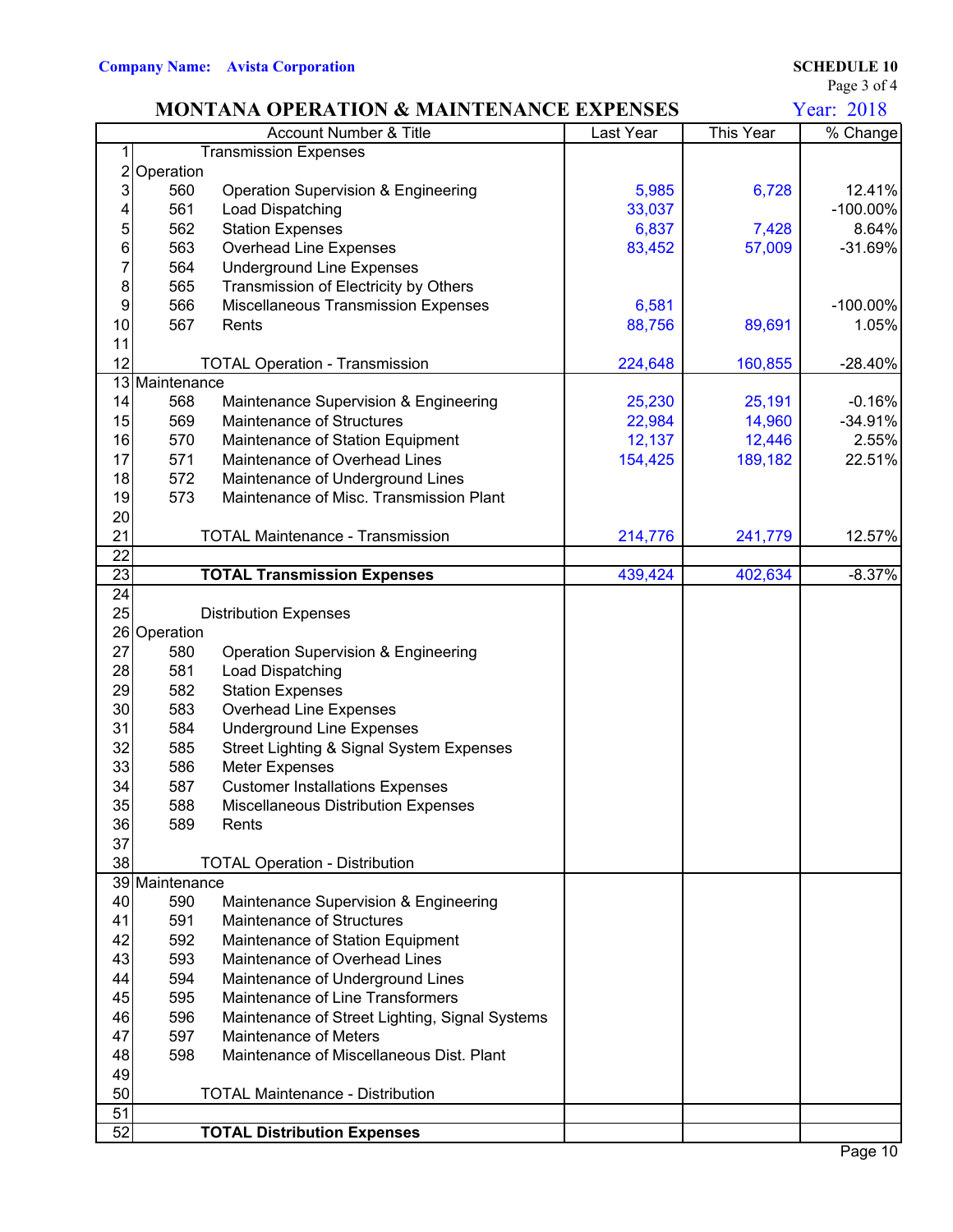Page 4 of 4

|                 |                | <b>MONTANA OPERATION &amp; MAINTENANCE EXPENSES</b>  |            |              | Year: 2018  |
|-----------------|----------------|------------------------------------------------------|------------|--------------|-------------|
|                 |                | <b>Account Number &amp; Title</b>                    | Last Year  | This Year    | % Change    |
|                 |                | <b>Customer Accounts Expenses</b>                    |            |              |             |
|                 | Operation      |                                                      |            |              |             |
| 3               | 901            | Supervision                                          |            |              |             |
|                 | 902            | <b>Meter Reading Expenses</b>                        |            |              |             |
| 5               | 903            | <b>Customer Records &amp; Collection Expenses</b>    | 12         |              | $-100.00\%$ |
| 6               | 904            | <b>Uncollectible Accounts Expenses</b>               |            |              |             |
| 7               | 905            | Miscellaneous Customer Accounts Expenses             |            | 176          | #DIV/0!     |
| 8               |                |                                                      |            |              |             |
| 9               |                | <b>TOTAL Customer Accounts Expenses</b>              | 12         | 176          | 1365.33%    |
| 10              |                |                                                      |            |              |             |
| 11              |                | <b>Customer Service &amp; Information Expenses</b>   |            |              |             |
|                 | 12 Operation   |                                                      |            |              |             |
| 13              | 907            | Supervision                                          |            |              |             |
| 14              | 908            | <b>Customer Assistance Expenses</b>                  |            |              |             |
| 15              | 909            | Informational & Instructional Adv. Expenses          |            |              |             |
| 16              | 910            | Miscellaneous Customer Service & Info. Exp.          |            |              |             |
| 17              |                |                                                      |            |              |             |
| 18              |                | TOTAL Customer Service & Info Expenses               |            |              |             |
| 19              |                |                                                      |            |              |             |
| 20              |                | <b>Sales Expenses</b>                                |            |              |             |
| 21              | Operation      |                                                      |            |              |             |
| 22              | 911            | Supervision                                          |            |              |             |
| 23              | 912            | Demonstrating & Selling Expenses                     |            |              |             |
| 24              | 913            | <b>Advertising Expenses</b>                          |            |              |             |
| 25              | 916            | Miscellaneous Sales Expenses                         |            |              |             |
| 26              |                |                                                      |            |              |             |
| 27              |                | <b>TOTAL Sales Expenses</b>                          |            |              |             |
| 28              |                |                                                      |            |              |             |
| 29              |                | Administrative & General Expenses                    |            |              |             |
|                 | 30 Operation   |                                                      |            |              |             |
| 31              | 920            | <b>Administrative &amp; General Salaries</b>         |            |              |             |
| 32              | 921            | <b>Office Supplies &amp; Expenses</b>                |            |              |             |
| 33              |                | 922 (Less) Administrative Expenses Transferred - Cr. |            |              |             |
| 34              | 923            | <b>Outside Services Employed</b>                     |            |              |             |
| 35              | 924            | Property Insurance                                   |            |              |             |
| 36              | 925            | Injuries & Damages                                   |            |              |             |
| 37              | 926            | <b>Employee Pensions &amp; Benefits</b>              |            |              |             |
| 38              | 927            | <b>Franchise Requirements</b>                        |            |              |             |
| 39              | 928            | <b>Regulatory Commission Expenses</b>                |            | 4            | #DIV/0!     |
| 40              |                | 929 (Less) Duplicate Charges - Cr.                   |            |              |             |
| 41              | 930.1          | <b>General Advertising Expenses</b>                  |            |              |             |
| 42              | 930.2          | Miscellaneous General Expenses                       | 24,501     | 23,029       | $-6.01%$    |
| 43              | 931            | Rents                                                |            |              |             |
| 44              |                |                                                      |            |              |             |
| 45              |                | <b>TOTAL Operation - Admin. &amp; General</b>        | 24,501     | 23,034       | $-5.99%$    |
|                 | 46 Maintenance |                                                      |            |              |             |
| 47              | 935            | Maintenance of General Plant                         | 11,885     | 12,285       | 3.37%       |
| 48              |                |                                                      |            |              |             |
| 49              |                | <b>TOTAL Administrative &amp; General Expenses</b>   | 36,386     | 35,319       | $-2.93%$    |
| 50              |                |                                                      |            |              |             |
| $\overline{51}$ |                | <b>TOTAL Operation &amp; Maintenance Expenses</b>    | 40,104,417 | 37, 107, 573 | $-7.47%$    |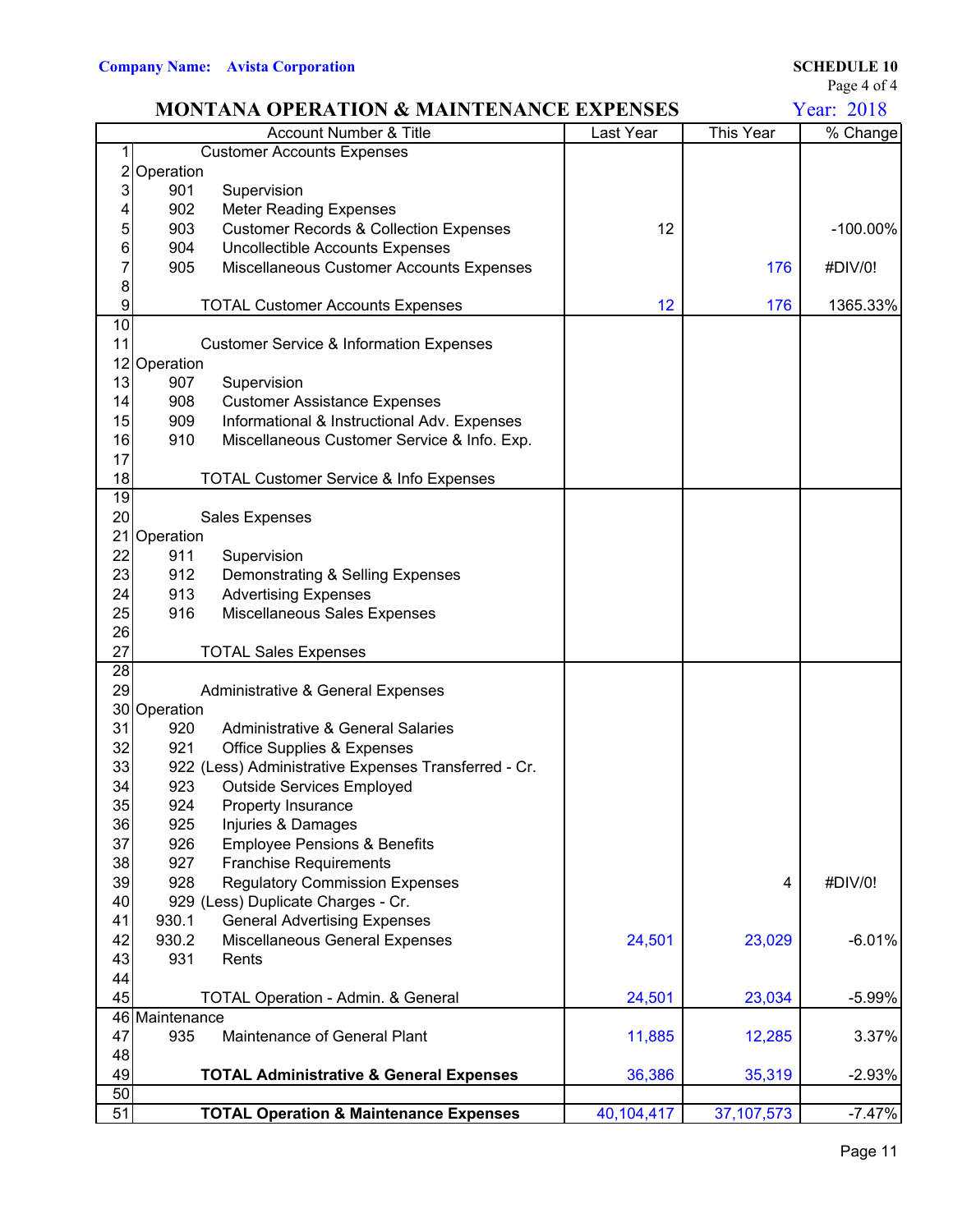|                  | MONTANA TAXES OTHER THAN INCOME         |            |            | Year: 2018 |
|------------------|-----------------------------------------|------------|------------|------------|
|                  | <b>Description of Tax</b>               | Last Year  | This Year  | % Change   |
|                  | 1 Payroll Taxes                         |            |            |            |
|                  | 2 Superfund                             |            |            |            |
|                  | 3 Secretary of State                    |            |            |            |
|                  | 4 Montana Consumer Counsel              | 95         | 32         | $-66.32%$  |
|                  | 5 Motor Vehicle Tax                     |            |            |            |
|                  | 6 KWH Tax                               | 1,126,703  | 1,106,096  | $-1.83%$   |
|                  | <b>7</b> Property Taxes                 | 10,416,747 | 11,153,656 | 7.07%      |
|                  | 8 Public Commission Tax                 | 193        | 124        | $-35.75%$  |
| $\boldsymbol{9}$ | <b>Colstrip Generation Tax</b>          | 3,107      | 3,294      | 6.02%      |
| 10               |                                         |            |            |            |
| 11               |                                         |            |            |            |
| 12               |                                         |            |            |            |
| 13               |                                         |            |            |            |
| 14               |                                         |            |            |            |
| 15               |                                         |            |            |            |
| 16               |                                         |            |            |            |
| 17               |                                         |            |            |            |
| 18               |                                         |            |            |            |
| 19               |                                         |            |            |            |
| $20\,$           |                                         |            |            |            |
| 21               |                                         |            |            |            |
| 22               |                                         |            |            |            |
| 23               |                                         |            |            |            |
| 24               |                                         |            |            |            |
| 25               |                                         |            |            |            |
|                  |                                         |            |            |            |
| 26               |                                         |            |            |            |
| $27\,$           |                                         |            |            |            |
| 28               |                                         |            |            |            |
| 29               |                                         |            |            |            |
| 30               |                                         |            |            |            |
| 31               |                                         |            |            |            |
| 32               |                                         |            |            |            |
| 33               |                                         |            |            |            |
| 34               |                                         |            |            |            |
| 35               |                                         |            |            |            |
| 36               |                                         |            |            |            |
| 37               |                                         |            |            |            |
| 38               |                                         |            |            |            |
| 39               |                                         |            |            |            |
| 40               |                                         |            |            |            |
| 41               |                                         |            |            |            |
| 42               |                                         |            |            |            |
| 43               |                                         |            |            |            |
| 44               |                                         |            |            |            |
| 45               |                                         |            |            |            |
| 46               |                                         |            |            |            |
| 47               |                                         |            |            |            |
| 48               |                                         |            |            |            |
| 49               |                                         |            |            |            |
| 50               |                                         |            |            |            |
| 51               | <b>TOTAL MT Taxes Other Than Income</b> | 11,546,845 | 12,263,202 | 6.20%      |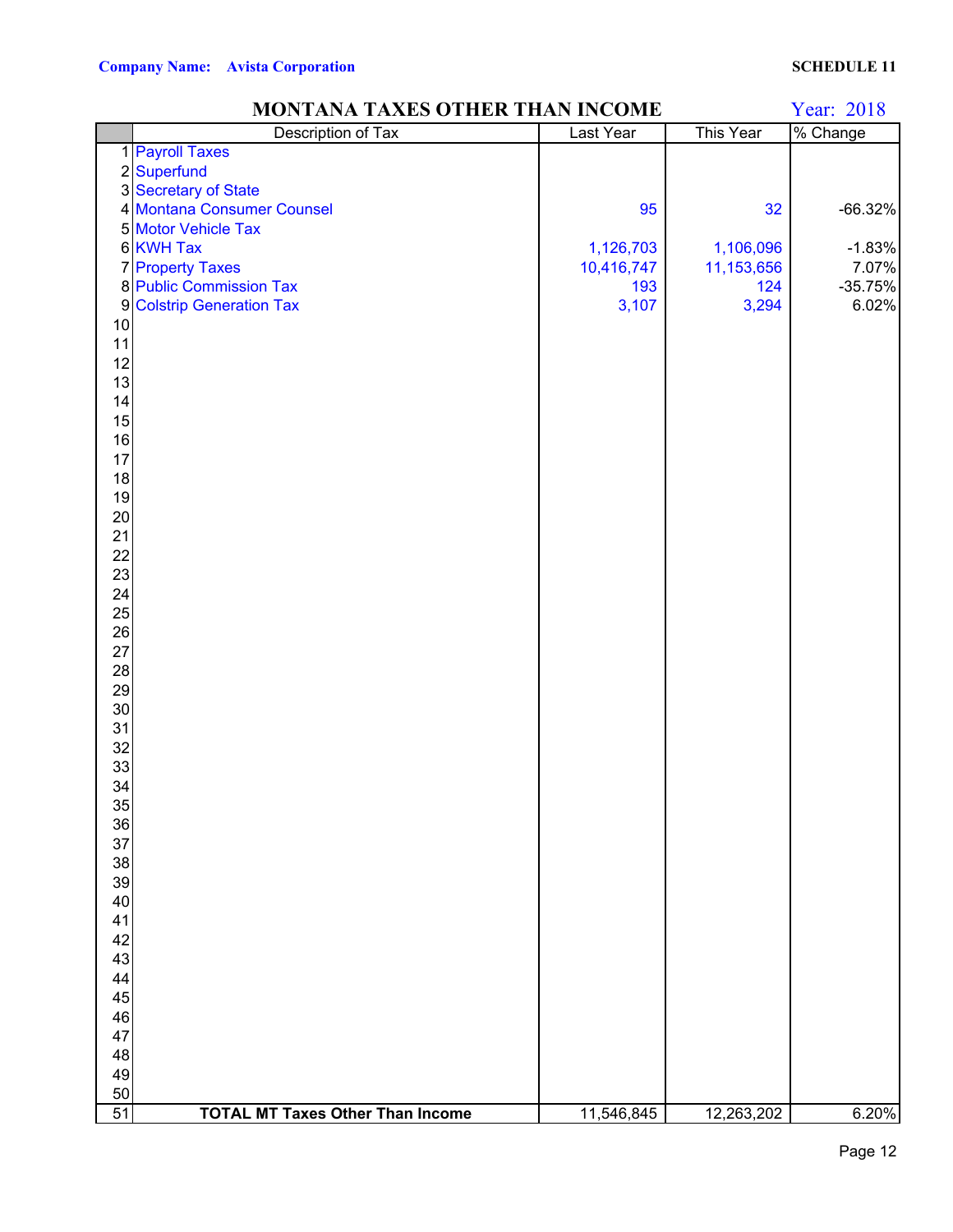### Name of Recipient **Nature of Service** Total Company Montana | % Montana 1 Amounts Allocated To Montana Are Not Significant. 2 GARCO CONSTRUCTION INC<br>
2 GARCO CONSTRUCTION INC<br>
2 Construction<br>
2 Construction<br>
2 Construction<br>
2 Construction<br>
2 GARCO CONSTRUCTION INC 3 LYDIG CONSTRUCTION INC Construction 4 CORP CREDIT CARD Professional 2,826,531 5 HDR ENGINEERING INC Consulting 2,991,872 6 NOBLE EXCAVATING INC Construction 2,772,099 7 ITRON INC Professional 2,497,387 8 KIRKLAND & ELLIS LLP Legal Legal 1,908,627 9 COMMONWEALTH ASSOCIATES INC Professional Professional 1,899,685 10 TRINITI CONSULTING LLC **CONSULTION** Consulting 1,702,364 11 PRO BUILDING SYSTEMS Professional Professional Professional 2,441,870 12 GINNO CONSTRUCTION CO Construction Construction 1,402,530 13 SIMMERS CRANE DESIGN & SERVICES Professional 1,280,951 14 MCKINSTRY ESSENTION LLC Professional 1,242,759<br>15 15 VOLT MANAGEMENT CORP Professional 787,727 15 VOLT MANAGEMENT CORP Professional 16 MCMILLEN LLC Professional 755,208 17 COEUR D ALENE TRIBE Professional Professional 219,867 18 STRATA Professional Professional 631,358 19 BAKER CONSTRUCTION & DEVELOPMENT INC Construction 625,155 20 SUNRISE ENGINEERING INC Consulting Consulting 620,402 21 HANNA & ASSOCIATES INC Professional Professional and the extent of the extent of the extent of the extent of the extent of the extent of the extent of the extent of the extent of the extent of the extent of the extent o 22 CIRRUS DESIGN INDUSTRIES INC Professional Professional 581,295 23 NORTHWEST LIFT & EQUIPMENT LLC Professional Professional 569,258 24 PER SE GROUP INC **Professional** Professional Professional 565,448 25 HELVETICKA INC Professional Professional 561,832 26 WEMCO INC Professional 528,082 27 GEOENGINEERS INC Professional 519,735<br>
28 WELLINGTON ENERGY INC Professional 498,620 28 WELLINGTON ENERGY INC Professional 29 KNIGHT CONSTRUCTION & SUPPLY INC Construction 462,853 30 WESTERN ELECTRICITY Professional Professional 255,011 31 DAVIS WRIGHT TREMAINE LLP Legal Legal 453,101 32 NORTH AMERICAN SUBSTATION SERVICES LLC Professional 449,665 33 SPIRAE INC Professional 447,178 34 SMITH SYSTEM DRIVER IMPROVEMENT INSTITUTE Professional  $\vert$  425,904 35 IDAHO DEPT OF FISH & GAME Professional Professional 405,823 36 HICKEY BROTHERS RESEARCH LLC Professional 385,207 37 POWER CITY ELECTRIC INC Professional 383,912 38 NEWTERRA INC Professional 374,994 39 TELVENT USA LLC Professional 40 OPEN TEXT INC Professional 262,126<br>41 STANTEC CONSULTING SERVICES INC Consulting 347,143 41 STANTEC CONSULTING SERVICES INC Consulting 42 DOUBLE D ELECTRIC Professional Professional 247,093 43 INTERNATIONAL LINE BUILDERS INC Professional Professional 232,651 44 HACKETT GROUP INC Professional Professional 323,675 45 FORRESTER RESEARCH INC Professional 295,391 46 PARAMETRIX INC **Professional** Professional 286,411 47 ABLE CLEAN UP TECHNOLOGIES INC Professional Professional 276,847 48 ABREMOD LLC **Professional** Professional 273,375 49 VANDERVERT CONSTRUCTION INC Professional Professional 270,659 50 PILLSBURY WINTHROP SHAW PITTMAN LLP Legal 264,909 51 CASCADE CABLE CONSTRUCTORS INC Construction 262,254 52 COLUMBIA GRID Professional 251,694 64 Other Amounts Less Than \$250,000 13,275,444 35 **TOTAL Payments for Services** 73,184,214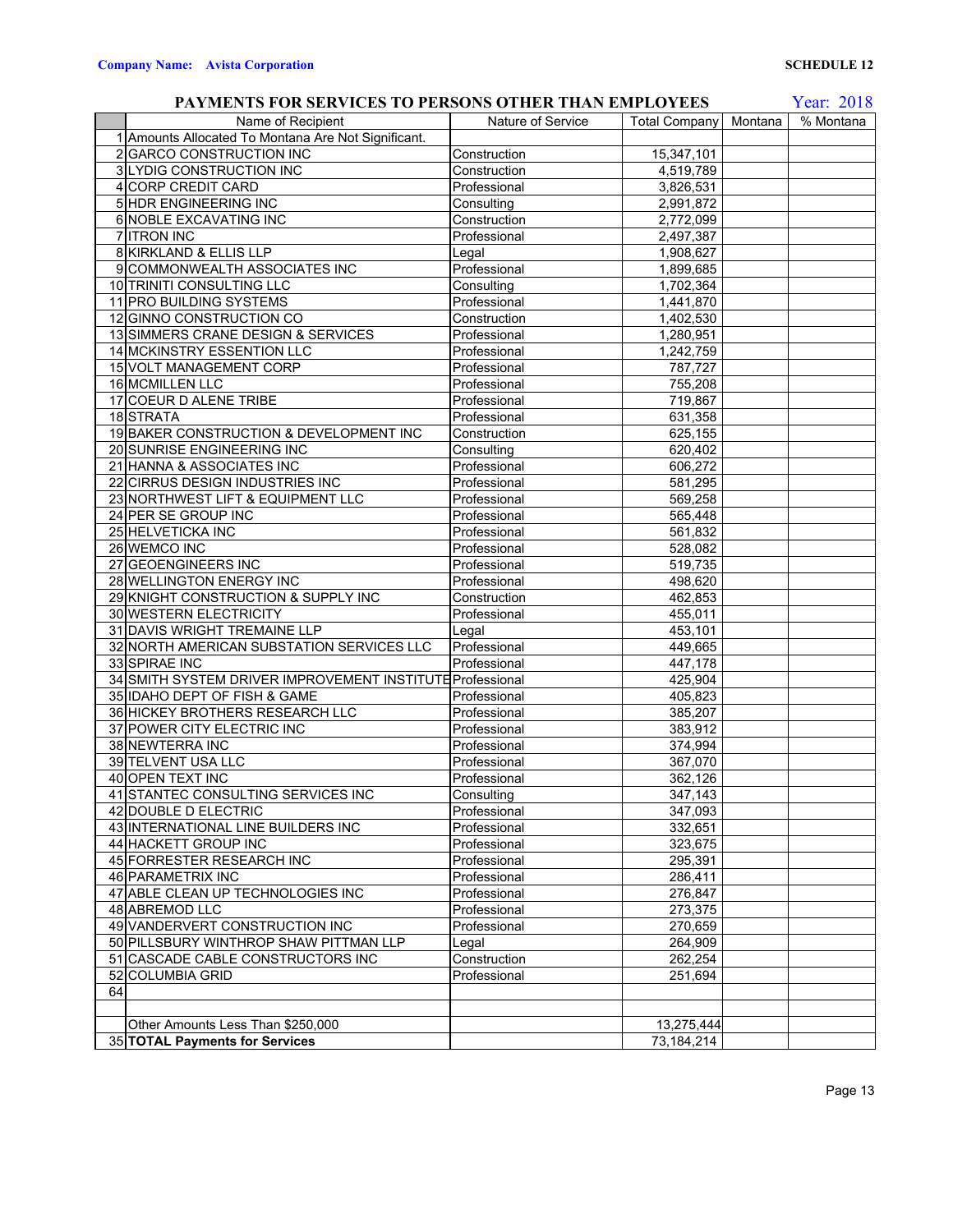### Year: 2018<br>% Montana Description Total Company Montana  $\overline{2}$ 3 State and local representative 446,383 contributions **TOTAL Contributions** \$446,383

### **POLITICAL ACTION COMMITTEES / POLITICAL CONTRIBUTIONS**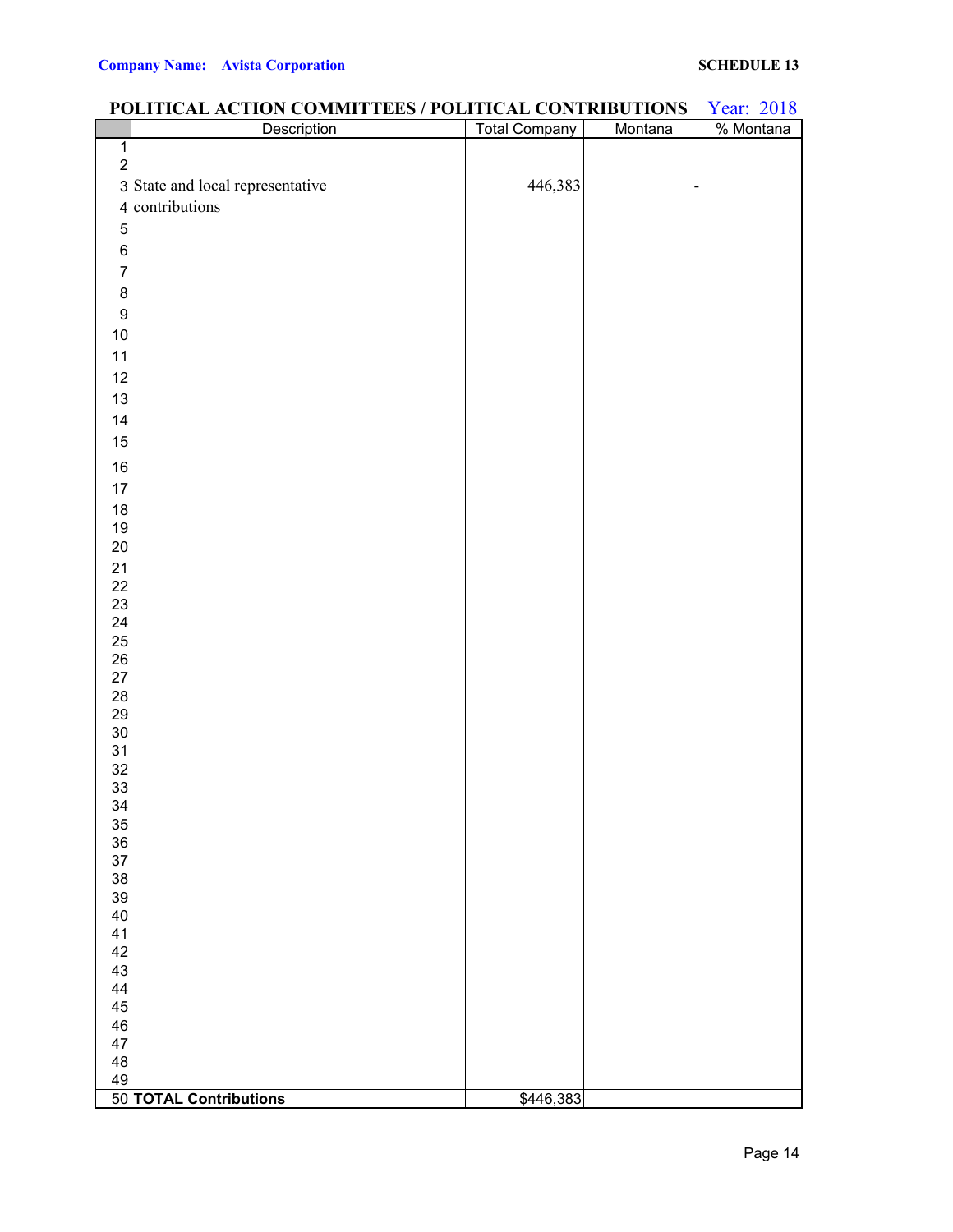|    | 1 Plan Name The Retirement Plan for Employees of Avista Corporation. |                               |                     |             |  |  |
|----|----------------------------------------------------------------------|-------------------------------|---------------------|-------------|--|--|
|    | 2 Defined Benefit Plan? Yes                                          | Defined Contribution Plan? No |                     |             |  |  |
|    | 3 Actuarial Cost Method? Yes                                         | IRS Code: 001                 |                     |             |  |  |
|    | Annual Contribution by Employer: Varies                              | Is the Plan Over Funded? No   |                     |             |  |  |
| 5  |                                                                      | (dollars in thousands)        |                     |             |  |  |
|    | Item                                                                 | <b>Current Year</b>           | Last Year           | % Change    |  |  |
|    | 6 Change in Benefit Obligation                                       |                               |                     |             |  |  |
|    | 7 Benefit obligation at beginning of year                            | 683,426                       | 635,285             | 7.58%       |  |  |
|    | 8 Service cost                                                       | 21,433                        | 20,205              | 6.08%       |  |  |
|    | 9 Interest Cost                                                      | 24,911                        | 26,628              | $-6.45%$    |  |  |
|    | 10 Plan participants' contributions                                  |                               |                     |             |  |  |
|    | 11 Amendments                                                        |                               | 3,158               | $-100.00\%$ |  |  |
|    | 12 Actuarial (Gain)/Loss                                             | (46, 791)                     | 37,888              | $-223.50%$  |  |  |
|    | 13 Benefits paid                                                     | (42, 647)                     | (39, 738)           | $-7.32%$    |  |  |
|    | 14 Expenses paid                                                     |                               |                     |             |  |  |
|    | 15 Benefit obligation at end of year                                 | 640,332                       | 683,426             | $-6.31%$    |  |  |
|    | 16 Change in Plan Assets                                             |                               |                     |             |  |  |
|    | 17 Fair value of plan assets at beginning of year                    | 605,652                       | 540,914             | 11.97%      |  |  |
|    | 18 Actual return on plan assets                                      | (40, 954)                     | 82,476              | $-149.66%$  |  |  |
|    | 19 Acquisition                                                       |                               |                     |             |  |  |
|    | 20 Employer contribution<br>21 Benefits paid                         | 22,000                        | 22,000<br>(39, 738) | $-7.32%$    |  |  |
|    | 22 Expenses paid                                                     | (42, 647)                     |                     |             |  |  |
|    | 23 Fair value of plan assets at end of year                          | 544,051                       | 605,652             | $-10.17%$   |  |  |
|    | 24 Funded Status                                                     | (96, 281)                     | (77, 774)           | $-23.80%$   |  |  |
|    | 25 Unrecognized net actuarial loss                                   | 167,750                       | 148,056             | 13.30%      |  |  |
|    | 26 Unrecognized prior service cost                                   | 2,922                         | 3,179               | $-8.08%$    |  |  |
|    | 27 Unrecognized net transition obligation/(asset)                    |                               |                     |             |  |  |
|    | 28 Prepaid (accrued) benefit cost                                    | 74,391                        | 73,461              | 1.27%       |  |  |
| 29 |                                                                      |                               |                     |             |  |  |
|    | 30 Weighted-average Assumptions as of Year End                       |                               |                     |             |  |  |
|    | 31 Discount rate                                                     | 4.31%                         | 3.71%               | 16.17%      |  |  |
|    | 32 Expected return on plan assets                                    | 5.50%                         | 5.87%               | $-6.30%$    |  |  |
|    | 33 Rate of compensation increase                                     | 4.67%                         | 4.69%               | $-0.43%$    |  |  |
| 34 |                                                                      |                               |                     |             |  |  |
|    | 35 Components of Net Periodic Benefit Costs                          |                               |                     |             |  |  |
|    | 36 Service cost                                                      | 21,433                        | 20,205              | 6.08%       |  |  |
|    | 37 Interest cost                                                     | 24,911                        | 26,628              | $-6.45%$    |  |  |
|    | 38 Expected return on plan assets                                    | (33,019)                      | (31, 625)           | $-4.41%$    |  |  |
|    | 39 Transition (asset)/obligation recognition                         |                               |                     |             |  |  |
|    | 40 Amortization of prior service cost                                | 257                           | $\overline{2}$      | 12750.00%   |  |  |
|    | 41 Recognized net actuarial loss                                     | 6,867                         | 8,668               | $-20.78%$   |  |  |
|    | 42 Net periodic benefit cost                                         | 20,449                        | 23,878              | $-14.36%$   |  |  |
| 43 |                                                                      |                               |                     |             |  |  |
|    | 44 Montana Intrastate Costs:                                         |                               |                     |             |  |  |
| 45 | <b>Pension Costs</b>                                                 |                               |                     |             |  |  |
| 46 | <b>Pension Costs Capitalized</b>                                     | not available by state        |                     |             |  |  |
| 47 | Accumulated Pension Asset (Liability) at Year End                    |                               |                     |             |  |  |
|    | 48 Number of Company Employees:                                      |                               |                     |             |  |  |
| 49 | Covered by the Plan                                                  | 2,790                         | 2,842               | $-1.83%$    |  |  |
| 50 | Not Covered by the Plan                                              |                               |                     |             |  |  |
| 51 | Active                                                               | 1,417                         | 1,467               | $-3.41%$    |  |  |
| 52 | Retired                                                              | 1,199                         | 1,197               | 0.17%       |  |  |
| 53 | <b>Deferred Vested Terminated</b>                                    | 174                           | 178                 | $-2.25%$    |  |  |

## **Pension Costs**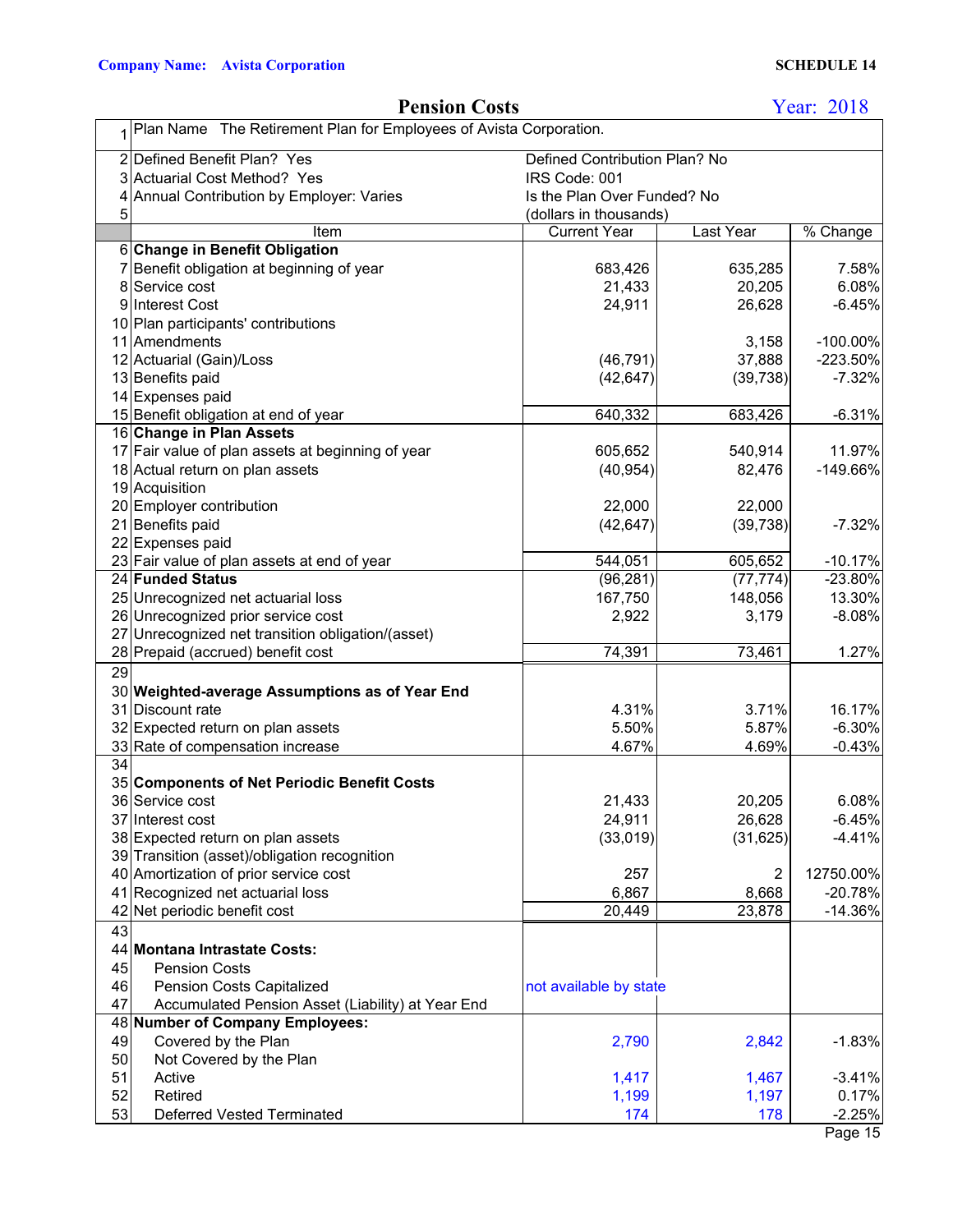|    |                                                                                  |                        |                       | Page 1of 2         |
|----|----------------------------------------------------------------------------------|------------------------|-----------------------|--------------------|
|    | <b>Other Post Employment Benefits (OPEBS)</b>                                    |                        | Year: 2018            |                    |
|    | Item                                                                             | <b>Current Year</b>    | <b>Last Year</b>      | % Change           |
|    | <b>Regulatory Treatment:</b>                                                     |                        |                       |                    |
| 2  | Commission authorized - most recent                                              |                        |                       |                    |
| 3  | Docket number:                                                                   |                        |                       |                    |
| 4  | Order number:                                                                    |                        |                       |                    |
|    | 5 Amount recovered through rates                                                 |                        |                       |                    |
|    | 6 Weighted-average Assumptions as of Year End                                    |                        |                       |                    |
|    | 7 Discount rate                                                                  | 4.32%                  | 3.72%                 | 16.13%             |
|    | 8 Expected return on plan assets                                                 | 5.20%                  | 5.69%                 | $-8.61%$           |
|    | 9 Medical Cost Inflation Rate                                                    | 5.00%                  | 5.00%                 |                    |
|    | 10 Actuarial Cost Method                                                         |                        | Proj Unit Credit      |                    |
|    | 11 Rate of compensation increase                                                 |                        |                       |                    |
|    | 12 List each method used to fund OPEBs (ie: VEBA, 401(h)) and if tax advantaged: |                        |                       |                    |
| 13 |                                                                                  |                        |                       |                    |
| 14 | 15 Describe any Changes to the Benefit Plan:                                     |                        |                       |                    |
| 16 |                                                                                  | (dollars in thousands) |                       |                    |
| 17 | <b>TOTAL COMPANY</b>                                                             |                        |                       |                    |
|    | 18 Change in Benefit Obligation                                                  |                        |                       |                    |
|    | 19 Benefit obligation at beginning of year                                       | 132,947                | 136,453               | $-2.57%$           |
|    | 20 Service cost                                                                  | 3,188                  | 3,220                 | $-0.99%$           |
|    | 21 Interest Cost                                                                 | 4,831                  | 5,490                 | $-12.00%$          |
|    | 22 Plan participants' contributions                                              |                        |                       |                    |
|    | 23 Amendments                                                                    |                        |                       |                    |
|    | 24 Actuarial (Gain)/Loss                                                         | (610)                  | (6,020)               | 89.87%             |
|    | 25 Benefits paid                                                                 | (6, 303)               | (6, 196)              | $-1.73%$           |
|    | 26 Expenses paid                                                                 |                        |                       |                    |
|    | 27 Cumulative adjustment to reclassify liability                                 |                        |                       |                    |
|    | 28 Benefit obligation at end of year                                             | 134,053                | 132,947               | 0.83%              |
|    | 29 Change in Plan Assets                                                         |                        |                       |                    |
|    | 30 Fair value of plan assets at beginning of year                                | 37,953                 | 33,365                | 13.75%             |
|    | 31 Actual return on plan assets                                                  | (1, 101)               | 4,588                 | $-124.00%$         |
|    | 32 Acquisition                                                                   |                        |                       |                    |
|    | 33 Employer contribution                                                         |                        |                       |                    |
|    | 34 Benefits paid                                                                 |                        |                       |                    |
|    | 35 Expenses paid                                                                 |                        |                       |                    |
|    | 36 Fair value of plan assets at end of year                                      | 36,852                 | 37,953                | $-2.90%$           |
|    | 37 Funded Status                                                                 | (97, 201)              | (94, 994)             | $-2.32%$           |
|    | 38 Unrecognized net actuarial loss                                               | 66,381                 | 68,280                | $-2.78%$           |
|    | 39 Unrecognized prior service cost<br>40 Prepaid (accrued) benefit cost          | (6,620)<br>(37,440)    | (7, 782)<br>(34, 496) | 14.93%<br>$-8.53%$ |
|    | 41 Components of Net Periodic Benefit Costs                                      |                        |                       |                    |
|    | 42 Service cost                                                                  |                        | 3,220                 | $-0.99%$           |
|    | 43 Interest cost                                                                 | 3,188<br>4,831         | 5,490                 | $-12.00%$          |
|    | 44 Expected return on plan assets                                                | (1, 973)               | (1,899)               | $-3.90%$           |
|    | 45 Amortization of prior service cost                                            | (1,089)                | (1, 144)              | 4.81%              |
|    | 46 Recognized net actuarial loss                                                 | 4,232                  | 4,934                 | $-14.23%$          |
|    | 47 Net periodic benefit cost                                                     | 9,189                  | 10,601                | $-13.32%$          |
|    | 48 Accumulated Post Retirement Benefit Obligation                                |                        |                       |                    |
|    | 49 Amount Funded through VEBA                                                    | 134,053                | 132,947               | 0.83%              |
| 50 | Amount Funded through 401(h)                                                     |                        |                       |                    |
| 51 | Amount Funded through Other                                                      |                        |                       |                    |
| 52 | <b>TOTAL</b>                                                                     | 134,053                | 132,947               | 0.83%              |
| 53 | Amount that was tax deductible - VEBA                                            |                        |                       |                    |
| 54 | Amount that was tax deductible - 401(h)                                          |                        |                       |                    |
| 55 | Amount that was tax deductible - Other                                           |                        |                       |                    |
| 56 | <b>TOTAL</b>                                                                     | 134,053                | 132,947               | 0.83%              |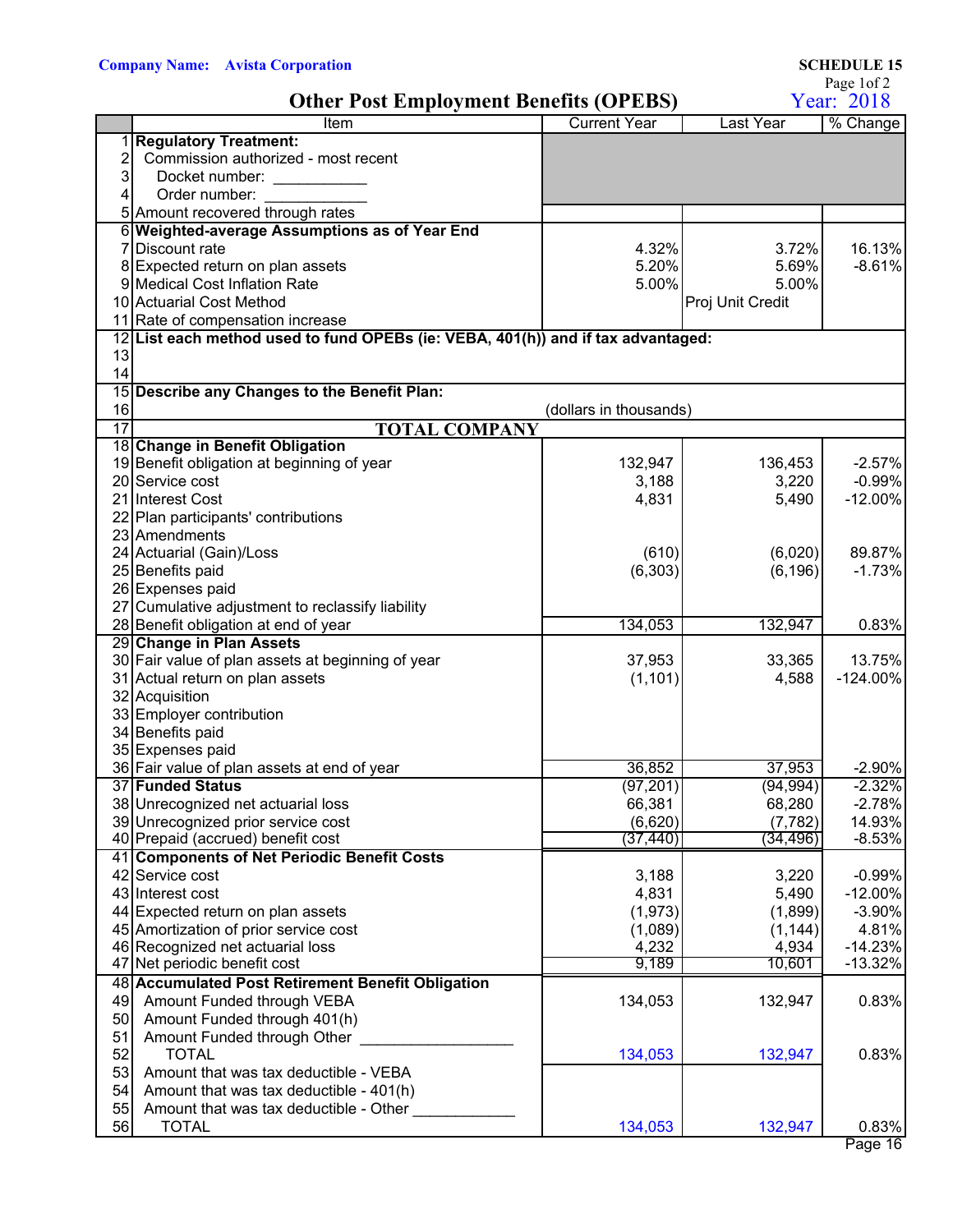|  | $\cdots$ |
|--|----------|

|    | <b>Other Post Employment Benefits (OPEBS) Continued</b>    |                        | $1$ agu $\angle$ 01 $\angle$<br>Year: 2018 |                        |  |
|----|------------------------------------------------------------|------------------------|--------------------------------------------|------------------------|--|
|    | Item                                                       | <b>Current Year</b>    | Last Year                                  | $\overline{\%}$ Change |  |
|    | 1 Number of Company Employees:                             |                        |                                            |                        |  |
| 2  | Covered by the Plan                                        | 2,404                  | 2,440                                      | $-1.48%$               |  |
| 3  | Not Covered by the Plan                                    |                        |                                            |                        |  |
| 4  | Active                                                     | 1,417                  | 1,467                                      | $-3.41%$               |  |
| 5  | Retired                                                    | 987                    | 973                                        | 1.44%                  |  |
| 6  | Spouses/Dependants covered by the Plan                     |                        |                                            |                        |  |
|    | Montana                                                    |                        |                                            |                        |  |
|    | 8 Change in Benefit Obligation                             |                        |                                            |                        |  |
|    | 9 Benefit obligation at beginning of year                  |                        |                                            |                        |  |
|    | 10 Service cost                                            |                        |                                            |                        |  |
|    | 11 Interest Cost                                           | not available by state |                                            |                        |  |
|    | 12 Plan participants' contributions                        |                        |                                            |                        |  |
|    | 13 Amendments                                              |                        |                                            |                        |  |
|    | 14 Actuarial Gain                                          |                        |                                            |                        |  |
|    | 15 Acquisition                                             |                        |                                            |                        |  |
|    | 16 Benefits paid                                           |                        |                                            |                        |  |
|    | 17 Benefit obligation at end of year                       |                        |                                            |                        |  |
|    | 18 Change in Plan Assets                                   |                        |                                            |                        |  |
|    | 19 Fair value of plan assets at beginning of year          |                        |                                            |                        |  |
|    | 20 Actual return on plan assets                            |                        |                                            |                        |  |
|    | 21 Acquisition                                             |                        |                                            |                        |  |
|    | 22 Employer contribution                                   |                        |                                            |                        |  |
|    | 23 Plan participants' contributions                        |                        |                                            |                        |  |
|    | 24 Benefits paid                                           |                        |                                            |                        |  |
|    | 25 Fair value of plan assets at end of year                |                        |                                            |                        |  |
|    | 26 Funded Status                                           |                        |                                            |                        |  |
|    | 27 Unrecognized net actuarial loss                         |                        |                                            |                        |  |
|    | 28 Unrecognized prior service cost                         |                        |                                            |                        |  |
|    | 29 Prepaid (accrued) benefit cost                          |                        |                                            |                        |  |
|    | 30 Components of Net Periodic Benefit Costs                |                        |                                            |                        |  |
|    | 31 Service cost                                            |                        |                                            |                        |  |
|    | 32 Interest cost                                           | not available by state |                                            |                        |  |
|    | 33 Expected return on plan assets                          |                        |                                            |                        |  |
|    | 34 Amortization of prior service cost                      |                        |                                            |                        |  |
|    | 35 Recognized net actuarial loss                           |                        |                                            |                        |  |
|    | 36 Net periodic benefit cost                               |                        |                                            |                        |  |
|    | 37 Accumulated Post Retirement Benefit Obligation          |                        |                                            |                        |  |
| 38 |                                                            |                        |                                            |                        |  |
| 39 | Amount Funded through VEBA<br>Amount Funded through 401(h) |                        |                                            |                        |  |
| 40 | Amount Funded through other                                |                        |                                            |                        |  |
| 41 | <b>TOTAL</b>                                               |                        |                                            |                        |  |
| 42 | Amount that was tax deductible - VEBA                      |                        |                                            |                        |  |
|    |                                                            |                        |                                            |                        |  |
| 43 | Amount that was tax deductible - 401(h)                    |                        |                                            |                        |  |
| 44 | Amount that was tax deductible - Other                     |                        |                                            |                        |  |
| 45 | <b>TOTAL</b><br>46 Montana Intrastate Costs:               |                        |                                            |                        |  |
|    |                                                            |                        |                                            |                        |  |
| 47 | <b>Pension Costs</b>                                       |                        |                                            |                        |  |
| 48 | <b>Pension Costs Capitalized</b>                           |                        |                                            |                        |  |
| 49 | Accumulated Pension Asset (Liability) at Year End          |                        |                                            |                        |  |
|    | 50 Number of Montana Employees:                            |                        |                                            |                        |  |
| 51 | Covered by the Plan                                        |                        |                                            |                        |  |
| 52 | Not Covered by the Plan                                    |                        |                                            |                        |  |
| 53 | Active                                                     |                        |                                            |                        |  |
| 54 | Retired                                                    |                        |                                            |                        |  |
| 55 | Spouses/Dependants covered by the Plan                     |                        |                                            |                        |  |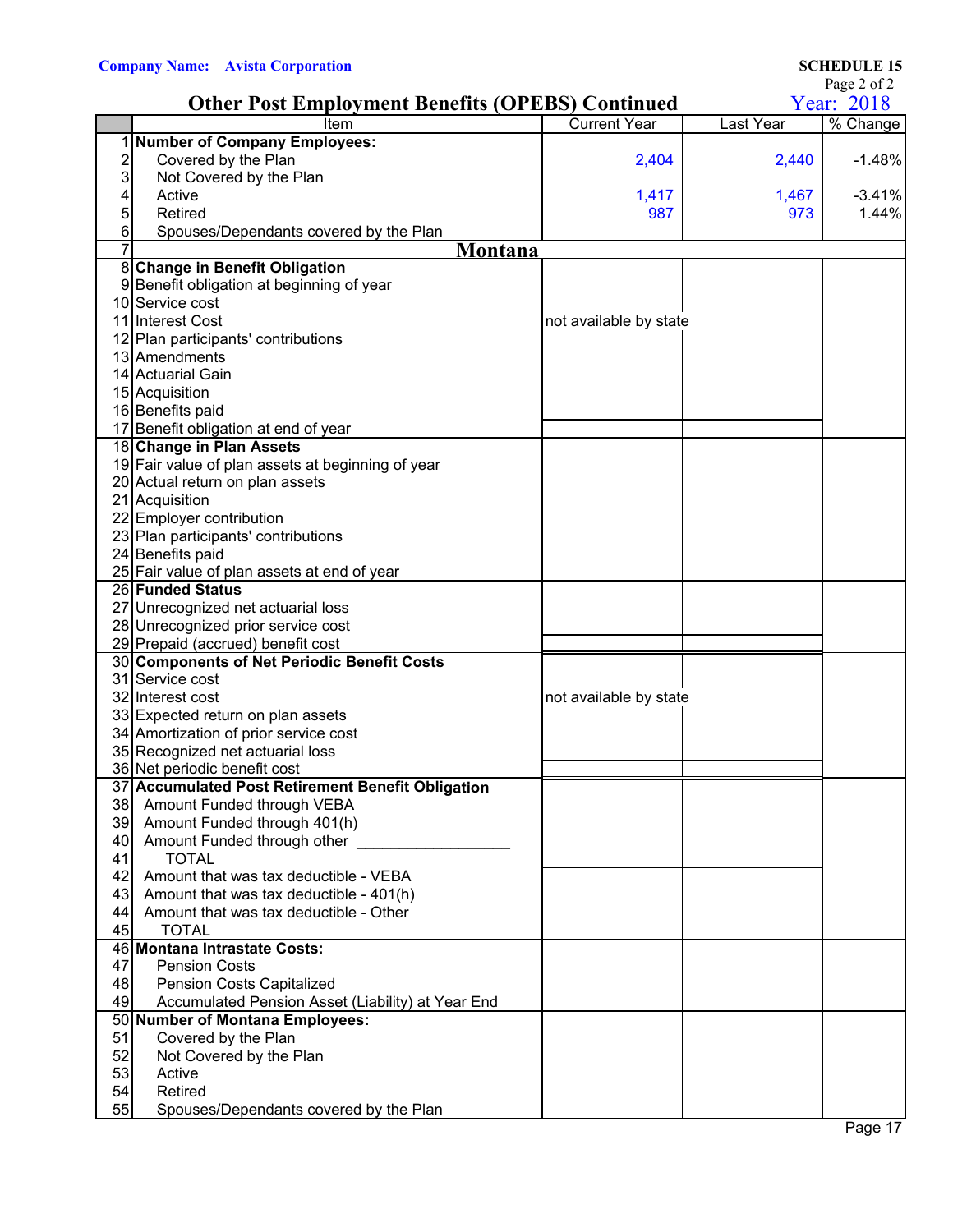Year: 2018

## **TOP TEN MONTANA COMPENSATED EMPLOYEES (ASSIGNED OR ALLOCATED)**

|                         | . <b>. .</b> |             |         |       |              | Total        | --<br>% Increase |
|-------------------------|--------------|-------------|---------|-------|--------------|--------------|------------------|
| Line                    |              |             |         |       | Total        | Compensation | Total            |
| No.                     |              |             |         |       |              |              |                  |
|                         | Name/Title   | Base Salary | Bonuses | Other | Compensation | Last Year    | Compensation     |
|                         |              |             |         |       |              |              |                  |
| $\mathbf{1}$            |              |             |         |       |              |              |                  |
|                         |              |             |         |       |              |              |                  |
|                         |              |             |         |       |              |              |                  |
|                         |              |             |         |       |              |              |                  |
|                         |              |             |         |       |              |              |                  |
| $\sqrt{2}$              |              |             |         |       |              |              |                  |
|                         |              |             |         |       |              |              |                  |
|                         |              |             |         |       |              |              |                  |
|                         |              |             |         |       |              |              |                  |
|                         |              |             |         |       |              |              |                  |
| $\sqrt{3}$              |              |             |         |       |              |              |                  |
|                         |              |             |         |       |              |              |                  |
|                         |              |             |         |       |              |              |                  |
|                         |              |             |         |       |              |              |                  |
|                         |              |             |         |       |              |              |                  |
| $\overline{\mathbf{4}}$ |              |             |         |       |              |              |                  |
|                         |              |             |         |       |              |              |                  |
|                         |              |             |         |       |              |              |                  |
|                         |              |             |         |       |              |              |                  |
|                         |              |             |         |       |              |              |                  |
| $\mathbf 5$             |              |             |         |       |              |              |                  |
|                         |              |             |         |       |              |              |                  |
|                         |              |             |         |       |              |              |                  |
|                         |              |             |         |       |              |              |                  |
|                         |              |             |         |       |              |              |                  |
| $6 \overline{6}$        |              |             |         |       |              |              |                  |
|                         |              |             |         |       |              |              |                  |
|                         |              |             |         |       |              |              |                  |
|                         |              |             |         |       |              |              |                  |
|                         |              |             |         |       |              |              |                  |
| $\overline{7}$          |              |             |         |       |              |              |                  |
|                         |              |             |         |       |              |              |                  |
|                         |              |             |         |       |              |              |                  |
|                         |              |             |         |       |              |              |                  |
|                         |              |             |         |       |              |              |                  |
| $\bf 8$                 |              |             |         |       |              |              |                  |
|                         |              |             |         |       |              |              |                  |
|                         |              |             |         |       |              |              |                  |
|                         |              |             |         |       |              |              |                  |
|                         |              |             |         |       |              |              |                  |
| $\boldsymbol{9}$        |              |             |         |       |              |              |                  |
|                         |              |             |         |       |              |              |                  |
|                         |              |             |         |       |              |              |                  |
|                         |              |             |         |       |              |              |                  |
|                         |              |             |         |       |              |              |                  |
| $10$                    |              |             |         |       |              |              |                  |
|                         |              |             |         |       |              |              |                  |
|                         |              |             |         |       |              |              |                  |
|                         |              |             |         |       |              |              |                  |
|                         |              |             |         |       |              |              |                  |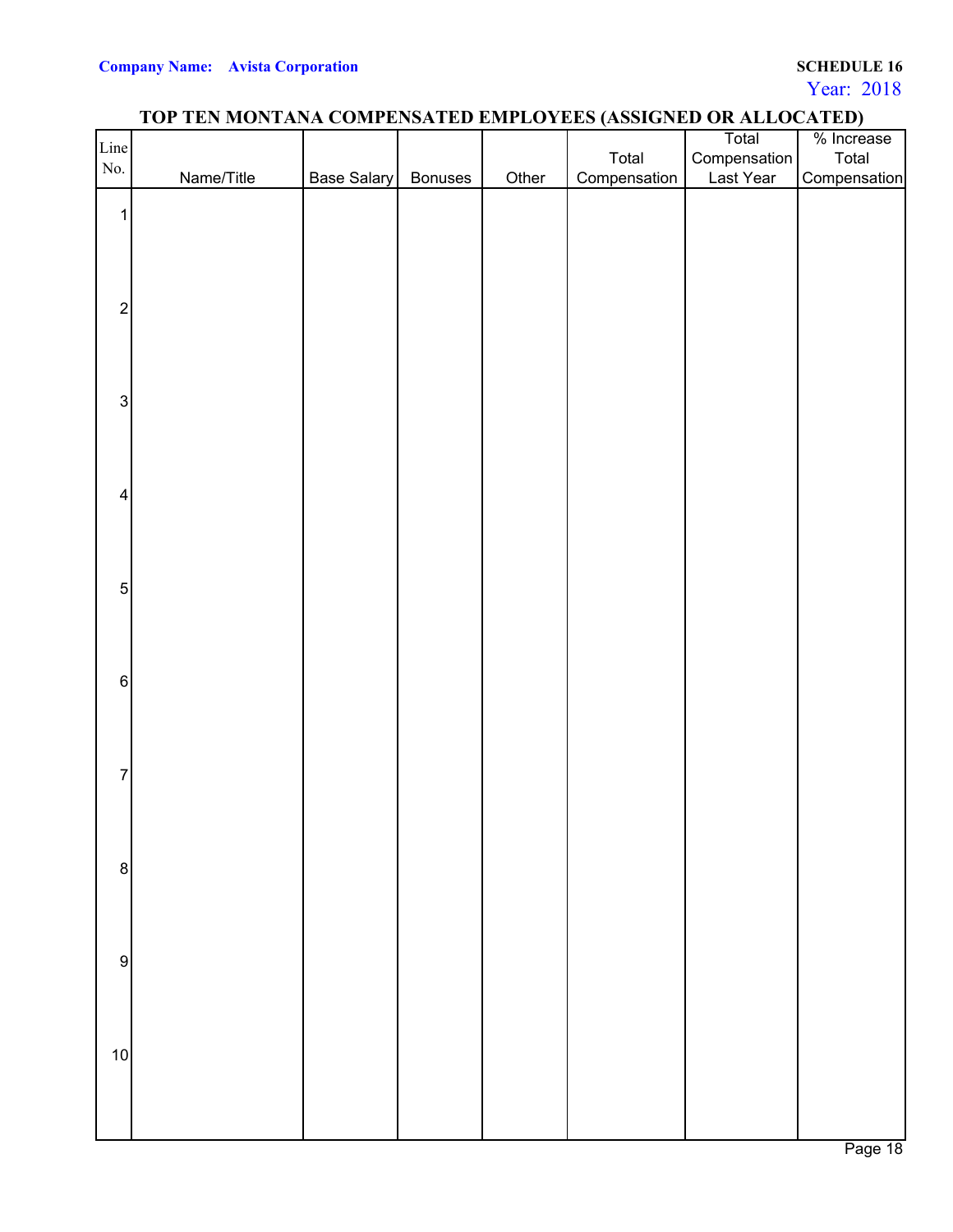Year: 2018

## **COMPENSATION OF TOP 5 CORPORATE EMPLOYEES - SEC INFORMATION**

| Line |                                                                                                                      |                    |                |           |              | Total        | $\frac{1}{2}$ Increase |
|------|----------------------------------------------------------------------------------------------------------------------|--------------------|----------------|-----------|--------------|--------------|------------------------|
| No.  |                                                                                                                      |                    |                |           | Total        | Compensation | Total                  |
|      | Name/Title                                                                                                           | <b>Base Salary</b> | <b>Bonuses</b> | Other     | Compensation | Last Year    | Compensation           |
| 1    | S. L. Morris<br>Chairman of the Board,<br>& Chief Executive<br><b>Officer</b>                                        | 840,732            | 852,417        | 2,124,271 | 3,817,420    | 4,239,914    | $-10%$                 |
|      | 2 M. T. Thies<br><b>Senior Vice President,</b><br><b>Chief Financial Officer,</b><br>and Treasurer                   | 431,030            | 262,213        | 751,351   | 1,444,594    | 1,455,074    | $-1%$                  |
|      | 3 M.M. Durkin<br><b>Senior Vice President</b><br><b>General Counsel and</b><br><b>Chief Compliance Officer</b>       | 369,077            | 224,524        | 619,165   | 1,212,766    | 1,245,089    | $-3%$                  |
|      | 4 K.S. Feltes<br><b>Senior Vice President</b><br>and Corporate Secretary                                             | 359,232            | 218,535        | 566,542   | 1,144,309    | 1,318,800    | $-13%$                 |
|      | 5 D.P. Vermillion<br>President                                                                                       | 430,847            | 283,943        | 751,851   | 1,466,641    | 1,836,789    | $-20%$                 |
|      | Other compensation includes stock-based awards and the change in pension and non-qualified<br>deferred compensation. |                    |                |           |              |              |                        |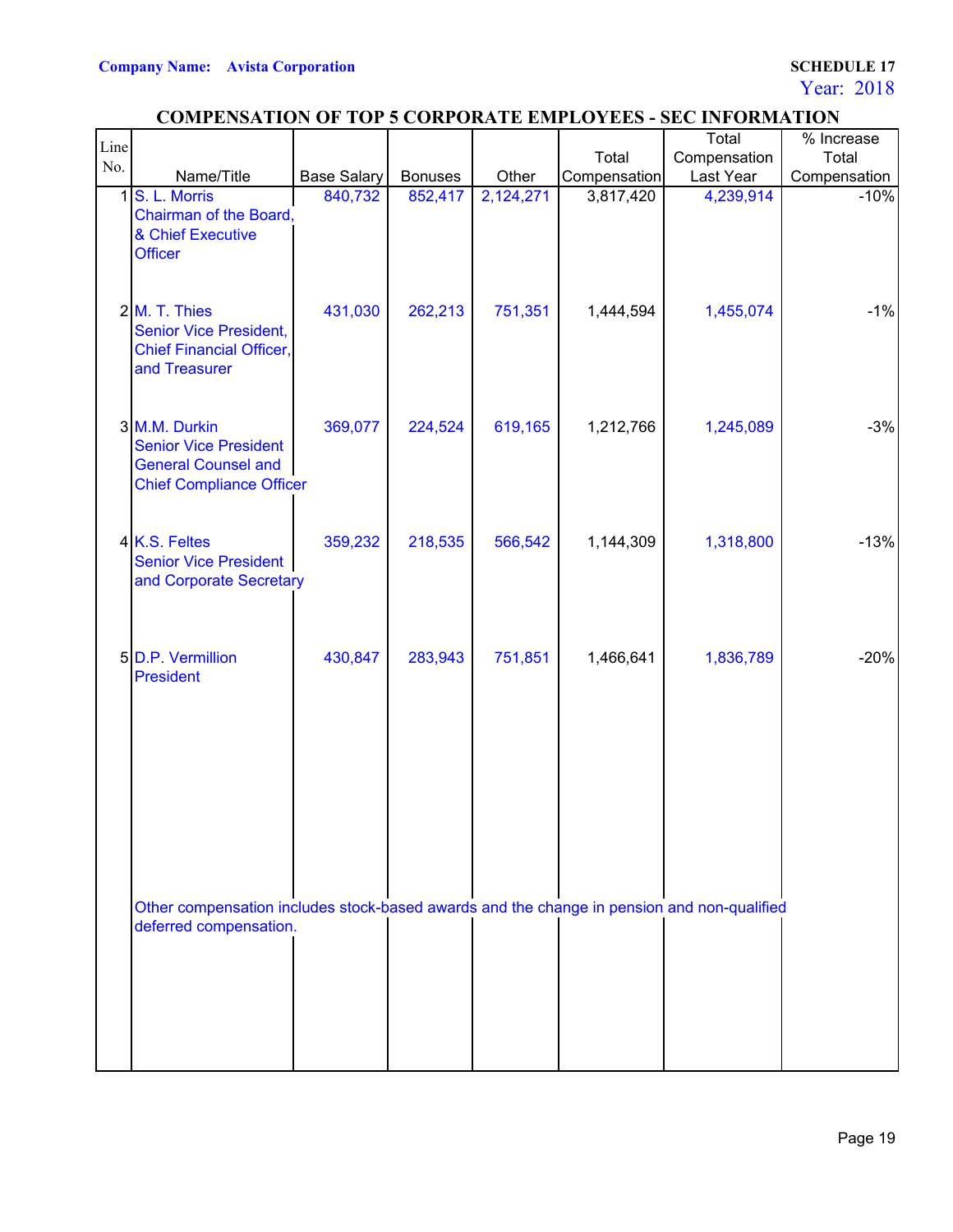### **BALANCE SHEET** Year: 2018

Page 1 of 3

|                 | <b>Account Number &amp; Title</b>                      | Last Year       | This Year        | % Change |
|-----------------|--------------------------------------------------------|-----------------|------------------|----------|
| 1               | <b>Assets and Other Debits</b>                         |                 |                  |          |
| $\overline{2}$  | <b>Utility Plant</b>                                   |                 |                  |          |
| $\mathbf{3}$    | 101<br><b>Electric Plant in Service</b>                | 5,643,555,254   | 6,002,706,709    | 6%       |
| 4               | 101.1<br><b>Property Under Capital Leases</b>          | 5,549,069       |                  | $-100%$  |
| 5               | 102<br>Electric Plant Purchased or Sold                |                 |                  |          |
| 6               | 104<br><b>Electric Plant Leased to Others</b>          |                 |                  |          |
| 7               | 105<br>Electric Plant Held for Future Use              | 8,321,111       | 9,036,047        | 9%       |
| 8               | 106<br>Completed Constr. Not Classified - Electric     |                 |                  |          |
| 9               | 107<br><b>Construction Work in Progress - Electric</b> | 151,271,170     | 156,563,570      | 3%       |
| 10              | 108 (Less) Accumulated Depreciation                    | (1,796,469,363) | (1,895,743,265)  | $-6%$    |
| 11              | 111 (Less) Accumulated Amortization                    | (79, 794, 309)  | (95, 497, 118)   | $-20%$   |
| 12              | <b>Electric Plant Acquisition Adjustments</b><br>114   |                 |                  |          |
| 13              | 115 (Less) Accum. Amort. Elec. Acq. Adj.               |                 |                  |          |
| 14              | Nuclear Fuel (Net)<br>120                              |                 |                  |          |
| 15              | <b>TOTAL Utility Plant</b>                             | 3,932,432,932   | 4, 177, 065, 943 | 6%       |
| $\overline{16}$ |                                                        |                 |                  |          |
|                 | 17 Other Property & Investments                        |                 |                  |          |
| 18              | 121<br><b>Nonutility Property</b>                      | 3,010,811       | 4,474,923        | 49%      |
| 19              | 122 (Less) Accum. Depr. & Amort. for Nonutil. Prop.    | (104, 487)      | (140, 360)       | $-34%$   |
| 20              | 123<br><b>Investments in Associated Companies</b>      | 11,547,000      | 11,547,000       |          |
| 21              | 123.1<br><b>Investments in Subsidiary Companies</b>    | 161, 131, 682   | 153,523,686      | $-5%$    |
| 22              | 124<br><b>Other Investments</b>                        | 4,288,775       | 1,711,072        | $-60%$   |
| 23              | 128<br><b>Other Special Funds</b>                      | 16,722,286      | 18,794,801       | 12%      |
|                 | Long-Term Derivative Instruments                       | 2,575,446       | 4,842,426        | 88%      |
| 24              | <b>TOTAL Other Property &amp; Investments</b>          | 199, 171, 513   | 194,753,548      | $-2%$    |
| $\overline{25}$ |                                                        |                 |                  |          |
|                 | 26 Current & Accrued Assets                            |                 |                  |          |
| 27              | Cash<br>131                                            | 2,912,504       | 4,737,049        | 63%      |
|                 | 28 132-134<br><b>Special Deposits</b>                  | 12,284,827      | 26,809,063       | 118%     |
| 29              | <b>Working Funds</b><br>135                            | 1,149,696       | 709,204          | $-38%$   |
| 30              | 136<br><b>Temporary Cash Investments</b>               | 50,305          | 136,712          | 172%     |
| 31              | 141<br>Notes Receivable                                |                 |                  |          |
| 32              | 142<br><b>Customer Accounts Receivable</b>             | 174,683,071     | 157,729,381      | $-10%$   |
| 33              | 143<br><b>Other Accounts Receivable</b>                | 5,614,311       | 4,618,679        | $-18%$   |
| 34              | 144 (Less) Accum. Provision for Uncollectible Accts.   | (5, 170, 026)   | (5, 188, 090)    | 0%       |
| 35              | 145<br>Notes Receivable - Associated Companies         | 11,659,191      | 31,659,207       | 172%     |
| 36              | 146<br>Accounts Receivable - Associated Companies      | 313,553         | 154,548          | $-51%$   |
| 37              | 151<br><b>Fuel Stock</b>                               | 3,958,296       | 3,982,104        | 1%       |
| 38              | 152<br><b>Fuel Stock Expenses Undistributed</b>        |                 |                  |          |
| 39              | 153<br><b>Residuals</b>                                |                 |                  |          |
| 40              | 154<br><b>Plant Materials and Operating Supplies</b>   | 38,180,423      | 43,166,166       | 13%      |
| 41              | 155<br>Merchandise                                     |                 |                  |          |
| 42              | 156<br><b>Other Material &amp; Supplies</b>            |                 |                  |          |
| 43              | 157<br>Nuclear Materials Held for Sale                 |                 |                  |          |
| 44              | 163<br><b>Stores Expense Undistributed</b>             |                 |                  |          |
|                 | 164<br>Gas Storage                                     | 11,738,607      | 11,609,184       | $-1%$    |
| 45              | 165<br>Prepayments                                     | 19,333,312      | 20,211,526       | 5%       |
| 46              | 171<br>Interest & Dividends Receivable                 | 172,493         | 166,418          | $-4%$    |
| 47              | 172<br><b>Rents Receivable</b>                         | 2,101,931       | 2,516,806        | 20%      |
| 48              | 174<br>Miscellaneous Current & Accrued Assets          | 138,513         | 398,131          | 187%     |
|                 | 175<br><b>Derivative Instruments Assets</b>            | 6,197,881       | 10,394,940       | 68%      |
| 49              | Long-Term Derivative Instruments                       | (2,575,446)     | (4,842,426)      | $-88%$   |
| 50              | <b>TOTAL Current &amp; Accrued Assets</b>              | 282,743,442     | 308,968,605      | 9%       |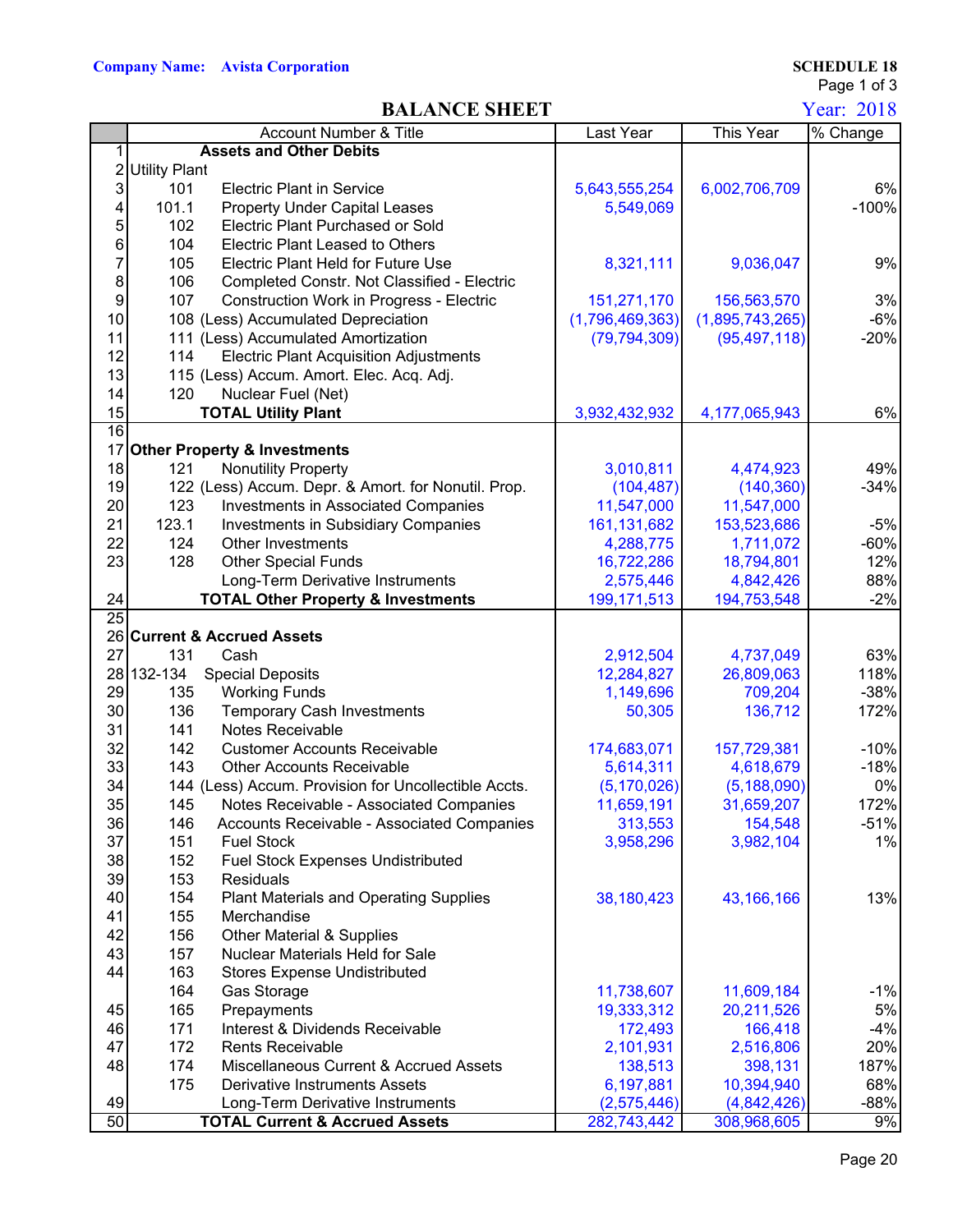Page 2 of 3

### **BALANCE SHEET** Year: 2018

|                 |                        |                                                 |                |                | 2010     |
|-----------------|------------------------|-------------------------------------------------|----------------|----------------|----------|
|                 |                        | Account Number & Title                          | Last Year      | This Year      | % Change |
| 1               |                        |                                                 |                |                |          |
| 2               |                        | <b>Assets and Other Debits (cont.)</b>          |                |                |          |
| 3               |                        |                                                 |                |                |          |
| 4               | <b>Deferred Debits</b> |                                                 |                |                |          |
| 5               |                        |                                                 |                |                |          |
| 6               | 181                    | <b>Unamortized Debt Expense</b>                 | 10,945,098     | 13,923,600     | 27%      |
| 7               | 182.1                  | <b>Extraordinary Property Losses</b>            |                |                |          |
| 8               | 182.2                  | Unrecovered Plant & Regulatory Study Costs      |                |                |          |
| 9               | 182.3                  | <b>Other Regulatory Assets</b>                  | 621,273,693    | 598,724,109    | $-4%$    |
| 10              | 183                    | Prelim. Survey & Investigation Charges          | 195,867        | 2,313          | $-99%$   |
| 11              | 184                    | <b>Clearing Accounts</b>                        | 69,497         | 28,530         | $-59%$   |
| 12              | 185                    | <b>Temporary Facilities</b>                     |                |                |          |
| 13              | 186                    | Miscellaneous Deferred Debits                   | 15,796,170     | 32,297,423     | 104%     |
| 14              | 187                    | Deferred Losses from Disposition of Util. Plant |                |                |          |
| 15              | 188                    | Research, Devel. & Demonstration Expend.        |                |                |          |
| 16              | 189                    | Unamortized Loss on Reacquired Debt             | 11,879,551     | 10,255,271     | $-14%$   |
| 17              | 190                    | <b>Accumulated Deferred Income Taxes</b>        | 189,216,780    | 187,450,520    | $-1%$    |
|                 | 191                    | <b>Unrecovered Purchased Gas Costs</b>          | (37, 474, 157) | (40, 713, 157) | $-9%$    |
| 18              |                        | <b>TOTAL Deferred Debits</b>                    | 811,902,499    | 801,968,610    | $-1%$    |
| $\overline{19}$ |                        |                                                 |                |                |          |
| 20              |                        | <b>TOTAL Assets &amp; Other Debits</b>          | 5,226,250,386  | 5,482,756,706  | 5%       |
|                 |                        |                                                 |                |                |          |
|                 |                        | <b>Account Title</b>                            | Last Year      | This Year      | % Change |
| 20              |                        |                                                 |                |                |          |
| 21              |                        | <b>Liabilities and Other Credits</b>            |                |                |          |
| 22              |                        |                                                 |                |                |          |
|                 | 23 Proprietary Capital |                                                 |                |                |          |
| 24              |                        |                                                 |                |                |          |
| 25              | 201                    | <b>Common Stock Issued</b>                      | 1,109,643,921  | 1,110,871,767  | 0%       |
| 26              | 202                    | <b>Common Stock Subscribed</b>                  |                |                |          |
| 27              | 204                    | <b>Preferred Stock Issued</b>                   |                |                |          |
| 28              | 205                    | <b>Preferred Stock Subscribed</b>               |                |                |          |
| 29              | 207                    | Premium on Capital Stock                        |                |                |          |
| 30              | 211                    | Miscellaneous Paid-In Capital                   | (10,696,711)   | (10,696,711)   | 0%       |
| 31              |                        | 213 (Less) Discount on Capital Stock            |                |                |          |
| 32              |                        | 214 (Less) Capital Stock Expense                | 34,500,271     | 36,316,031     | 5%       |
| 33              | 215                    | <b>Appropriated Retained Earnings</b>           | 32, 132, 124   | 37,452,973     | 17%      |
| 34              | 216                    |                                                 | 572,337,503    |                | 6%       |
|                 |                        | <b>Unappropriated Retained Earnings</b>         |                | 607,142,062    |          |
| 35              |                        | 217 (Less) Reacquired Capital Stock             |                |                |          |
|                 | 219                    | Accumulated Other Comprehensive Income          | (8,089,542)    | (7,866,070)    | 3%       |
| 36              |                        | <b>TOTAL Proprietary Capital</b>                | 1,729,827,566  | 1,773,220,052  | 3%       |
| $\overline{37}$ |                        |                                                 |                |                |          |
|                 | 38 Long Term Debt      |                                                 |                |                |          |
| 39              |                        |                                                 |                |                |          |
| 40              | 221                    | <b>Bonds</b>                                    | 1,711,700,000  | 1,814,200,000  | 6%       |
| 41              |                        | 222 (Less) Reacquired Bonds                     | (83,700,000)   | (83,700,000)   |          |
| 42              | 223                    | Advances from Associated Companies              | 51,547,000     | 51,547,000     |          |
| 43              | 224                    | Other Long Term Debt                            |                |                |          |
| 44              | 225                    | Unamortized Premium on Long Term Debt           | 159,900        | 151,017        | $-6%$    |
| 45              |                        | 226 (Less) Unamort. Discount on L-Term Debt-Dr. | (786, 481)     | (1,032,761)    | $-31%$   |
| 46              |                        | <b>TOTAL Long Term Debt</b>                     | 1,678,920,419  | 1,781,165,256  | 6%       |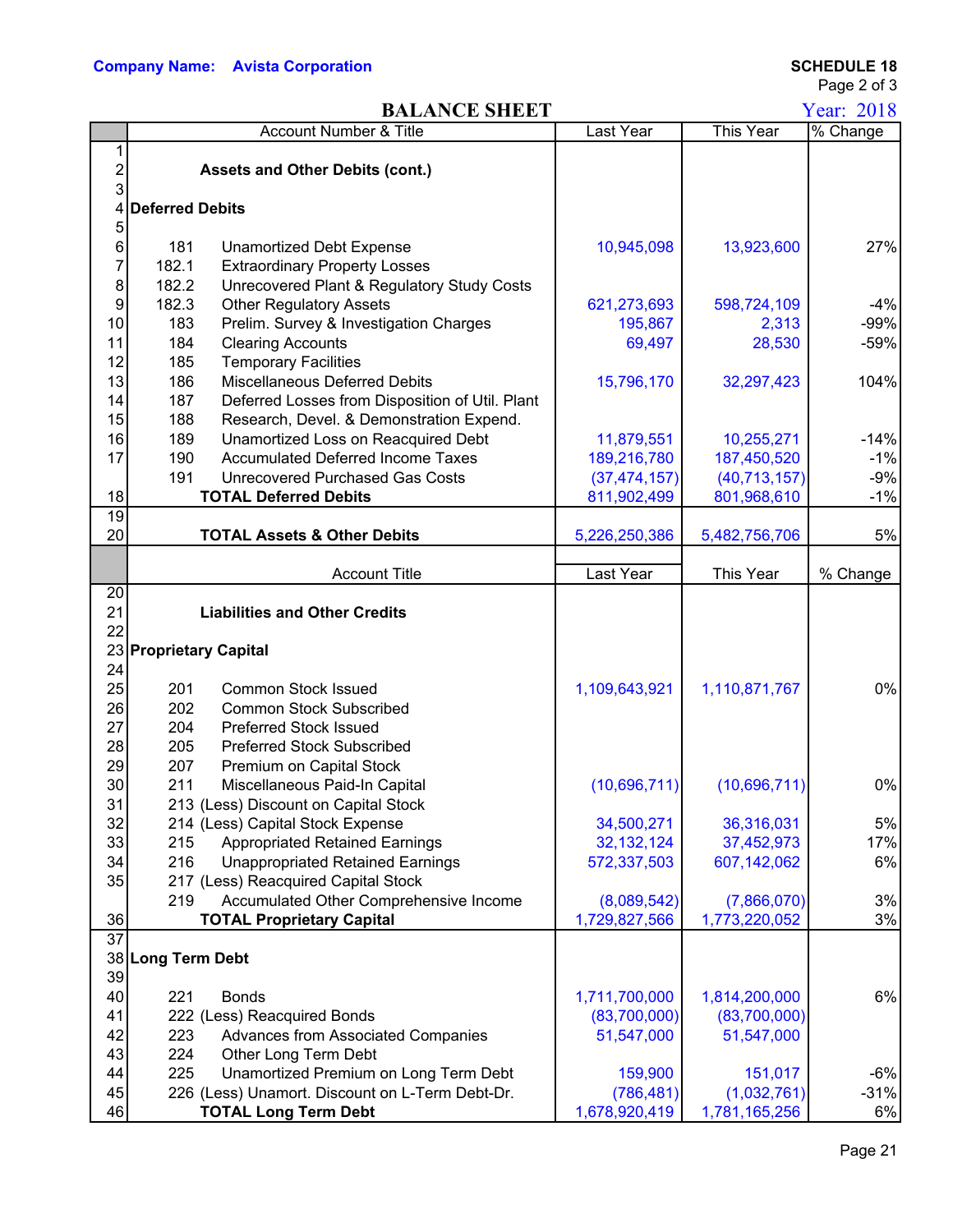Page 3 of 3

### **BALANCE SHEET** Year: 2018

| This Year<br>Last Year<br>Account Number & Title                                                     | $\overline{\%}$ Change |
|------------------------------------------------------------------------------------------------------|------------------------|
|                                                                                                      |                        |
|                                                                                                      |                        |
| 2<br><b>Total Liabilities and Other Credits (cont.)</b>                                              |                        |
| 3                                                                                                    |                        |
| <b>Other Noncurrent Liabilities</b><br>4                                                             |                        |
| 5                                                                                                    |                        |
| 6<br>227<br>Obligations Under Cap. Leases - Noncurrent                                               |                        |
| 7<br>228.1<br>Accumulated Provision for Property Insurance                                           |                        |
| 8<br>228.2<br>Accumulated Provision for Injuries & Damages<br>245,000<br>245,000                     |                        |
| 228.3<br><b>Accumulated Provision for Pensions &amp; Benefits</b><br>9<br>203,565,903<br>222,536,776 | 9%                     |
| 228.4<br><b>Accumulated Misc. Operating Provisions</b><br>10                                         |                        |
| 229<br>10,178,645<br>11<br>Accumulated Provision for Rate Refunds<br>4,906,781                       | 107%                   |
| 12<br>10,456,971<br>10,300,047<br>Long-Term Derivative Instruments                                   | $-2%$                  |
| 230<br><b>Asset Retirement Obligations</b><br>17,481,829<br>18,265,985                               | 4%                     |
| <b>TOTAL Other Noncurrent Liabilities</b><br>13<br>236,656,484<br>261,526,452                        | 11%                    |
| 14                                                                                                   |                        |
| 15<br><b>Current &amp; Accrued Liabilities</b>                                                       |                        |
| 16                                                                                                   |                        |
| 17<br>105,000,000<br>190,000,000<br>231<br>Notes Payable                                             | 81%                    |
| 232<br>18<br><b>Accounts Payable</b><br>100,959,825<br>103,484,597                                   | 3%                     |
| 233<br>19<br>Notes Payable to Associated Companies                                                   |                        |
| 20<br>234<br>Accounts Payable to Associated Companies<br>22,197<br>7,329                             | $-67%$                 |
| 235<br>21<br><b>Customer Deposits</b><br>4,431,306<br>4,783,254                                      | 8%                     |
| 236<br>22<br><b>Taxes Accrued</b><br>36,514,038<br>39,835,469                                        | 9%                     |
| 237<br>23<br><b>Interest Accrued</b><br>15,159,301<br>15,509,062                                     | 2%                     |
| 24<br>238<br><b>Dividends Declared</b>                                                               |                        |
| 25<br>241<br><b>Tax Collections Payable</b><br>1,533,187<br>79,542                                   | $-95%$                 |
| 242<br>26<br>Miscellaneous Current & Accrued Liabilities<br>59,386,964<br>56,358,807                 | $-5%$                  |
| 27<br>243<br>Obligations Under Cap. Leases - Current<br>2,402,917                                    | $-100%$                |
| 28<br>244<br><b>Derivative Instrument Liabilities</b><br>53,752,463<br>14,252,909                    | $-73%$                 |
| 29<br>Long-Term Derivative Instruments<br>(10, 456, 971)<br>(10, 300, 047)                           | 2%                     |
| <b>TOTAL Current &amp; Accrued Liabilities</b><br>30<br>368,705,227<br>414,010,924                   | 12%                    |
| 31                                                                                                   |                        |
| 32<br><b>Deferred Credits</b>                                                                        |                        |
| 33                                                                                                   |                        |
| 34<br>1,584,319<br>2,142,205<br>252<br><b>Customer Advances for Construction</b>                     | 35%                    |
| 35<br><b>Other Deferred Credits</b><br>253<br>28,032,143<br>23,862,950                               | $-15%$                 |
| 36<br>254<br><b>Other Regulatory Liabilities</b><br>501,143,487<br>527,440,814                       | 5%                     |
| 37<br><b>Accumulated Deferred Investment Tax Credits</b><br>255<br>30,265,611<br>29,725,443          | $-2%$                  |
| 38<br>257<br>Unamortized Gain on Reacquired Debt<br>1,577,896<br>1,707,433                           | $-8%$                  |
| 39<br>281-283<br><b>Accumulated Deferred Income Taxes</b><br>649,407,697<br>668,084,713              | 3%                     |
| 40<br><b>TOTAL Deferred Credits</b><br>1,212,140,690<br>1,252,834,023                                | 3%                     |
| 41                                                                                                   |                        |
| 42 TOTAL LIABILITIES & OTHER CREDITS<br>5,226,250,386<br>5,482,756,706                               | 5%                     |

0 Page 22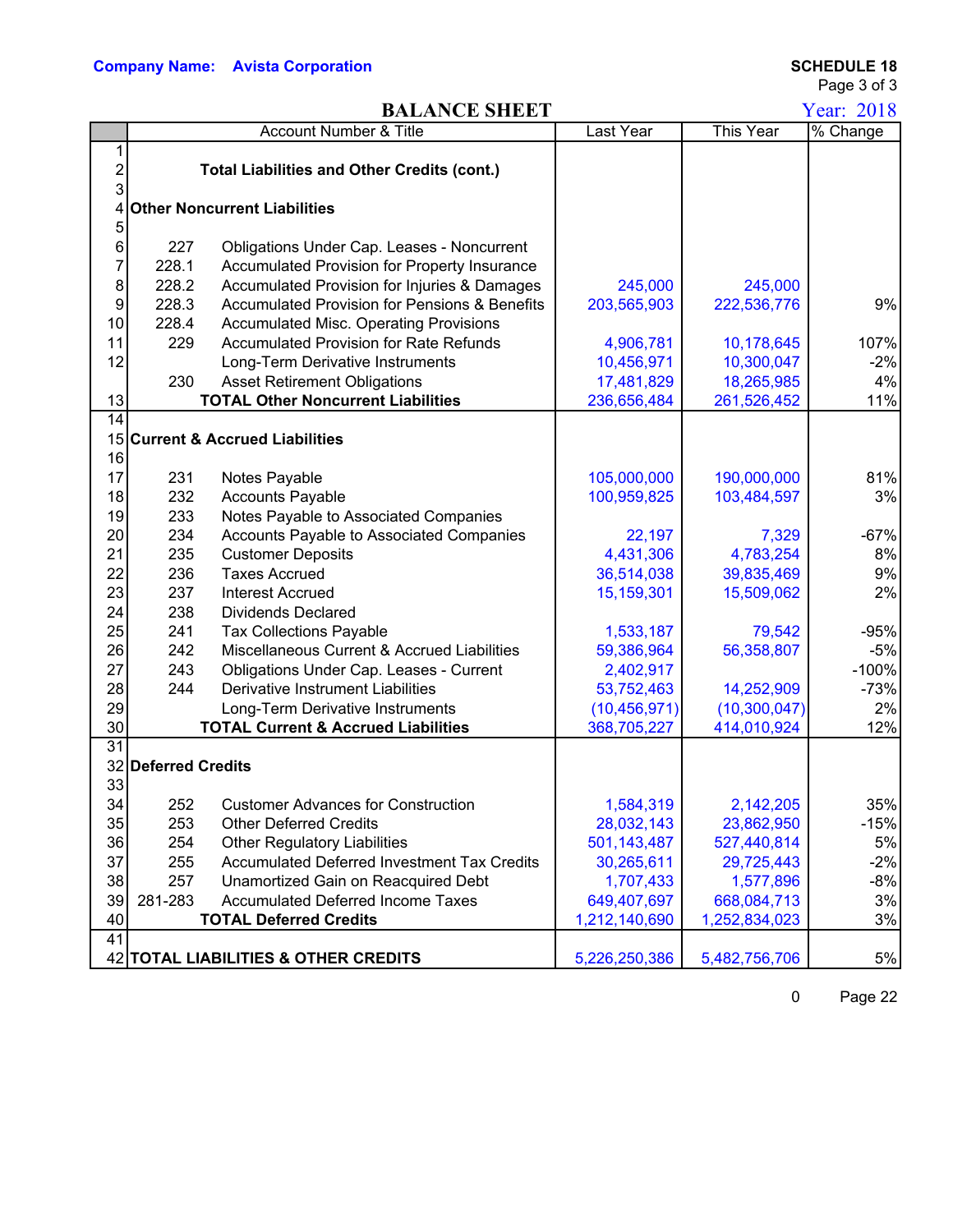|                 |                         | <b>MONTANA PLANT IN SERVICE (ASSIGNED &amp; ALLOCATED)</b>    |               |                  | Year: 2018 |
|-----------------|-------------------------|---------------------------------------------------------------|---------------|------------------|------------|
|                 |                         | <b>Account Number &amp; Title</b>                             | Last Year     | <b>This Year</b> | % Change   |
| 1               |                         |                                                               |               |                  |            |
| $\overline{c}$  |                         | <b>Intangible Plant</b>                                       |               |                  |            |
| 3               | 301                     |                                                               |               |                  |            |
| 4<br>5          | 302                     | Organization<br>Franchises & Consents                         | 6,222,448     | 6,222,448        |            |
| 6               | 303                     | Miscellaneous Intangible Plant                                | 221,944       | 221,944          |            |
| 7               |                         |                                                               |               |                  |            |
| 8               |                         | <b>TOTAL Intangible Plant</b>                                 | 6,444,392     | 6,444,392        |            |
| $\overline{9}$  |                         |                                                               |               |                  |            |
| 10              |                         | <b>Production Plant</b>                                       |               |                  |            |
| 11              |                         |                                                               |               |                  |            |
|                 | 12 Steam Production     |                                                               |               |                  |            |
| 13              |                         |                                                               |               |                  |            |
| 14              | 310                     | Land & Land Rights                                            | 1,288,613     | 1,289,396        | 0%         |
| 15              | 311                     | Structures & Improvements                                     | 106,252,905   | 110,832,815      | 4%         |
| 16              | 312                     | <b>Boiler Plant Equipment</b>                                 | 136,236,109   | 142,714,098      | 5%         |
| 17              | 313                     | Engines & Engine Driven Generators                            | 6,770         | 6,770            |            |
| 18              | 314                     | <b>Turbogenerator Units</b>                                   | 46,216,256    | 38,992,332       | $-16%$     |
| 19              | 315                     | <b>Accessory Electric Equipment</b>                           | 16,215,434    | 17,238,545       | 6%         |
| 20              | 316                     | Miscellaneous Power Plant Equipment                           | 16,036,420    | 14,453,310       | $-10%$     |
| 21              | 317                     | <b>Asset Retirement Costs</b>                                 | 13,876,818    | 13,876,818       |            |
| 22              |                         | <b>TOTAL Steam Production Plant</b>                           | 336, 129, 325 | 339,404,084      | 1%         |
| 23              |                         |                                                               |               |                  |            |
|                 | 24 Nuclear Production   |                                                               |               |                  |            |
| 25<br>26        | 320                     |                                                               |               |                  |            |
| 27              | 321                     | Land & Land Rights                                            |               |                  |            |
| 28              | 322                     | Structures & Improvements                                     |               |                  |            |
| 29              | 323                     | <b>Reactor Plant Equipment</b><br><b>Turbogenerator Units</b> |               |                  |            |
| 30              | 324                     | <b>Accessory Electric Equipment</b>                           |               |                  |            |
| 31              | 325                     | Miscellaneous Power Plant Equipment                           |               |                  |            |
| 32              |                         |                                                               |               |                  |            |
| 33              |                         | <b>TOTAL Nuclear Production Plant</b>                         |               |                  |            |
| $\overline{34}$ |                         |                                                               |               |                  |            |
|                 | 35 Hydraulic Production |                                                               |               |                  |            |
| 36              |                         |                                                               |               |                  |            |
| 37              | 330                     | Land & Land Rights                                            | 43,370,022    | 43,370,022       |            |
| 38              | 331                     | Structures & Improvements                                     | 20,593,790    | 23,202,612       | 13%        |
| 39              | 332                     | Reservoirs, Dams & Waterways                                  | 36,481,171    | 36,682,817       | 1%         |
| 40              | 333                     | Water Wheels, Turbines & Generators                           | 88,682,690    | 88,682,652       | 0%         |
| 41              | 334                     | <b>Accessory Electric Equipment</b>                           | 17,239,781    | 17,011,537       | $-1%$      |
| 42              | 335                     | Miscellaneous Power Plant Equipment                           | 3,835,133     | 4,227,347        | 10%        |
| 43              | 336                     | Roads, Railroads & Bridges                                    | 246,562       | 259,742          | 5%         |
| 44              |                         |                                                               |               |                  |            |
| 45              |                         | <b>TOTAL Hydraulic Production Plant</b>                       | 210,449,149   | 213,436,729      | 1%         |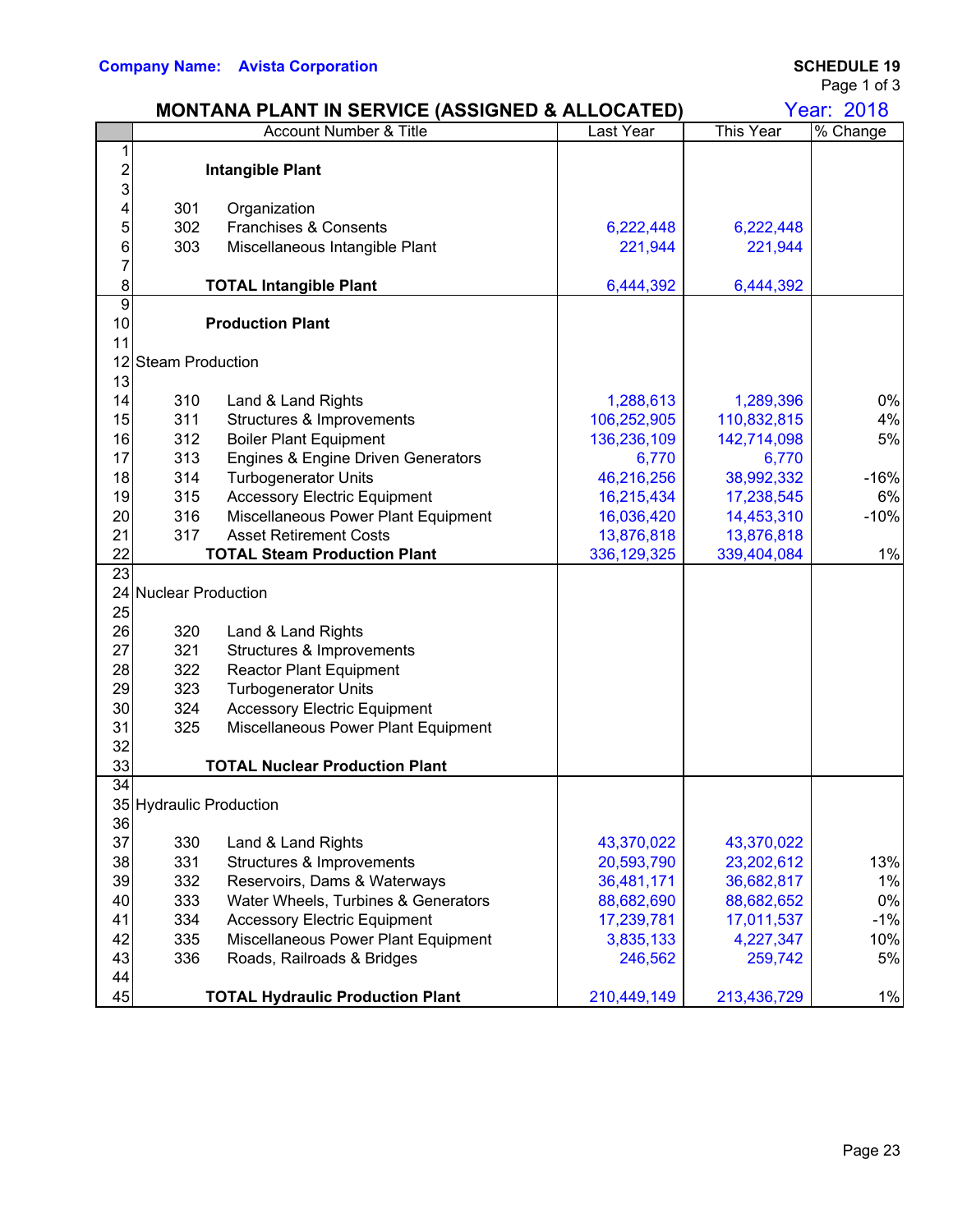46 372 Leased Property on Customers' Premises

48

|                |                         | <b>MONTANA PLANT IN SERVICE (ASSIGNED &amp; ALLOCATED)</b> |             |             | <b>Year: 2018</b> |
|----------------|-------------------------|------------------------------------------------------------|-------------|-------------|-------------------|
|                |                         | <b>Account Number &amp; Title</b>                          | Last Year   | This Year   | % Change          |
| 1              |                         |                                                            |             |             |                   |
| $\overline{c}$ |                         | Production Plant (cont.)                                   |             |             |                   |
| 3              |                         |                                                            |             |             |                   |
| 4              | <b>Other Production</b> |                                                            |             |             |                   |
| 5<br>6         |                         |                                                            |             |             |                   |
| 7              | 340<br>341              | Land & Land Rights<br>Structures & Improvements            |             |             |                   |
| 8              | 342                     | Fuel Holders, Producers & Accessories                      |             |             |                   |
| 9              | 343                     | <b>Prime Movers</b>                                        |             |             |                   |
| 10             | 344                     | Generators                                                 |             |             |                   |
| 11             | 345                     | <b>Accessory Electric Equipment</b>                        |             |             |                   |
| 12             | 346                     |                                                            |             |             |                   |
| 13             |                         | Miscellaneous Power Plant Equipment                        |             |             |                   |
| 14             |                         | <b>TOTAL Other Production Plant</b>                        |             |             |                   |
| 15             |                         |                                                            |             |             |                   |
| 16             |                         | <b>TOTAL Production Plant</b>                              | 546,578,474 | 552,840,813 | 1%                |
| 17             |                         |                                                            |             |             |                   |
| 18             |                         | <b>Transmission Plant</b>                                  |             |             |                   |
| 19             |                         |                                                            |             |             |                   |
| 20             | 350                     | Land & Land Rights                                         | 4,618,909   | 4,682,726   | 1%                |
| 21             | 352                     | Structures & Improvements                                  | 2,665,643   | 2,548,725   | $-4%$             |
| 22             | 353                     | <b>Station Equipment</b>                                   | 38,608,736  | 37,973,386  | $-2%$             |
| 23             | 354                     | <b>Towers &amp; Fixtures</b>                               | 16,074,111  | 16,067,281  | 0%                |
| 24             | 355                     | Poles & Fixtures                                           | 13,486,434  | 14,007,441  | 4%                |
| 25             | 356                     | <b>Overhead Conductors &amp; Devices</b>                   | 17,262,478  | 16,912,426  | $-2%$             |
| 26             | 357                     | <b>Underground Conduit</b>                                 |             |             |                   |
| 27             | 358                     | <b>Underground Conductors &amp; Devices</b>                |             |             |                   |
| 28             | 359                     | Roads & Trails                                             | 384,411     | 384,411     |                   |
| 29             |                         |                                                            |             |             |                   |
| 30             |                         | <b>TOTAL Transmission Plant</b>                            | 93,100,722  | 92,576,396  | $-1%$             |
| 31             |                         |                                                            |             |             |                   |
| 32             |                         | <b>Distribution Plant</b>                                  |             |             |                   |
| 33             |                         |                                                            |             |             |                   |
| 34             | 360                     | Land & Land Rights                                         |             |             |                   |
| 35             | 361                     | Structures & Improvements                                  | 15,881      | 186,408     | 1074%             |
| 36             | 362                     | <b>Station Equipment</b>                                   | 667,402     | 511,086     | $-23%$            |
| 37             | 363                     | <b>Storage Battery Equipment</b>                           |             |             |                   |
| 38             | 364                     | Poles, Towers & Fixtures                                   | 49,592      | 55,898      | 13%               |
| 39             | 365                     | <b>Overhead Conductors &amp; Devices</b>                   | 70,966      | 71,030      | 0%                |
| 40             | 366                     | <b>Underground Conduit</b>                                 | 34,399      | 34,399      |                   |
| 41             | 367                     | <b>Underground Conductors &amp; Devices</b>                | 39,819      | 39,819      |                   |
| 42             | 368                     | <b>Line Transformers</b>                                   | 1,723       | 2,662       | 54%               |
| 43             | 369                     | Services                                                   | 2,441       | 4,597       | 88%               |
| 44             | 370                     | Meters                                                     | 252         | 252         |                   |
| 45             | 371                     | Installations on Customers' Premises                       |             |             |                   |

47 373 Street Lighting & Signal Systems 1,836 1,836

49 **TOTAL Distribution Plant** 1 2884,312 907,987 3%

Page 2 of 3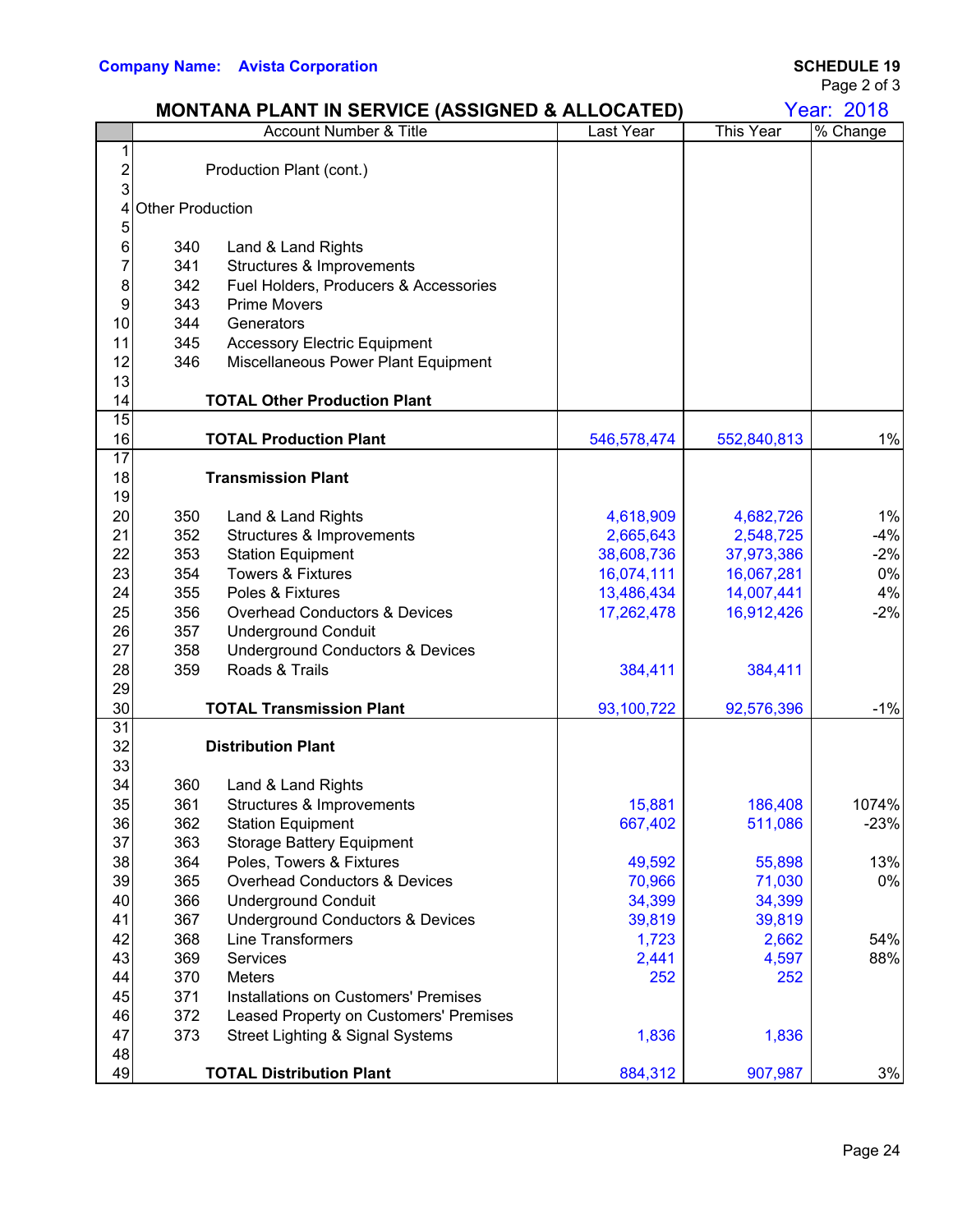Page 3 of 3

|                  |                   | <b>MONTANA PLANT IN SERVICE (ASSIGNED &amp; ALLOCATED)</b>                      |             |             | <b>Year: 2018</b> |
|------------------|-------------------|---------------------------------------------------------------------------------|-------------|-------------|-------------------|
|                  |                   | <b>Account Number &amp; Title</b>                                               | Last Year   | This Year   | % Change          |
|                  |                   | <b>General Plant</b>                                                            |             |             |                   |
| 3<br>4<br>5<br>6 | 389<br>390<br>391 | Land & Land Rights<br>Structures & Improvements<br>Office Furniture & Equipment |             |             |                   |
| 7<br>8           | 392<br>393        | <b>Transportation Equipment</b><br><b>Stores Equipment</b>                      | 296,034     | 627,498     | 112%              |
| 9<br>10          | 394<br>395        | Tools, Shop & Garage Equipment<br><b>Laboratory Equipment</b>                   | 189,951     | 421,827     | 122%              |
| 11               | 396               | Power Operated Equipment                                                        | 56,238      | 89,067      | 58%               |
| 12               | 397               | <b>Communication Equipment</b>                                                  | 2,408,650   | 2,449,256   | 2%                |
| 13               | 398               | Miscellaneous Equipment                                                         | 8,577       | 8,577       |                   |
| 14               | 399               | <b>Other Tangible Property</b>                                                  |             |             |                   |
| 15               |                   |                                                                                 |             |             |                   |
| 16               |                   | <b>TOTAL General Plant</b>                                                      | 2,959,450   | 3,596,225   | 22%               |
| 17               |                   |                                                                                 |             |             |                   |
| 18               |                   | <b>TOTAL Electric Plant in Service</b>                                          | 649,967,351 | 656,365,814 | 1%                |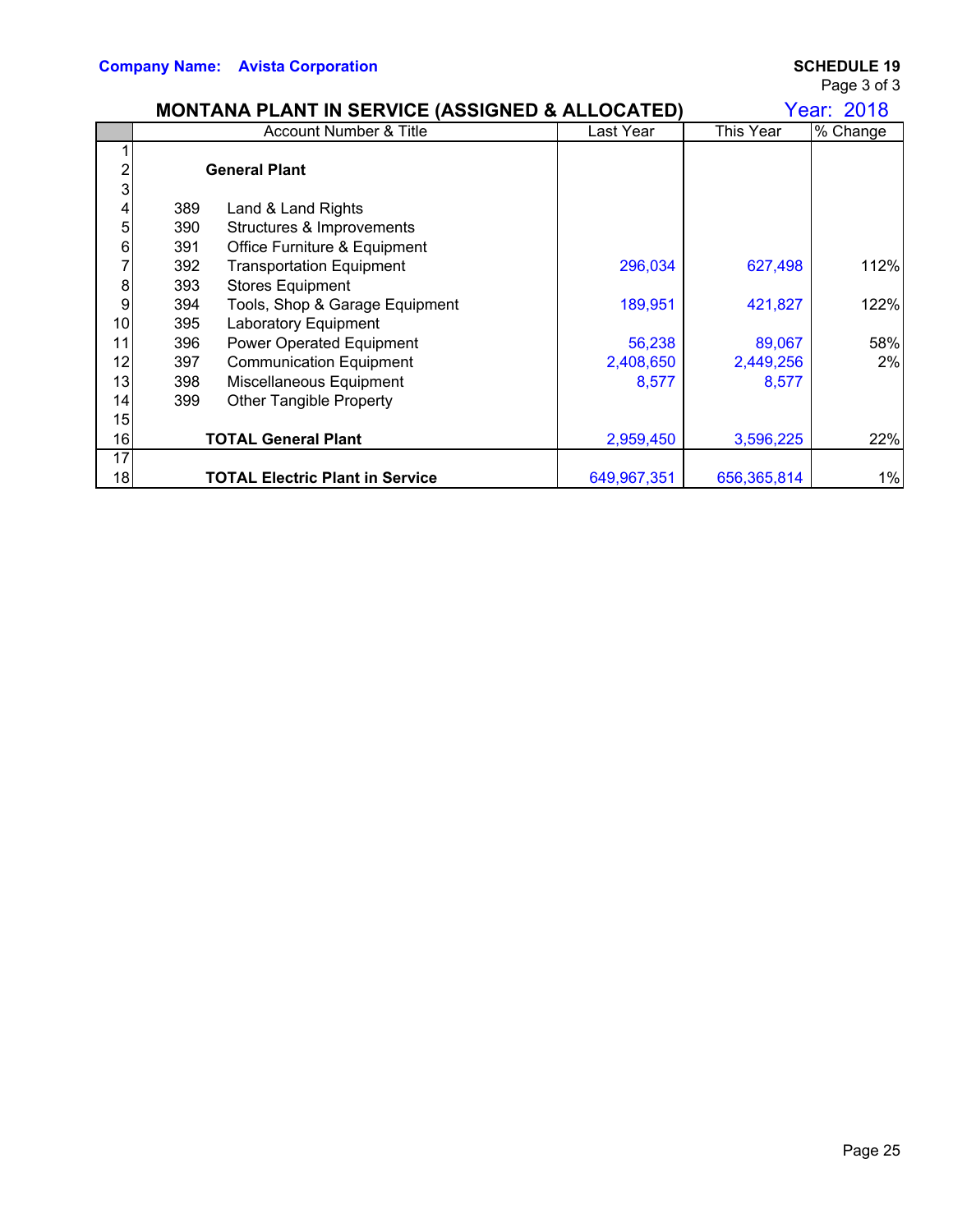|    | Year: 2018<br><b>MONTANA DEPRECIATION SUMMARY</b> |                          |                |                |           |  |  |  |  |
|----|---------------------------------------------------|--------------------------|----------------|----------------|-----------|--|--|--|--|
|    |                                                   | Accumulated Depreciation |                |                |           |  |  |  |  |
|    | <b>Functional Plant Classification</b>            | <b>Plant Cost</b>        | Last Year Bal. | This Year Bal. | Avg. Rate |  |  |  |  |
|    | Intangible Plant                                  | 6,444,392                | 8,696          | 8,696          |           |  |  |  |  |
|    | <b>Steam Production</b>                           | 339,404,084              | 230,433,476    | 235,527,293    | N/A       |  |  |  |  |
| 3  | <b>Nuclear Production</b>                         |                          |                |                |           |  |  |  |  |
| 4  | <b>Hydraulic Production</b>                       | 213,436,729              | 44,075,673     | 46,753,176     | N/A       |  |  |  |  |
| 51 | <b>Other Production</b>                           |                          |                |                |           |  |  |  |  |
| 6  | Transmission                                      | 92,576,396               | 27,821,804     | 27,225,656     | N/A       |  |  |  |  |
|    | <b>Distribution</b>                               | 907,987                  | 63,721         | 78,371         | N/A       |  |  |  |  |
| 81 | General                                           | 3,596,225                | 59,361         | 86,581         | N/A       |  |  |  |  |
|    | 9TOTAL                                            | 656,365,814              | 302,462,731    | 309,679,773    |           |  |  |  |  |

## **MONTANA MATERIALS & SUPPLIES (ASSIGNED & ALLOCATED)**

|    | <b>MONTANA MATERIALS &amp; SUPPLIES (ASSIGNED &amp; ALLOCATED)</b><br><b>SCHEDULE 21</b> |                                       |                |                |         |  |  |  |
|----|------------------------------------------------------------------------------------------|---------------------------------------|----------------|----------------|---------|--|--|--|
|    |                                                                                          | Account                               | Last Year Bal. | This Year Bal. | %Change |  |  |  |
|    |                                                                                          |                                       |                |                |         |  |  |  |
|    | 151                                                                                      | <b>Fuel Stock</b>                     | 2,101,766      | 2,097,334      | $0\%$   |  |  |  |
|    | 152                                                                                      | Fuel Stock Expenses Undistributed     |                |                |         |  |  |  |
|    | 153                                                                                      | <b>Residuals</b>                      |                |                |         |  |  |  |
| 5  | 154                                                                                      | Plant Materials & Operating Supplies: |                |                |         |  |  |  |
| 6  |                                                                                          | Assigned to Construction (Estimated)  |                |                |         |  |  |  |
|    |                                                                                          | Assigned to Operations & Maintenance  |                |                |         |  |  |  |
| 8  |                                                                                          | Production Plant (Estimated)          | 2,907,421      | 2,848,984      | $-2\%$  |  |  |  |
| 9  |                                                                                          | Transmission Plant (Estimated)        |                |                |         |  |  |  |
| 10 |                                                                                          | Distribution Plant (Estimated)        |                |                |         |  |  |  |
| 11 |                                                                                          | Assigned to Other                     |                |                |         |  |  |  |
| 12 | 155                                                                                      | Merchandise                           |                |                |         |  |  |  |
| 13 | 156                                                                                      | <b>Other Materials &amp; Supplies</b> |                |                |         |  |  |  |
| 14 | 157                                                                                      | Nuclear Materials Held for Sale       |                |                |         |  |  |  |
| 15 | 163                                                                                      | <b>Stores Expense Undistributed</b>   |                |                |         |  |  |  |
| 16 |                                                                                          |                                       |                |                |         |  |  |  |
|    |                                                                                          | 17 TOTAL Materials & Supplies         | 5,009,187      | 4,946,318      | $-1%$   |  |  |  |

### **MONTANA REGULATORY CAPITAL STRUCTURE & COSTS**

**SCHEDULE 22**

|    |                                          |                                  |             | Weighted |
|----|------------------------------------------|----------------------------------|-------------|----------|
|    | <b>Commission Accepted - Most Recent</b> | % Cap. Str.                      | % Cost Rate | Cost     |
|    | Docket Number                            |                                  |             |          |
|    | 2 Order Number                           |                                  |             |          |
|    |                                          | Reference is made to Schedule 27 |             |          |
| 4  | <b>Common Equity</b>                     |                                  |             |          |
| 5  | <b>Preferred Stock</b>                   |                                  |             |          |
| 6  | Long Term Debt                           |                                  |             |          |
|    | Other                                    |                                  |             |          |
|    | 8 TOTAL                                  |                                  |             |          |
| 9  |                                          |                                  |             |          |
| 10 | Actual at Year End                       |                                  |             |          |
| 11 |                                          |                                  |             |          |
| 12 | <b>Common Equity</b>                     |                                  |             |          |
| 13 | <b>Preferred Stock</b>                   |                                  |             |          |
| 14 | Long Term Debt                           |                                  |             |          |
| 15 | Other                                    |                                  |             |          |
|    | 16 TOTAL                                 |                                  |             |          |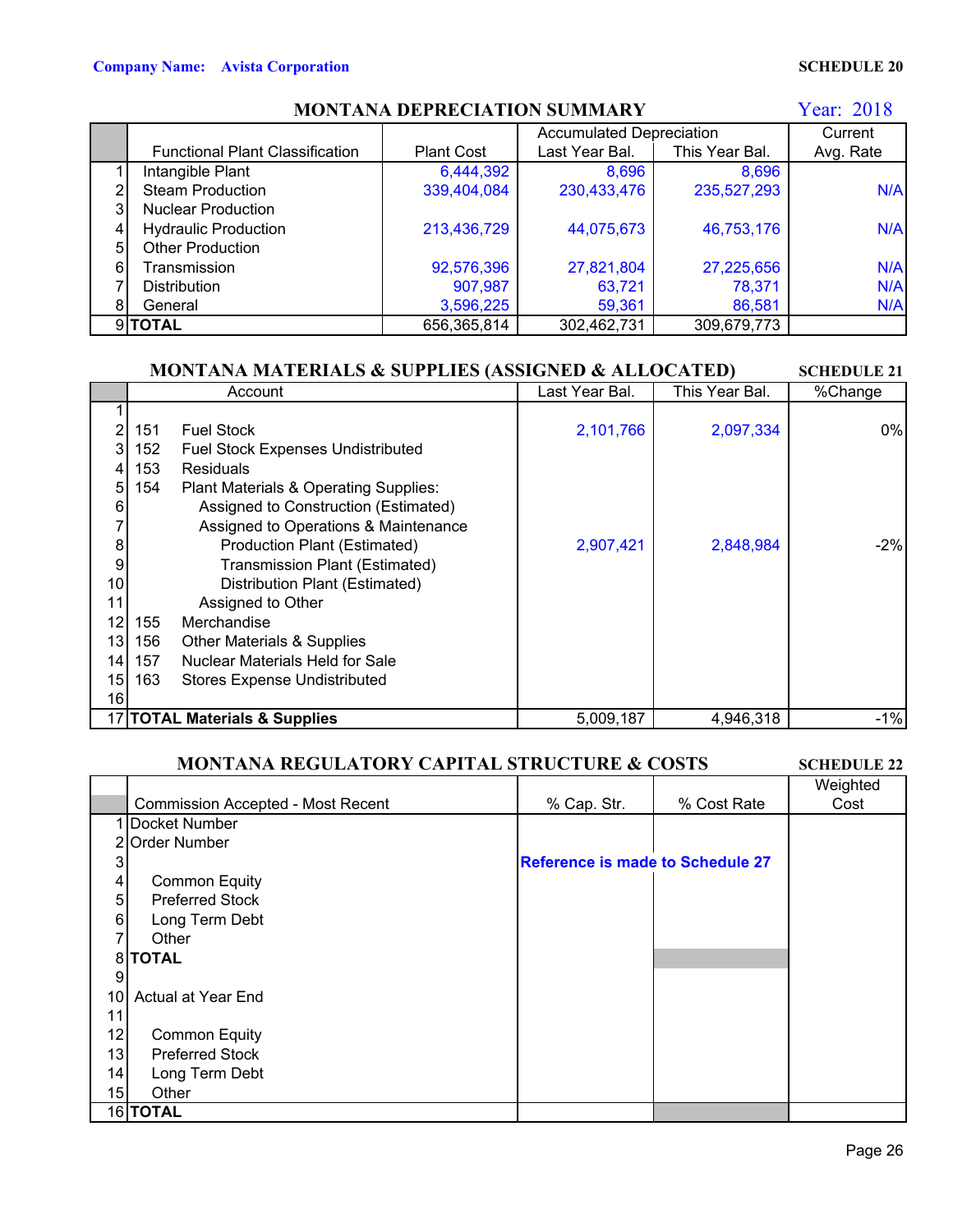### **STATEMENT OF CASH FLOWS**

Year: 2018

|                 | Description                                               | Last Year       | This Year       | % Change  |
|-----------------|-----------------------------------------------------------|-----------------|-----------------|-----------|
| 1               |                                                           |                 |                 |           |
| $\overline{2}$  | Increase/(decrease) in Cash & Cash Equivalents:           |                 |                 |           |
| 3               |                                                           |                 |                 |           |
| 4               | <b>Cash Flows from Operating Activities:</b>              |                 |                 |           |
| 5               | Net Income                                                | 115,916,134     | 136,429,120     | 18%       |
| 6               | Depreciation                                              | 165,534,842     | 179,217,557     | 8%        |
| 7               | Amortization                                              | 17,357,659      | 17,690,809      | 2%        |
| 8               | Deferred Income Taxes - Net                               | 67,298,507      | 8,882,835       | $-87%$    |
| 9               | Investment Tax Credit Adjustments - Net                   | (401, 676)      | (540, 168)      | $-34%$    |
| 10              | Change in Operating Receivables - Net                     | (8, 257, 764)   | 17,548,393      | 313%      |
| 11              | Change in Materials, Supplies & Inventories - Net         | (4,858,369)     | (4,880,128)     | 0%        |
| 12              | Change in Operating Payables & Accrued Liabilities - Net  | 49,034,221      | 1,753,920       | $-96%$    |
| 13              | Allowance for Funds Used During Construction (AFUDC)      | (6,441,370)     | (6, 331, 723)   | 2%        |
| 14              | Change in Other Assets & Liabilities - Net                | (7,409,359)     | 19,642,573      | 365%      |
| 15              | Other Operating Activities (explained on attached page)   | 3,047,322       | (15,961,526)    | $-624%$   |
| 16              | Net Cash Provided by/(Used in) Operating Activities       | 390,820,147     | 353,451,662     | $-10%$    |
| $\overline{17}$ |                                                           |                 |                 |           |
|                 | 18 Cash Inflows/Outflows From Investment Activities:      |                 |                 |           |
| 19              | Construction/Acquisition of Property, Plant and Equipment | (406, 201, 555) | (420, 377, 970) | $-3%$     |
| 20              | (net of AFUDC & Capital Lease Related Acquisitions)       |                 |                 |           |
| 21              | Acquisition of Other Noncurrent Assets                    |                 |                 |           |
| 22              | Proceeds from Disposal of Noncurrent Assets               | 313,974         | 559,980         | 78%       |
| 23              | Investments In and Advances to Affiliates                 |                 |                 |           |
| 24              | <b>Contributions and Advances from Affiliates</b>         |                 |                 |           |
| 25              | Disposition of Investments in and Advances to Affiliates  | (17, 160, 819)  | (19, 855, 879)  | $-16%$    |
| 26              | Other Investing Activities (explained on attached page)   | (125, 790)      | 7,997,699       | 6458%     |
| 27              | Net Cash Provided by/(Used in) Investing Activities       | (423,174,190)   | (431, 676, 170) | $-2%$     |
| $\overline{28}$ |                                                           |                 |                 |           |
|                 | 29 Cash Flows from Financing Activities:                  |                 |                 |           |
| 30              | Proceeds from Issuance of:                                |                 |                 |           |
| 31              | Long-Term Debt                                            | 90,000,000      | 374,621,250     | 316%      |
| 32              | <b>Preferred Stock</b>                                    |                 |                 |           |
| 33              | <b>Common Stock</b>                                       | 56,380,425      | 1,206,734       | $-98%$    |
| 34              | Long-Term Debt to Affiliated Trusts                       |                 |                 |           |
| 35              | Net Increase in Short-Term Debt                           |                 | 85,000,000      | #DIV/0!   |
| 36              | Other:                                                    |                 |                 |           |
| 37              | Payment for Retirement of:                                |                 |                 |           |
| 38              | Long-Term Debt                                            | (871, 667)      | (274, 902, 917) | $-31438%$ |
| 39              | <b>Preferred Stock</b>                                    |                 |                 |           |
| 40              | <b>Common Stock</b>                                       |                 |                 |           |
| 41              | Long-Term Debt to Affiliated Trusts                       |                 |                 |           |
| 42              | Net Decrease in Short-Term Debt                           | (15,000,000)    |                 | 100%      |
| 43              | Dividends on Preferred Stock                              |                 |                 |           |
| 44              | Dividends on Common Stock                                 | (92, 460, 231)  | (98,046,075)    | $-6%$     |
| 45              | Other Financing Activities (explained on attached page)   | (4, 117, 383)   | (8, 184, 023)   | $-99%$    |
| 46              | Net Cash Provided by (Used in) Financing Activities       | 33,931,144      | 79,694,969      | 135%      |
| 47              |                                                           |                 |                 |           |
|                 | 48 Net Increase/(Decrease) in Cash and Cash Equivalents   | 1,577,101       | 1,470,461       | $-7%$     |
|                 | 49 Cash and Cash Equivalents at Beginning of Year         | 2,535,404       | 4,112,505       | 62%       |
|                 | 50 Cash and Cash Equivalents at End of Year               | 4,112,505       | 5,582,966       | 36%       |

Page 27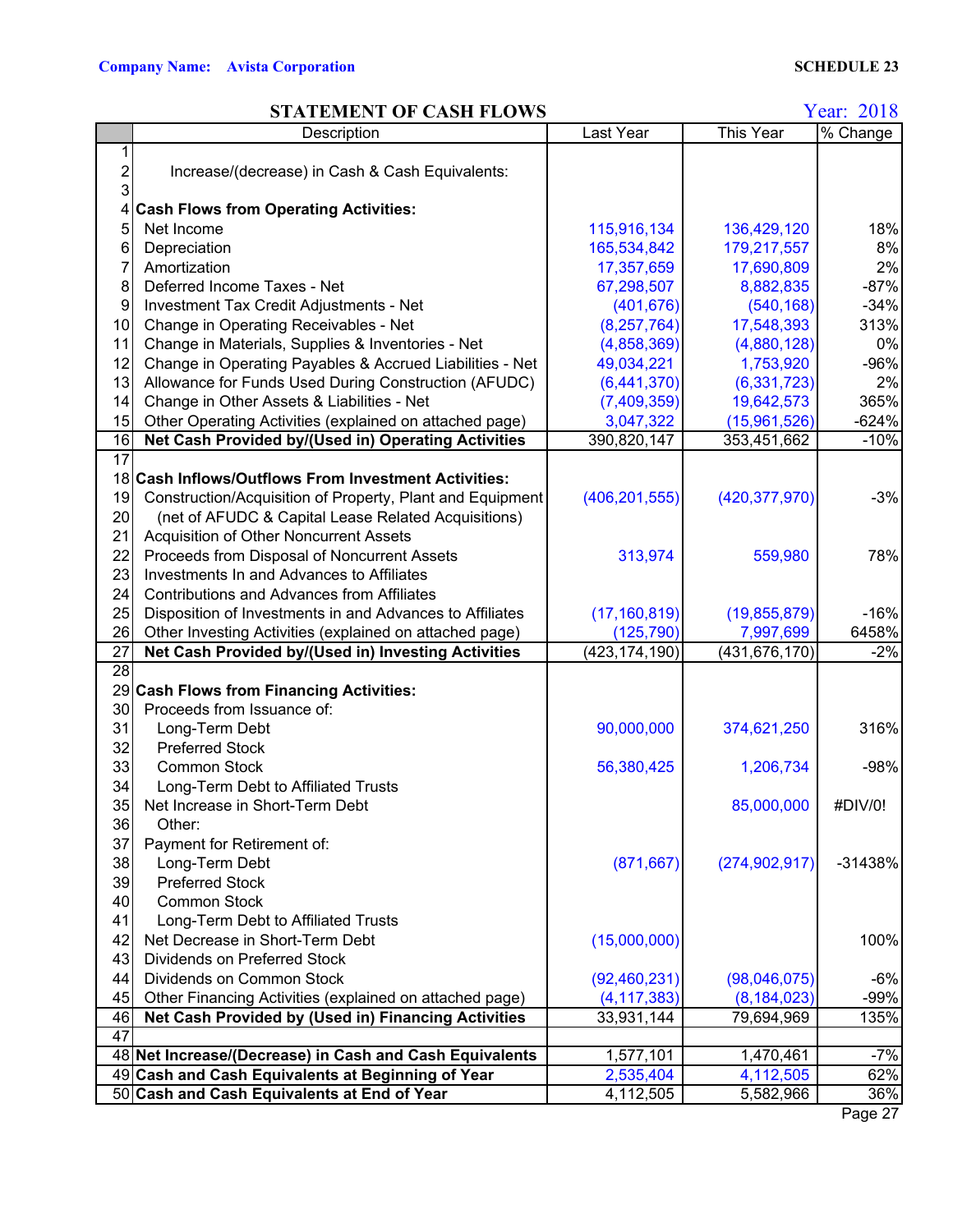### **Company Name: Avista Corp. SCHEDULE 23A**

### **STATEMENT OF CASH FLOWS** Year: 2018

|                 | природно слоптро по                                           |               |                | 1 vui. 2010 |
|-----------------|---------------------------------------------------------------|---------------|----------------|-------------|
|                 | Description                                                   | Last Year     | This Year      | % Change    |
|                 | Detail of Lines 15, 26 and 45                                 |               |                |             |
|                 | 2 Line 15: Other Operating Activities                         |               |                |             |
|                 |                                                               |               |                |             |
| 3               | Cash paid for settlement of interest rate swaps               | (11,301,842)  | (32, 174, 169) | $-185%$     |
| 4               | Cash received for settlement of interest rate swaps           | 2,478,520     | 5,594,067      |             |
| 5               | Amortization of Spokane Energy contract                       |               |                | 0%          |
| 6               | Change in allowance for uncollectible receivables             | 5,235,000     | 3,900,000      | $-26%$      |
| 7               | Regulatory Gas Cost and Power Cost Adjustment                 | 1,889,235     | 3,653,810      | 93%         |
| 8               | Non-cash stock compensation                                   | 7,359,327     | 5,366,952      | $-27%$      |
| 9               | Subsidiary earnings                                           | (2,517,761)   | (2,392,004)    | 5%          |
| 10              | Gain on sale of property and equipment                        | (37, 232)     | 13,250         | 136%        |
| 11              | Other                                                         | (57, 925)     | 76,568         | 232%        |
| 12              | Total Line 15                                                 | 3,047,322     | (15,961,526)   | $-624%$     |
|                 |                                                               |               |                |             |
|                 | 13 Line 26: Other Investing Activities                        |               |                |             |
|                 |                                                               |               |                |             |
| 14              | Federal grant payments received                               |               |                | 0%          |
| 15              | Changes in other property and investments                     | (2, 125, 513) | (2,002,301)    | 6%          |
| 16              | Restricted cash                                               | (277)         |                | 100%        |
| 17              | Cash paid for acquisition                                     |               |                | 0%          |
| 18 <sup>1</sup> | Dividends received from subsidiaries                          | 2,000,000     | 10,000,000     | 400%        |
|                 | 19 Total Line 26                                              | (125, 790)    | 7,997,699      | 6458%       |
|                 | 20 Line 45: Other Financing Activities                        |               |                |             |
|                 |                                                               |               |                |             |
| 21              | Cash paid for settlement of interest rate swaps               |               |                | 0%          |
| 22              | Excess tax benefits from stock compensation                   |               |                | 0%          |
| 23              | Debt Issuance costs                                           | (565, 597)    | (3,928,728)    | -595%       |
|                 | Payment of minimum withholding for share based payment awards | (3, 551, 786) | (4, 255, 295)  |             |
|                 | 24 Total Line 45                                              | (4, 117, 383) | (8, 184, 023)  | $-99%$      |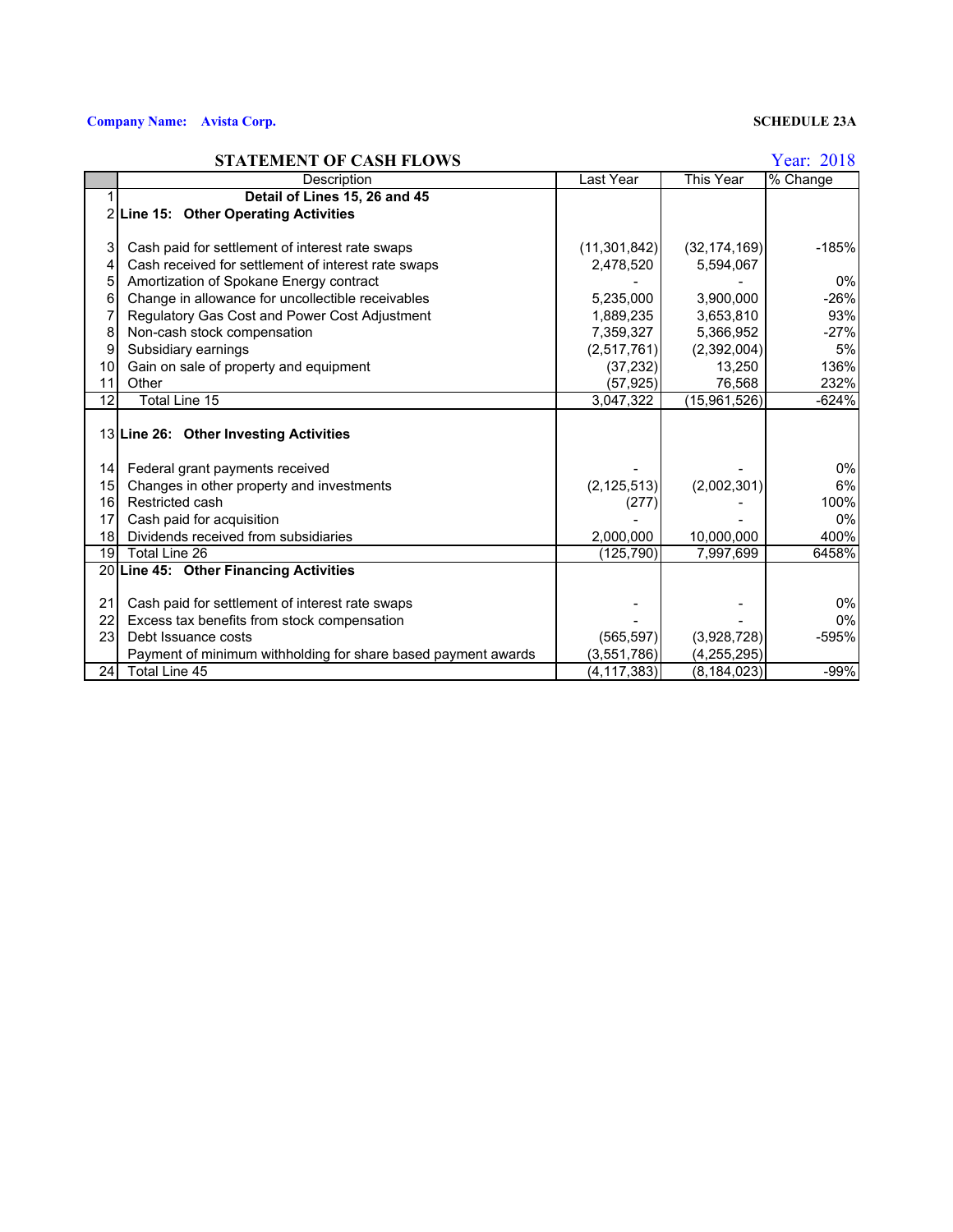## **LONG TERM DEBT**

|    |                                       | <b>Issue</b> | Maturity |                |                | Outstanding   |          | Annual          |        |
|----|---------------------------------------|--------------|----------|----------------|----------------|---------------|----------|-----------------|--------|
|    |                                       | Date         | Date     | Principal      | <b>Net</b>     | Per Balance   | Yield to | Net Cost        | Total  |
|    | Description                           | Mo./Yr.      | Mo./Yr.  | Amount         | Proceeds       | Sheet         | Maturity | Inc. Prem/Disc. | Cost % |
|    |                                       |              |          |                |                |               |          |                 |        |
|    | 2 Medium-Term Notes                   |              |          |                |                |               |          |                 |        |
|    | FMBS - SERIES A 7.53%                 | 5/6/93       | 5/5/23   | 5,500,000      | 4,494,277      | 5,500,000     | 9.36%    | 514,744         | 9.36%  |
|    | <b>FMBS - SERIES A 7.54%</b>          | 5/7/93       | 5/5/23   | 1,000,000      | 816,822        | 1,000,000     | 9.37%    | 93,747          | 9.37%  |
| 51 | FMBS - SERIES A 7.18%                 | 8/12/93      | 8/11/23  | 7,000,000      | 6,945,636      | 7,000,000     | 7.24%    | 507,064         | 7.24%  |
|    |                                       |              |          |                |                |               |          |                 |        |
|    | <b>Pollution Control Bonds</b>        |              |          |                |                |               |          |                 |        |
| 8  |                                       |              |          |                |                |               |          |                 |        |
| 91 | Colstrip 2010A PCRBs due 2032         | 12/15/10     | 10/1/32  | 66,700,000     | 66,700,000     | 66,700,000    |          |                 |        |
|    | 10 Colstrip 2010B PCRBs due 2034      | 12/15/10     | 3/1/34   | 17,000,000     | 17,000,000     | 17,000,000    |          |                 |        |
|    | 11 Reacquired Bonds Colstrip 2010A    |              |          | (66, 700, 000) | (66, 700, 000) | (66,700,000)  |          |                 |        |
|    | 12 Reacquired Bonds Colstrip 2010B    |              |          | (17,000,000)   | (17,000,000)   | (17,000,000)  |          |                 |        |
| 13 |                                       |              |          |                |                |               |          |                 |        |
| 14 |                                       |              |          |                |                |               |          |                 |        |
|    | 15 First Mortgage Bonds               |              |          |                |                |               |          |                 |        |
|    | 16 6.37% Issued June 1998             | 6/19/98      | 6/19/28  | 25,000,000     | 24,653,047     | 25,000,000    | 6.48%    | 1,618,863       | 6.48%  |
|    | 17 5.45% Issued November 2004         | 11/18/04     | 12/1/19  | 90,000,000     | 88,567,919     | 90,000,000    | 5.61%    | 5,047,001       | 5.61%  |
|    | 18 6.25% Issued Nov/Dec 2005          | 11/17/05     | 12/1/35  | 150,000,000    | 152,264,565    | 150,000,000   | 6.14%    | 9,208,605       | 6.14%  |
|    | 19 5.70% Issued Dec 2006              | 12/15/06     | 7/1/37   | 150,000,000    | 141,337,696    | 150,000,000   | 6.12%    | 9,179,674       | 6.12%  |
|    | 20 5.125% Issued Sept 2009            | 9/22/09      | 4/1/22   | 250,000,000    | 255,040,618    | 250,000,000   | 4.91%    | 12,268,615      | 4.91%  |
|    | 21 3.89% Issued Dec. 2010             | 12/20/10     | 12/20/20 | 52,000,000     | 45,341,207     | 52,000,000    | 5.58%    | 2,900,581       | 5.58%  |
|    | 22 5.55% Issued Dec. 2010             | 12/20/10     | 12/20/40 | 35,000,000     | 29,477,345     | 35,000,000    | 6.79%    | 2,375,887       | 6.79%  |
|    | 23 4.45% Issued Dec. 2011             | 12/14/11     | 12/14/41 | 85,000,000     | 73,750,167     | 85,000,000    | 5.34%    | 4,538,871       | 5.34%  |
|    | 24 4.23% Issued Nov. 2012             | 11/30/13     | 11/29/47 | 80,000,000     | 60,617,277     | 80,000,000    | 5.87%    | 4,694,533       | 5.87%  |
|    | 25 4.11% Issued Dec. 2014             | 12/18/14     | 12/1/44  | 60,000,000     | 65,000,795     | 60,000,000    | 3.65%    | 2,190,040       | 3.65%  |
|    | 26 4.37% Issued Dec. 2015             | 12/16/15     | 12/1/45  | 100,000,000    | 90,025,940     | 100,000,000   | 5.02%    | 5,016,889       | 5.02%  |
|    | 27 3.54% Issued Dec. 2016             | 12/15/16     | 12/1/51  | 175,000,000    | 119,991,233    | 175,000,000   | 5.60%    | 9,797,043       | 5.60%  |
|    | 28 3.91% Issued Dec. 2017             | 12/14/17     | 12/1/47  | 90,000,000     | 80,628,089     | 90,000,000    | 4.55%    | 4,094,958       | 4.55%  |
|    | 29 4.35% Issued May 2018              | 5/22/18      | 6/1/48   | 375,000,000    | 344, 173, 450  | 375,000,000   | 4.87%    | 18,277,633      | 4.87%  |
| 30 |                                       |              |          |                |                |               |          |                 |        |
| 31 | <b>Junior Subordinated Debentures</b> | 6/3/97       | 6/1/37   | 51,547,000     | 52,020,039     | 51,547,000    | 1.24%    | 613,908         | 1.19%  |
| 32 |                                       |              |          |                |                |               |          |                 |        |
|    | 32 TOTAL                              |              |          | 1,782,047,000  | 1,635,146,121  | 1,782,047,000 |          | 92,938,658      | 5.22%  |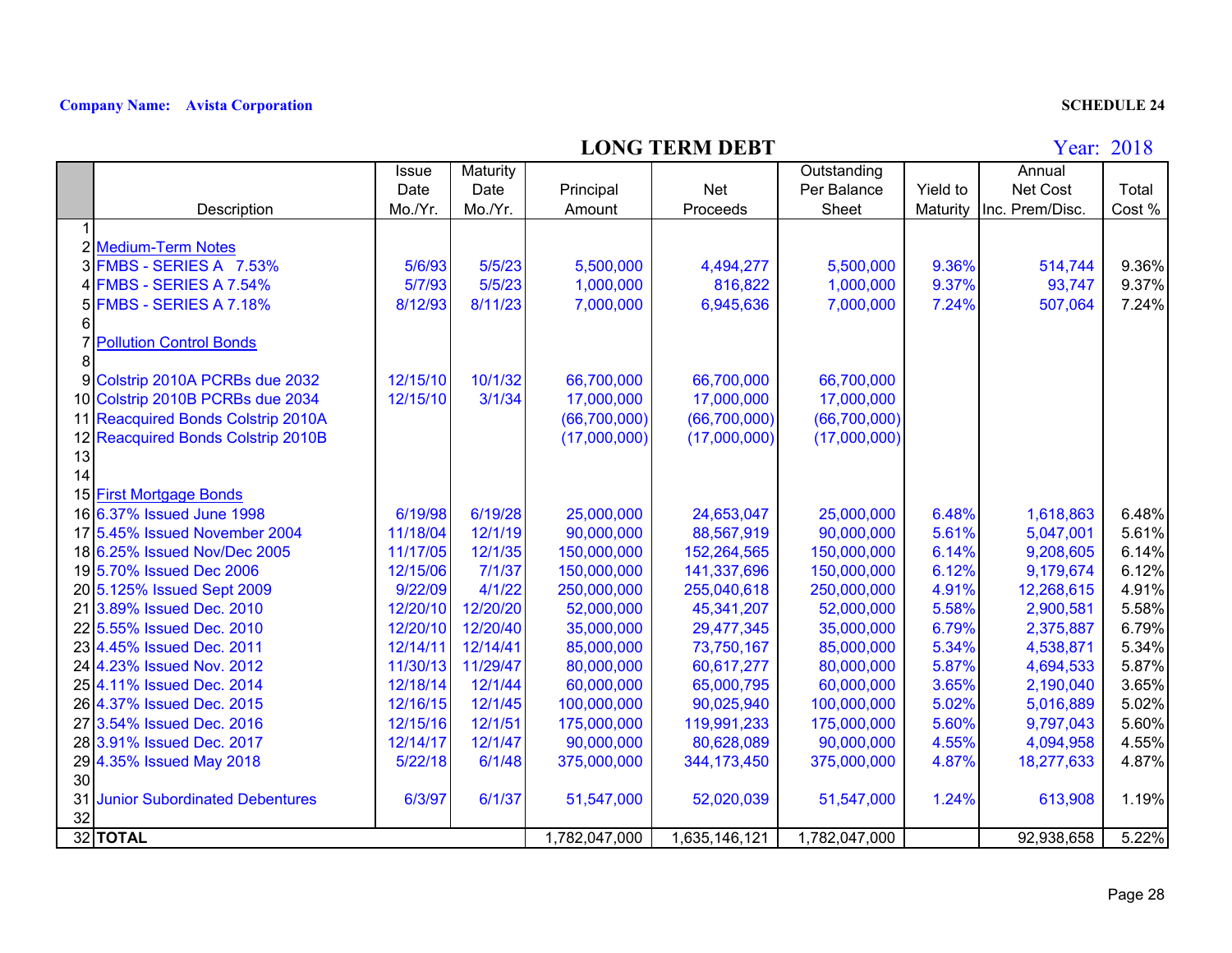## **PREFERRED STOCK**

|                                               |                                             | Issue   |        |       |       |          |         |             |        |        |
|-----------------------------------------------|---------------------------------------------|---------|--------|-------|-------|----------|---------|-------------|--------|--------|
|                                               |                                             | Date    | Shares | Par   | Call  | Net      | Cost of | Principal   | Annual | Embed. |
|                                               | Series                                      | Mo./Yr. | Issued | Value | Price | Proceeds | Money   | Outstanding | Cost   | Cost % |
| $\mathbf{1}$                                  |                                             |         |        |       |       |          |         |             |        |        |
|                                               | $\begin{array}{c c} 2 \\ 3 \end{array}$ N/A |         |        |       |       |          |         |             |        |        |
|                                               |                                             |         |        |       |       |          |         |             |        |        |
| $\overline{\mathbf{4}}$                       |                                             |         |        |       |       |          |         |             |        |        |
| 5 <sup>1</sup>                                |                                             |         |        |       |       |          |         |             |        |        |
|                                               |                                             |         |        |       |       |          |         |             |        |        |
| $\begin{array}{c} 6 \\ 7 \end{array}$         |                                             |         |        |       |       |          |         |             |        |        |
|                                               |                                             |         |        |       |       |          |         |             |        |        |
| $\begin{array}{c} 8 \\ 9 \end{array}$         |                                             |         |        |       |       |          |         |             |        |        |
| 10                                            |                                             |         |        |       |       |          |         |             |        |        |
| 11                                            |                                             |         |        |       |       |          |         |             |        |        |
| 12                                            |                                             |         |        |       |       |          |         |             |        |        |
| 13                                            |                                             |         |        |       |       |          |         |             |        |        |
| 14                                            |                                             |         |        |       |       |          |         |             |        |        |
| 15                                            |                                             |         |        |       |       |          |         |             |        |        |
| 16                                            |                                             |         |        |       |       |          |         |             |        |        |
| 17                                            |                                             |         |        |       |       |          |         |             |        |        |
| 18                                            |                                             |         |        |       |       |          |         |             |        |        |
| 19                                            |                                             |         |        |       |       |          |         |             |        |        |
| 20                                            |                                             |         |        |       |       |          |         |             |        |        |
|                                               |                                             |         |        |       |       |          |         |             |        |        |
|                                               |                                             |         |        |       |       |          |         |             |        |        |
| $\begin{array}{c} 21 \\ 22 \\ 23 \end{array}$ |                                             |         |        |       |       |          |         |             |        |        |
| 24                                            |                                             |         |        |       |       |          |         |             |        |        |
| 25                                            |                                             |         |        |       |       |          |         |             |        |        |
| 26                                            |                                             |         |        |       |       |          |         |             |        |        |
| 27                                            |                                             |         |        |       |       |          |         |             |        |        |
|                                               |                                             |         |        |       |       |          |         |             |        |        |
| 28<br>29<br>30                                |                                             |         |        |       |       |          |         |             |        |        |
|                                               |                                             |         |        |       |       |          |         |             |        |        |
| 31                                            |                                             |         |        |       |       |          |         |             |        |        |
|                                               | 32 TOTAL                                    |         |        |       |       |          |         |             |        |        |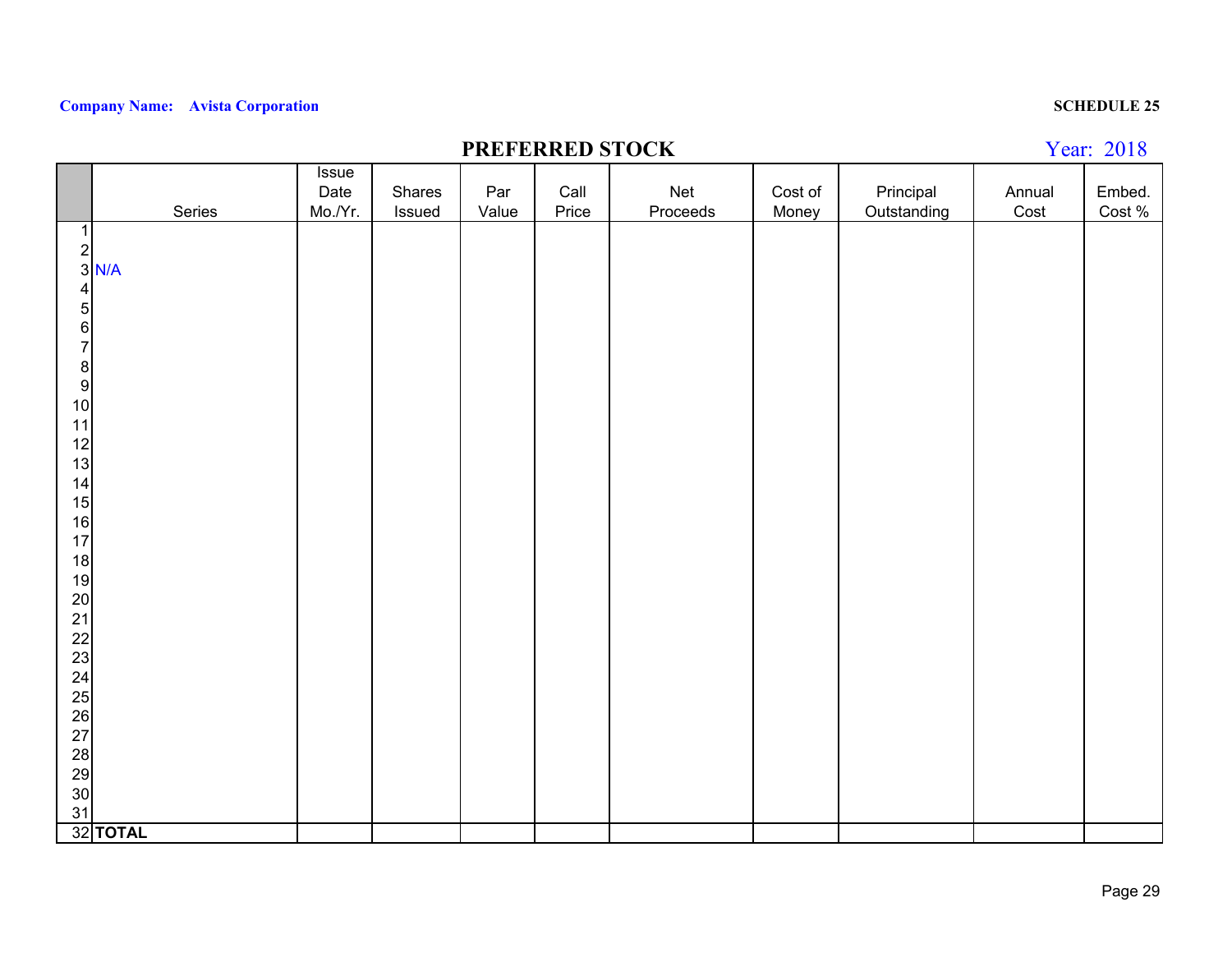## **COMMON STOCK**

|                                       |                   | Avg. Number | <b>Book</b> | Earnings | <b>Dividends</b> |           | Market |       | Price/   |
|---------------------------------------|-------------------|-------------|-------------|----------|------------------|-----------|--------|-------|----------|
|                                       |                   | of Shares   | Value       | Per      | Per              | Retention | Price  |       | Earnings |
| $\mathbf 1$                           |                   | Outstanding | Per Share   | Share    | Share            | Ratio     | High   | Low   | Ratio    |
|                                       |                   |             |             |          |                  |           |        |       |          |
| $\frac{2}{3}$                         |                   |             |             |          |                  |           |        |       |          |
| $\overline{\mathbf{4}}$               | January           |             |             |          |                  |           |        |       |          |
| $\sqrt{5}$                            |                   |             |             |          |                  |           |        |       |          |
| $\,$ 6 $\,$                           | February          |             |             |          |                  |           |        |       |          |
| $\boldsymbol{7}$                      |                   |             |             |          |                  |           |        |       |          |
| $\begin{array}{c} 8 \\ 9 \end{array}$ | March             | 65,639,000  | 26.77       | 0.83     | 0.3725           |           | 51.94  | 51.16 |          |
| 10                                    |                   |             |             |          |                  |           |        |       |          |
| 11                                    | April             |             |             |          |                  |           |        |       |          |
| 12                                    | May               |             |             |          |                  |           |        |       |          |
| 13                                    |                   |             |             |          |                  |           |        |       |          |
| 14                                    | June              | 65,677,000  | 26.83       | 0.39     | 0.3725           |           | 52.74  | 52.66 |          |
| 15                                    |                   |             |             |          |                  |           |        |       |          |
| 16                                    | July              |             |             |          |                  |           |        |       |          |
| 17                                    |                   |             |             |          |                  |           |        |       |          |
| 18                                    | August            |             |             |          |                  |           |        |       |          |
| 19                                    |                   |             | 26.64       |          |                  |           | 50.69  |       |          |
| $20\,$<br>21                          | September         | 65,688,000  |             | 0.15     | 0.3725           |           |        | 50.44 |          |
| 22                                    | October           |             |             |          |                  |           |        |       |          |
| 23                                    |                   |             |             |          |                  |           |        |       |          |
| 24                                    | November          |             |             |          |                  |           |        |       |          |
| 25                                    |                   |             |             |          |                  |           |        |       |          |
| 26                                    | December          | 65,688,000  | 26.99       | 0.70     | 0.3725           |           | 42.80  | 41.92 |          |
| 27                                    |                   |             |             |          |                  |           |        |       |          |
| 28                                    |                   |             |             |          |                  |           |        |       |          |
| 29<br>30                              |                   |             |             |          |                  |           |        |       |          |
| 31                                    |                   |             |             |          |                  |           |        |       |          |
|                                       | 32 TOTAL Year End | 65,688,000  | 26.99       | 2.07     | 1.49             | 28.02%    | 42.48  |       | 20.5     |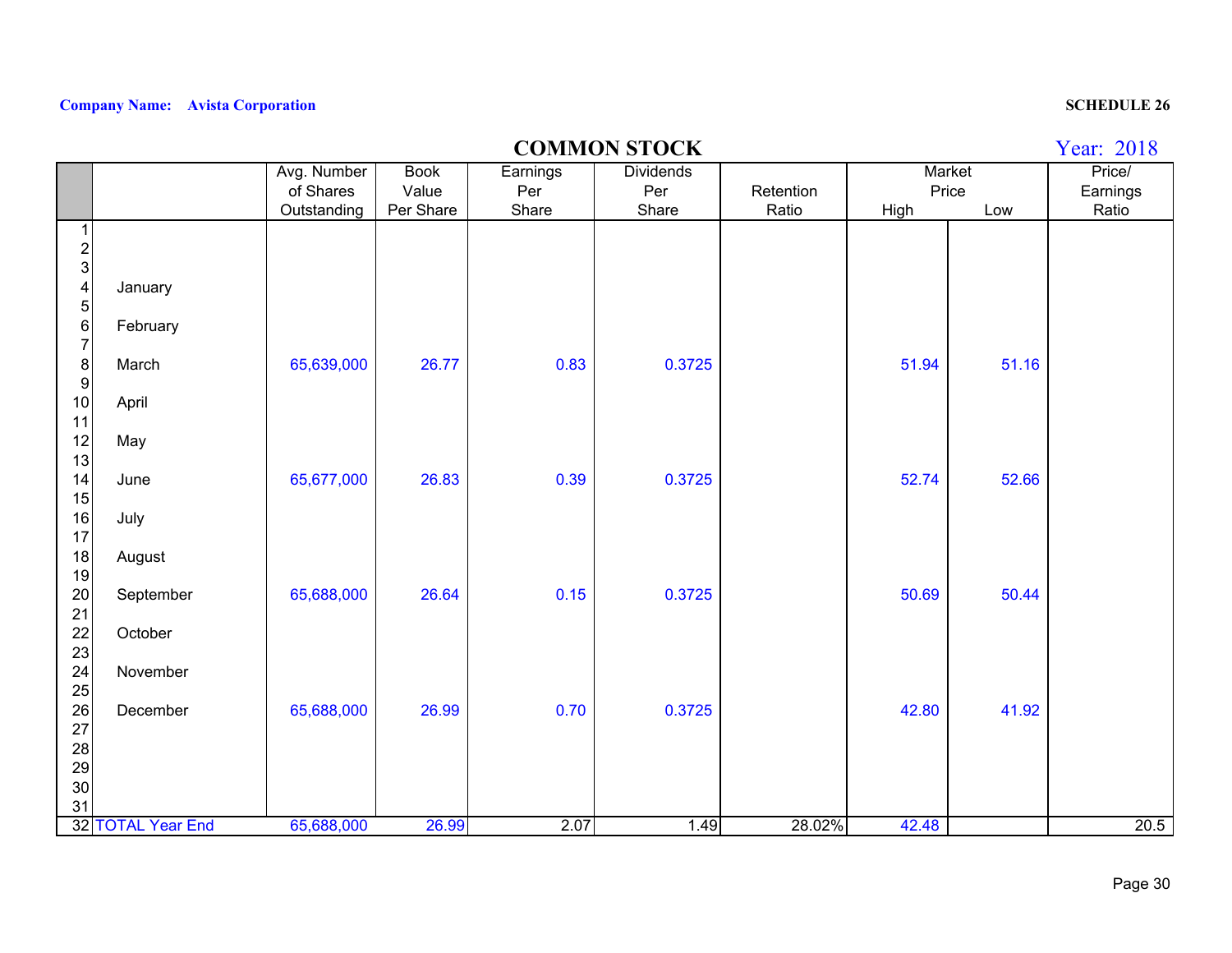|                 | <b>MONTANA EARNED RATE OF RETURN</b>                  |           |           | Year: 2018 |
|-----------------|-------------------------------------------------------|-----------|-----------|------------|
|                 | Description                                           | Last Year | This Year | % Change   |
|                 | Rate Base                                             |           |           |            |
| 1               |                                                       |           |           |            |
| 2               | 101<br><b>Plant in Service</b>                        |           |           |            |
| 3               | 108 (Less) Accumulated Depreciation                   |           |           |            |
| 4               | <b>NET Plant in Service</b>                           |           |           |            |
| 5               |                                                       |           |           |            |
| $\,$ 6 $\,$     | Additions                                             |           |           |            |
| 7               | 154, 156<br>Materials & Supplies                      |           |           |            |
| 8               | 165<br>Prepayments                                    |           |           |            |
| 9               | <b>Other Additions</b>                                |           |           |            |
| 10              | <b>TOTAL Additions</b>                                |           |           |            |
| 11              |                                                       |           |           |            |
| 12              | Deductions                                            |           |           |            |
| 13              | <b>Accumulated Deferred Income Taxes</b><br>190       |           |           |            |
| 14              | 252<br><b>Customer Advances for Construction</b>      |           |           |            |
| 15              | 255<br><b>Accumulated Def. Investment Tax Credits</b> |           |           |            |
| 16              | <b>Other Deductions</b>                               |           |           |            |
| 17              | <b>TOTAL Deductions</b>                               |           |           |            |
| 18              | <b>TOTAL Rate Base</b>                                |           |           |            |
| 19              |                                                       |           |           |            |
| 20              | <b>Net Earnings</b>                                   |           |           |            |
| 21              |                                                       |           |           |            |
| 22              | Rate of Return on Average Rate Base                   |           |           |            |
| $\overline{23}$ |                                                       |           |           |            |
| $\overline{24}$ | Rate of Return on Average Equity                      |           |           |            |
| 25              |                                                       |           |           |            |
|                 | 26 Major Normalizing Adjustments & Commission         |           |           |            |
| 27              | Ratemaking adjustments to Utility Operations          |           |           |            |
| 28              |                                                       |           |           |            |
| 29              |                                                       |           |           |            |
| 30              | Rates charged were based on the                       |           |           |            |
| 31              | Company's last rate order from the Idaho              |           |           |            |
| 32              | <b>Public Utilities Commission and accepted by</b>    |           |           |            |
| 33              | the Montana Commission. The Company                   |           |           |            |
| 34              | does not calculate separate rates of return           |           |           |            |
| 35              | for the Montana jurisdiction.                         |           |           |            |
| 36              |                                                       |           |           |            |
| 37              |                                                       |           |           |            |
| 38              |                                                       |           |           |            |
| 39              |                                                       |           |           |            |
| 40              |                                                       |           |           |            |
| 41              |                                                       |           |           |            |
| 42              |                                                       |           |           |            |
| 43              |                                                       |           |           |            |
| 44              |                                                       |           |           |            |
| 45              |                                                       |           |           |            |
| 46              |                                                       |           |           |            |
| 47              | Adjusted Rate of Return on Average Rate Base          |           |           |            |
| 48              |                                                       |           |           |            |
| 49              | Adjusted Rate of Return on Average Equity             |           |           |            |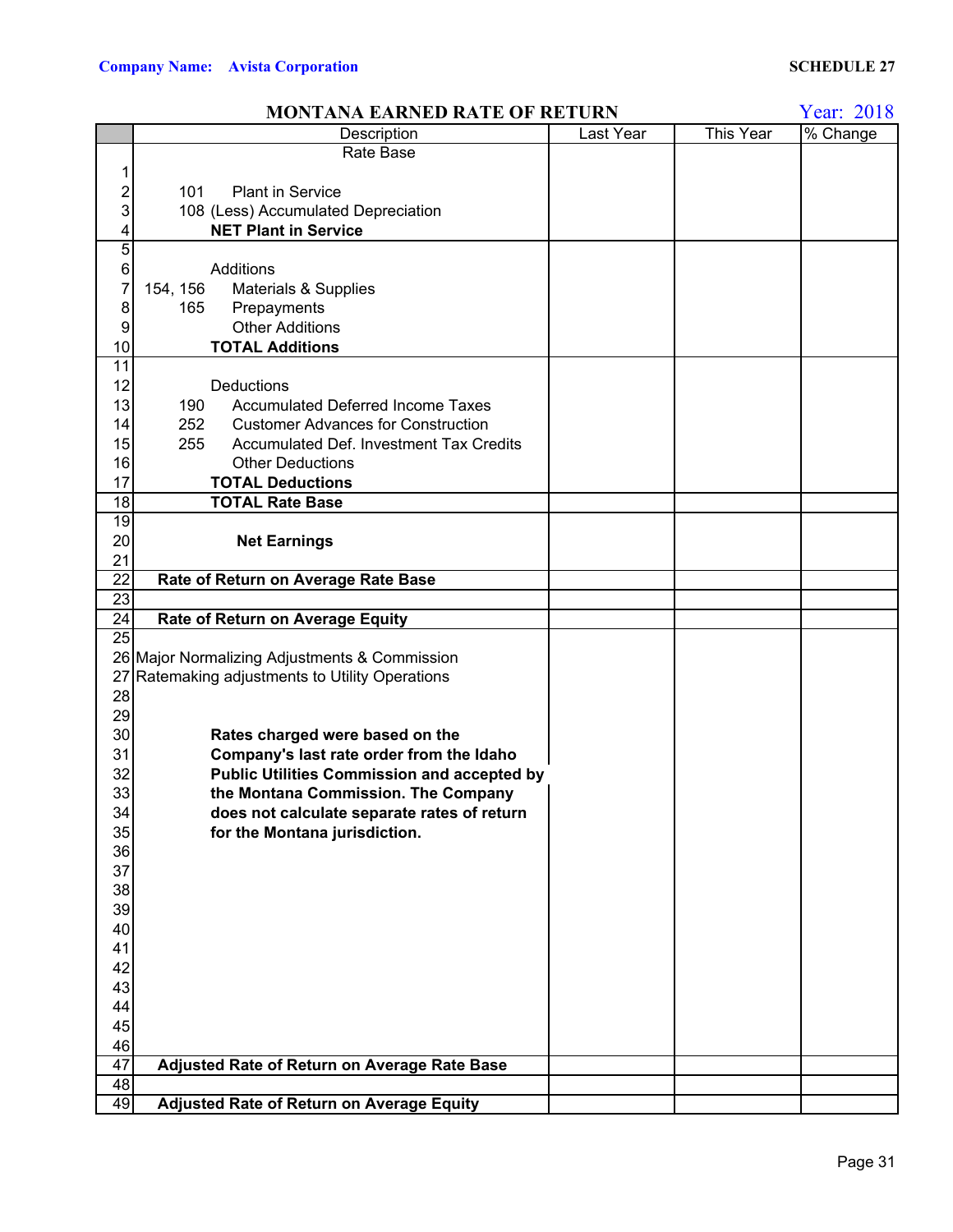|                 |             | <b>MONTANA COMPOSITE STATISTICS</b>                                                   | Year: 2018 |
|-----------------|-------------|---------------------------------------------------------------------------------------|------------|
|                 |             | Description                                                                           | Amount     |
|                 |             |                                                                                       |            |
| 1               |             |                                                                                       |            |
|                 |             | Plant (Intrastate Only) (000 Omitted)                                                 |            |
| $\frac{2}{3}$   |             |                                                                                       |            |
| 4               | 101         | <b>Plant in Service</b>                                                               | 656,366    |
| 5               | 107         | <b>Construction Work in Progress</b>                                                  |            |
| $\frac{6}{7}$   | 114         | <b>Plant Acquisition Adjustments</b>                                                  |            |
|                 | 105         | <b>Plant Held for Future Use</b>                                                      |            |
| 8               | 154, 156    | Materials & Supplies                                                                  | 4,946      |
| 9               |             | (Less):                                                                               |            |
| 10              | 108, 111    | Depreciation & Amortization Reserves                                                  | (309, 680) |
| 11              | 252         | Contributions in Aid of Construction                                                  |            |
| 12              |             |                                                                                       |            |
| 13              |             | <b>NET BOOK COSTS</b>                                                                 | 351,632    |
| 14              |             |                                                                                       |            |
| 15              |             | Revenues & Expenses (000 Omitted)                                                     |            |
| 16              |             |                                                                                       |            |
| 17              | 400         | <b>Operating Revenues</b>                                                             | 98         |
| 18              |             |                                                                                       |            |
| 19              | $403 - 407$ | Depreciation & Amortization Expenses                                                  | 11,535     |
| 20              |             | Federal & State Income Taxes                                                          | (254)      |
| 21              |             | <b>Other Taxes</b>                                                                    | 12,263     |
| 22              |             | <b>Other Operating Expenses</b>                                                       | 37,108     |
| 23              |             | <b>TOTAL Operating Expenses</b>                                                       | 60,652     |
| 24              |             |                                                                                       |            |
| 25              |             | Net Operating Income                                                                  | (60, 554)  |
| 26              |             |                                                                                       |            |
| 27              | 415-421.1   | Other Income                                                                          |            |
| 28              | 421.2-426.5 | <b>Other Deductions</b>                                                               |            |
| 29              |             |                                                                                       |            |
| 30              |             | <b>NET INCOME</b>                                                                     | (60, 554)  |
| $\overline{31}$ |             |                                                                                       |            |
| 32              |             | Customers (Intrastate Only)                                                           |            |
| 33              |             |                                                                                       |            |
| 34              |             | Year End Average:                                                                     |            |
| 35              |             | Residential                                                                           | 9          |
| 36              |             | Commercial                                                                            | 7          |
| 37              |             | Industrial                                                                            |            |
| 38              |             | Other                                                                                 | 14         |
| 39              |             |                                                                                       |            |
| 40              |             | TOTAL NUMBER OF CUSTOMERS                                                             | 30         |
| 41              |             |                                                                                       |            |
| 42              |             | Other Statistics (Intrastate Only)                                                    |            |
| 43              |             |                                                                                       |            |
| 44              |             | Average Annual Residential Use (Kwh))                                                 | 24,333     |
| 45              |             | Average Annual Residential Cost per (Kwh) (Cents                                      | 7.91       |
| 46              |             | Avg annual cost = $[(\text{cost per Kwh x annual use}) + (\text{mo})$ .<br>$^{\star}$ |            |
|                 |             | svc chrg x 12)]/annual use                                                            |            |
| 47              |             | Average Residential Monthly Bill                                                      | 160.49     |
| 48              |             | <b>Gross Plant per Customer</b>                                                       | 72,930     |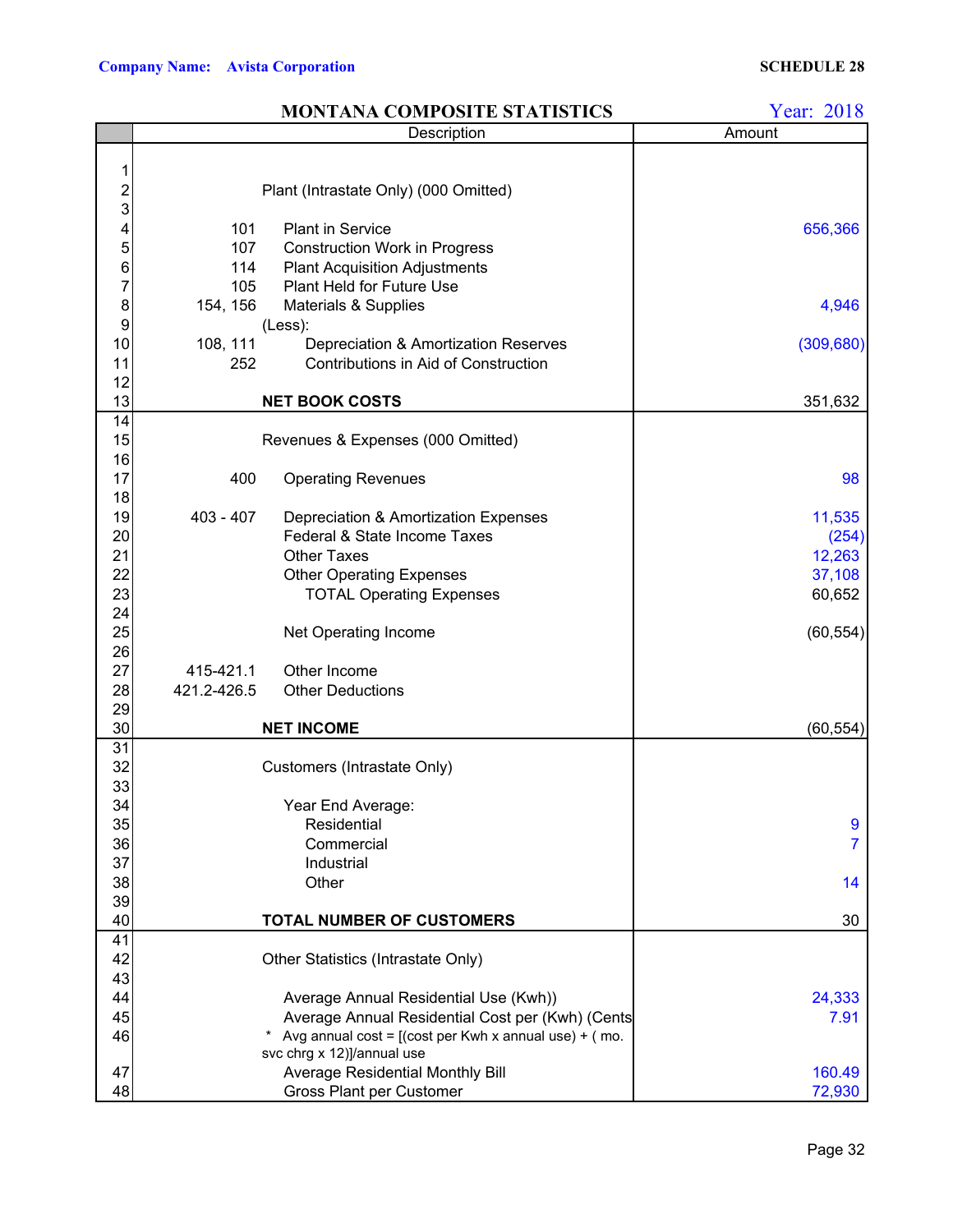### **MONTANA CUSTOMER INFORMATION**

|                                       |                            |                 |                |                | Industrial |                 |
|---------------------------------------|----------------------------|-----------------|----------------|----------------|------------|-----------------|
|                                       |                            | Population      | Residential    | Commercial     | & Other    | Total           |
|                                       | City/Town                  | (Include Rural) | Customers      | Customers      | Customers  | Customers       |
| 1                                     |                            |                 |                |                |            |                 |
|                                       | 2 Noxon, Montana           |                 | $\overline{9}$ | $\overline{7}$ | 14         | $30\,$          |
| $\ensuremath{\mathsf{3}}$             |                            |                 |                |                |            |                 |
| $\overline{\mathbf{4}}$               |                            |                 |                |                |            |                 |
| $\overline{5}$                        |                            |                 |                |                |            |                 |
| $\,$ 6 $\,$                           |                            |                 |                |                |            |                 |
| $\overline{7}$                        |                            |                 |                |                |            |                 |
| $\begin{array}{c} 8 \\ 9 \end{array}$ |                            |                 |                |                |            |                 |
|                                       |                            |                 |                |                |            |                 |
| 10                                    |                            |                 |                |                |            |                 |
| 11                                    |                            |                 |                |                |            |                 |
| 12                                    |                            |                 |                |                |            |                 |
| 13                                    |                            |                 |                |                |            |                 |
| 14                                    |                            |                 |                |                |            |                 |
| 15                                    |                            |                 |                |                |            |                 |
| 16                                    |                            |                 |                |                |            |                 |
| 17                                    |                            |                 |                |                |            |                 |
| 18                                    |                            |                 |                |                |            |                 |
| 19                                    |                            |                 |                |                |            |                 |
| 20                                    |                            |                 |                |                |            |                 |
| 21                                    |                            |                 |                |                |            |                 |
| 22<br>23                              |                            |                 |                |                |            |                 |
| 24                                    |                            |                 |                |                |            |                 |
| 25                                    |                            |                 |                |                |            |                 |
| 26                                    |                            |                 |                |                |            |                 |
| 27                                    |                            |                 |                |                |            |                 |
| 28                                    |                            |                 |                |                |            |                 |
| 29                                    |                            |                 |                |                |            |                 |
| 30                                    |                            |                 |                |                |            |                 |
| 31                                    |                            |                 |                |                |            |                 |
|                                       | 32 TOTAL Montana Customers |                 | 9              | $\overline{7}$ | 14         | 30 <sup>°</sup> |
|                                       |                            |                 |                |                |            |                 |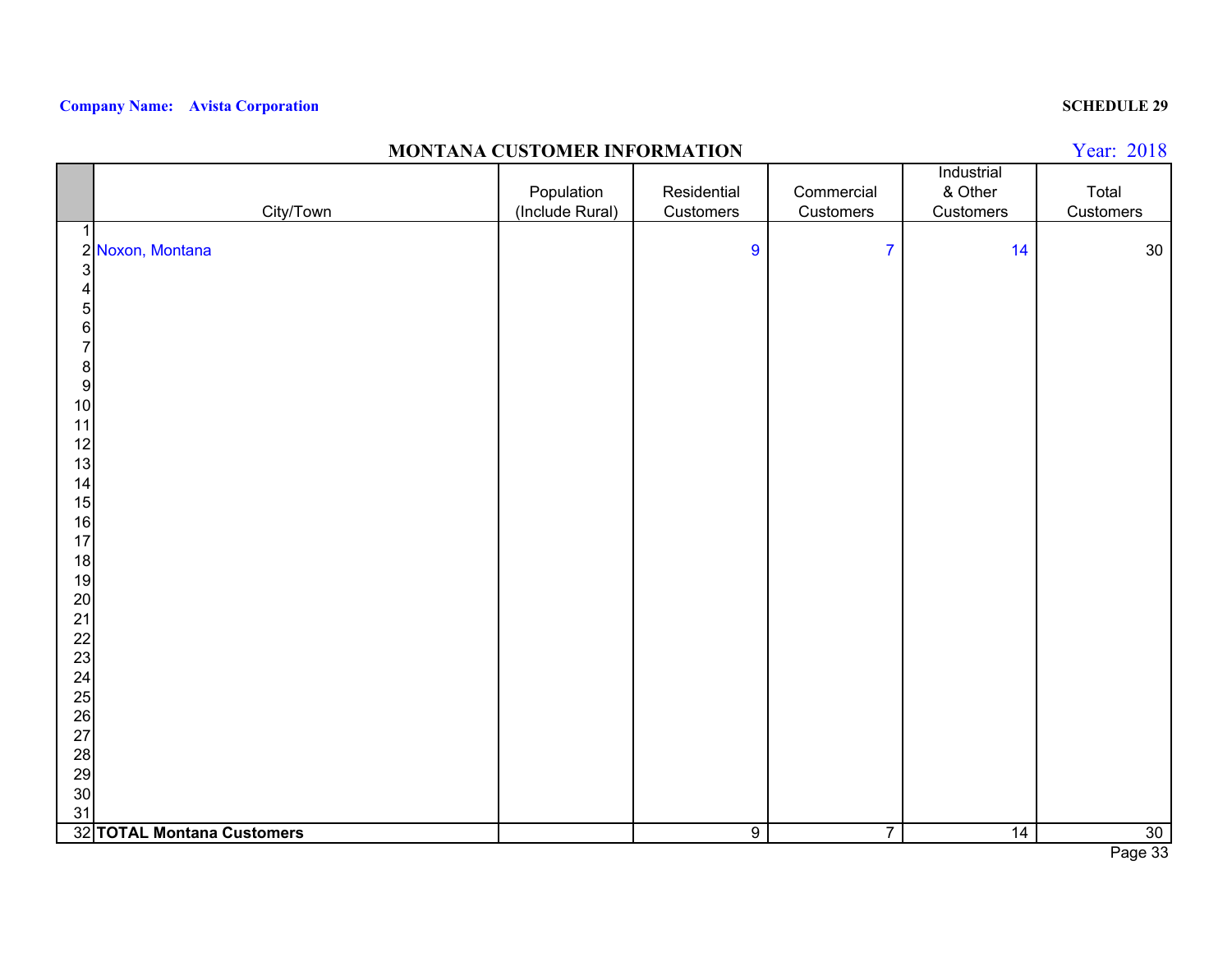| Year Beginning<br>Year End<br>Department<br>Average<br>$\mathbf 1$<br>50<br>2 Noxon Generating Station<br>3<br>43<br>47<br>$\begin{array}{c} 4 \\ 5 \\ 6 \end{array}$<br>$\begin{array}{c} 8 \\ 9 \end{array}$<br>10<br>$11$<br>12<br>13<br>$\frac{14}{15}$<br>16<br>17<br>18<br>19<br>$20\,$<br>21<br>22<br>23<br>24<br>25<br>$\begin{array}{c} 26 \\ 27 \end{array}$<br>$\begin{array}{c} 28 \\ 29 \end{array}$<br>30<br>$\begin{array}{c} 31 \\ 32 \end{array}$<br>33<br>34<br>$35\,$<br>36<br>37<br>38<br>39<br>40<br>41<br>42<br>43<br>44<br>45<br>${\bf 46}$<br>47<br>48<br>49 | Year: 2018<br>MONTANA EMPLOYEE COUNTS |  |  |  |  |  |
|--------------------------------------------------------------------------------------------------------------------------------------------------------------------------------------------------------------------------------------------------------------------------------------------------------------------------------------------------------------------------------------------------------------------------------------------------------------------------------------------------------------------------------------------------------------------------------------|---------------------------------------|--|--|--|--|--|
|                                                                                                                                                                                                                                                                                                                                                                                                                                                                                                                                                                                      |                                       |  |  |  |  |  |
|                                                                                                                                                                                                                                                                                                                                                                                                                                                                                                                                                                                      |                                       |  |  |  |  |  |
|                                                                                                                                                                                                                                                                                                                                                                                                                                                                                                                                                                                      |                                       |  |  |  |  |  |
|                                                                                                                                                                                                                                                                                                                                                                                                                                                                                                                                                                                      |                                       |  |  |  |  |  |
|                                                                                                                                                                                                                                                                                                                                                                                                                                                                                                                                                                                      |                                       |  |  |  |  |  |
|                                                                                                                                                                                                                                                                                                                                                                                                                                                                                                                                                                                      |                                       |  |  |  |  |  |
|                                                                                                                                                                                                                                                                                                                                                                                                                                                                                                                                                                                      |                                       |  |  |  |  |  |
|                                                                                                                                                                                                                                                                                                                                                                                                                                                                                                                                                                                      |                                       |  |  |  |  |  |
|                                                                                                                                                                                                                                                                                                                                                                                                                                                                                                                                                                                      |                                       |  |  |  |  |  |
|                                                                                                                                                                                                                                                                                                                                                                                                                                                                                                                                                                                      |                                       |  |  |  |  |  |
|                                                                                                                                                                                                                                                                                                                                                                                                                                                                                                                                                                                      |                                       |  |  |  |  |  |
|                                                                                                                                                                                                                                                                                                                                                                                                                                                                                                                                                                                      |                                       |  |  |  |  |  |
|                                                                                                                                                                                                                                                                                                                                                                                                                                                                                                                                                                                      |                                       |  |  |  |  |  |
|                                                                                                                                                                                                                                                                                                                                                                                                                                                                                                                                                                                      |                                       |  |  |  |  |  |
|                                                                                                                                                                                                                                                                                                                                                                                                                                                                                                                                                                                      |                                       |  |  |  |  |  |
|                                                                                                                                                                                                                                                                                                                                                                                                                                                                                                                                                                                      |                                       |  |  |  |  |  |
|                                                                                                                                                                                                                                                                                                                                                                                                                                                                                                                                                                                      |                                       |  |  |  |  |  |
|                                                                                                                                                                                                                                                                                                                                                                                                                                                                                                                                                                                      |                                       |  |  |  |  |  |
|                                                                                                                                                                                                                                                                                                                                                                                                                                                                                                                                                                                      |                                       |  |  |  |  |  |
|                                                                                                                                                                                                                                                                                                                                                                                                                                                                                                                                                                                      |                                       |  |  |  |  |  |
|                                                                                                                                                                                                                                                                                                                                                                                                                                                                                                                                                                                      |                                       |  |  |  |  |  |
|                                                                                                                                                                                                                                                                                                                                                                                                                                                                                                                                                                                      |                                       |  |  |  |  |  |
|                                                                                                                                                                                                                                                                                                                                                                                                                                                                                                                                                                                      |                                       |  |  |  |  |  |
|                                                                                                                                                                                                                                                                                                                                                                                                                                                                                                                                                                                      |                                       |  |  |  |  |  |
|                                                                                                                                                                                                                                                                                                                                                                                                                                                                                                                                                                                      |                                       |  |  |  |  |  |
|                                                                                                                                                                                                                                                                                                                                                                                                                                                                                                                                                                                      |                                       |  |  |  |  |  |
|                                                                                                                                                                                                                                                                                                                                                                                                                                                                                                                                                                                      |                                       |  |  |  |  |  |
|                                                                                                                                                                                                                                                                                                                                                                                                                                                                                                                                                                                      |                                       |  |  |  |  |  |
|                                                                                                                                                                                                                                                                                                                                                                                                                                                                                                                                                                                      |                                       |  |  |  |  |  |
|                                                                                                                                                                                                                                                                                                                                                                                                                                                                                                                                                                                      |                                       |  |  |  |  |  |
|                                                                                                                                                                                                                                                                                                                                                                                                                                                                                                                                                                                      |                                       |  |  |  |  |  |
|                                                                                                                                                                                                                                                                                                                                                                                                                                                                                                                                                                                      |                                       |  |  |  |  |  |
|                                                                                                                                                                                                                                                                                                                                                                                                                                                                                                                                                                                      |                                       |  |  |  |  |  |
|                                                                                                                                                                                                                                                                                                                                                                                                                                                                                                                                                                                      |                                       |  |  |  |  |  |
|                                                                                                                                                                                                                                                                                                                                                                                                                                                                                                                                                                                      |                                       |  |  |  |  |  |
|                                                                                                                                                                                                                                                                                                                                                                                                                                                                                                                                                                                      |                                       |  |  |  |  |  |
|                                                                                                                                                                                                                                                                                                                                                                                                                                                                                                                                                                                      |                                       |  |  |  |  |  |
|                                                                                                                                                                                                                                                                                                                                                                                                                                                                                                                                                                                      |                                       |  |  |  |  |  |
|                                                                                                                                                                                                                                                                                                                                                                                                                                                                                                                                                                                      |                                       |  |  |  |  |  |
|                                                                                                                                                                                                                                                                                                                                                                                                                                                                                                                                                                                      |                                       |  |  |  |  |  |
|                                                                                                                                                                                                                                                                                                                                                                                                                                                                                                                                                                                      |                                       |  |  |  |  |  |
|                                                                                                                                                                                                                                                                                                                                                                                                                                                                                                                                                                                      |                                       |  |  |  |  |  |
|                                                                                                                                                                                                                                                                                                                                                                                                                                                                                                                                                                                      |                                       |  |  |  |  |  |
|                                                                                                                                                                                                                                                                                                                                                                                                                                                                                                                                                                                      |                                       |  |  |  |  |  |
|                                                                                                                                                                                                                                                                                                                                                                                                                                                                                                                                                                                      |                                       |  |  |  |  |  |
|                                                                                                                                                                                                                                                                                                                                                                                                                                                                                                                                                                                      |                                       |  |  |  |  |  |
|                                                                                                                                                                                                                                                                                                                                                                                                                                                                                                                                                                                      |                                       |  |  |  |  |  |
| 50 TOTAL Montana Employees<br>50<br>43<br>47                                                                                                                                                                                                                                                                                                                                                                                                                                                                                                                                         |                                       |  |  |  |  |  |

## **MONTANA EMPLOYEE COUNTS**

Page 34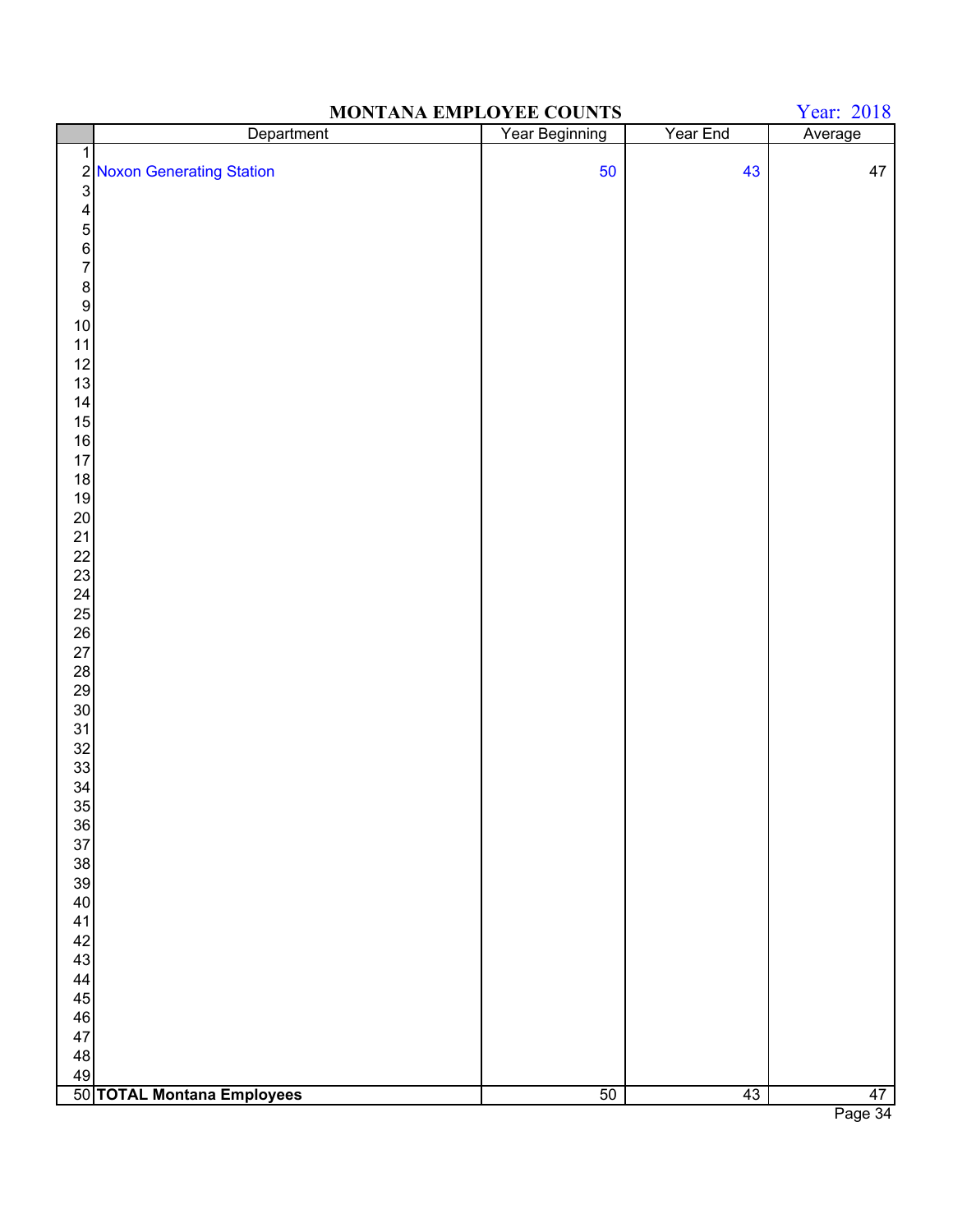| <b>Total Company</b><br><b>Total Montana</b><br>1<br>2 Noxon Rapids Capital Projects Upgrades<br>5,290,048<br>5,290,048<br>3<br><b>Clark Fork Improvement</b><br>2,997,988<br>2,433,324<br>4<br>5<br><b>6</b> Regulating Hydro Project<br>3,179,481<br>1,144,613<br>3,955,000<br>8 Colstrip Capital Projects<br>3,955,000<br>9<br>10 Other<br>8,682,901<br>1,107,502<br>11<br>12<br>13<br>14<br>15<br>16<br>17<br>18<br>19<br>20<br>21<br>22<br>23<br>24<br>25<br>26<br>27<br>28<br>29<br>$30\,$<br>31<br>32<br>33<br>34<br>35<br>36<br>37 |    | MONTANA CONSTRUCTION BUDGET (ASSIGNED & ALLOCATED) |  |  |  |  |  |
|--------------------------------------------------------------------------------------------------------------------------------------------------------------------------------------------------------------------------------------------------------------------------------------------------------------------------------------------------------------------------------------------------------------------------------------------------------------------------------------------------------------------------------------------|----|----------------------------------------------------|--|--|--|--|--|
|                                                                                                                                                                                                                                                                                                                                                                                                                                                                                                                                            |    | <b>Project Description</b>                         |  |  |  |  |  |
|                                                                                                                                                                                                                                                                                                                                                                                                                                                                                                                                            |    |                                                    |  |  |  |  |  |
|                                                                                                                                                                                                                                                                                                                                                                                                                                                                                                                                            |    |                                                    |  |  |  |  |  |
|                                                                                                                                                                                                                                                                                                                                                                                                                                                                                                                                            |    |                                                    |  |  |  |  |  |
|                                                                                                                                                                                                                                                                                                                                                                                                                                                                                                                                            |    |                                                    |  |  |  |  |  |
|                                                                                                                                                                                                                                                                                                                                                                                                                                                                                                                                            |    |                                                    |  |  |  |  |  |
|                                                                                                                                                                                                                                                                                                                                                                                                                                                                                                                                            |    |                                                    |  |  |  |  |  |
|                                                                                                                                                                                                                                                                                                                                                                                                                                                                                                                                            |    |                                                    |  |  |  |  |  |
|                                                                                                                                                                                                                                                                                                                                                                                                                                                                                                                                            |    |                                                    |  |  |  |  |  |
|                                                                                                                                                                                                                                                                                                                                                                                                                                                                                                                                            |    |                                                    |  |  |  |  |  |
|                                                                                                                                                                                                                                                                                                                                                                                                                                                                                                                                            |    |                                                    |  |  |  |  |  |
|                                                                                                                                                                                                                                                                                                                                                                                                                                                                                                                                            |    |                                                    |  |  |  |  |  |
|                                                                                                                                                                                                                                                                                                                                                                                                                                                                                                                                            |    |                                                    |  |  |  |  |  |
|                                                                                                                                                                                                                                                                                                                                                                                                                                                                                                                                            |    |                                                    |  |  |  |  |  |
|                                                                                                                                                                                                                                                                                                                                                                                                                                                                                                                                            |    |                                                    |  |  |  |  |  |
|                                                                                                                                                                                                                                                                                                                                                                                                                                                                                                                                            |    |                                                    |  |  |  |  |  |
|                                                                                                                                                                                                                                                                                                                                                                                                                                                                                                                                            |    |                                                    |  |  |  |  |  |
|                                                                                                                                                                                                                                                                                                                                                                                                                                                                                                                                            |    |                                                    |  |  |  |  |  |
|                                                                                                                                                                                                                                                                                                                                                                                                                                                                                                                                            |    |                                                    |  |  |  |  |  |
|                                                                                                                                                                                                                                                                                                                                                                                                                                                                                                                                            |    |                                                    |  |  |  |  |  |
|                                                                                                                                                                                                                                                                                                                                                                                                                                                                                                                                            |    |                                                    |  |  |  |  |  |
|                                                                                                                                                                                                                                                                                                                                                                                                                                                                                                                                            |    |                                                    |  |  |  |  |  |
|                                                                                                                                                                                                                                                                                                                                                                                                                                                                                                                                            |    |                                                    |  |  |  |  |  |
|                                                                                                                                                                                                                                                                                                                                                                                                                                                                                                                                            |    |                                                    |  |  |  |  |  |
|                                                                                                                                                                                                                                                                                                                                                                                                                                                                                                                                            |    |                                                    |  |  |  |  |  |
|                                                                                                                                                                                                                                                                                                                                                                                                                                                                                                                                            |    |                                                    |  |  |  |  |  |
|                                                                                                                                                                                                                                                                                                                                                                                                                                                                                                                                            |    |                                                    |  |  |  |  |  |
|                                                                                                                                                                                                                                                                                                                                                                                                                                                                                                                                            |    |                                                    |  |  |  |  |  |
|                                                                                                                                                                                                                                                                                                                                                                                                                                                                                                                                            |    |                                                    |  |  |  |  |  |
|                                                                                                                                                                                                                                                                                                                                                                                                                                                                                                                                            |    |                                                    |  |  |  |  |  |
|                                                                                                                                                                                                                                                                                                                                                                                                                                                                                                                                            |    |                                                    |  |  |  |  |  |
|                                                                                                                                                                                                                                                                                                                                                                                                                                                                                                                                            |    |                                                    |  |  |  |  |  |
|                                                                                                                                                                                                                                                                                                                                                                                                                                                                                                                                            |    |                                                    |  |  |  |  |  |
|                                                                                                                                                                                                                                                                                                                                                                                                                                                                                                                                            |    |                                                    |  |  |  |  |  |
|                                                                                                                                                                                                                                                                                                                                                                                                                                                                                                                                            |    |                                                    |  |  |  |  |  |
|                                                                                                                                                                                                                                                                                                                                                                                                                                                                                                                                            |    |                                                    |  |  |  |  |  |
|                                                                                                                                                                                                                                                                                                                                                                                                                                                                                                                                            |    |                                                    |  |  |  |  |  |
|                                                                                                                                                                                                                                                                                                                                                                                                                                                                                                                                            | 38 |                                                    |  |  |  |  |  |
| 39                                                                                                                                                                                                                                                                                                                                                                                                                                                                                                                                         |    |                                                    |  |  |  |  |  |
| $40\,$                                                                                                                                                                                                                                                                                                                                                                                                                                                                                                                                     |    |                                                    |  |  |  |  |  |
| 41                                                                                                                                                                                                                                                                                                                                                                                                                                                                                                                                         |    |                                                    |  |  |  |  |  |
| 50 TOTAL<br>24,105,418<br>13,930,487<br>$D0 \approx 2F$                                                                                                                                                                                                                                                                                                                                                                                                                                                                                    |    |                                                    |  |  |  |  |  |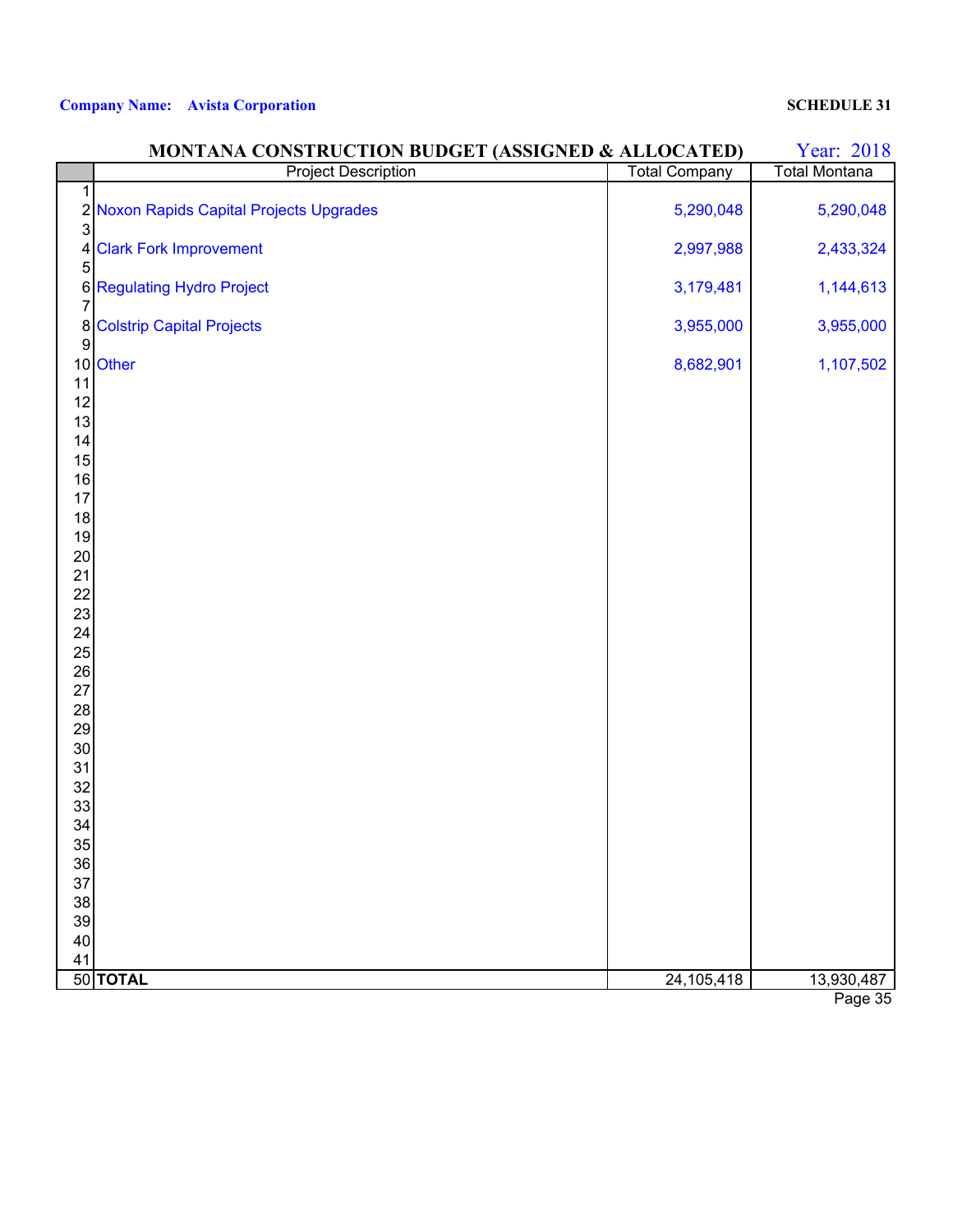### **TOTAL SYSTEM & MONTANA PEAK AND ENERGY**

## Year: 2018

|                  | <b>System</b>   |              |      |                  |                              |                        |  |  |  |
|------------------|-----------------|--------------|------|------------------|------------------------------|------------------------|--|--|--|
|                  |                 | Peak         | Peak | Peak Day Volumes | <b>Total Monthly Volumes</b> | Non-Requirements       |  |  |  |
|                  |                 | Day of Month | Hour | Megawatts        | Energy (Mwh)                 | Sales For Resale (Mwh) |  |  |  |
|                  | Jan.            | ⌒            | 1800 | 1499             | 1,383,994                    | 531,522                |  |  |  |
| $\overline{2}$   | Feb.            | 21           | 800  | 1555             | 1,163,482                    | 378,959                |  |  |  |
| 3                | Mar.            |              | 800  | 1329             | 1,290,125                    | 496,474                |  |  |  |
| 4                | Apr.            | 2            | 1000 | 1239             | 1,282,430                    | 578,362                |  |  |  |
| 5                | May             | 15           | 1900 | 1245             | 976,609                      | 289,424                |  |  |  |
| 6                | Jun.            | 20           | 1700 | 1298             | 1,009,910                    | 335,755                |  |  |  |
|                  | Jul.            | 30           | 1600 | 1610             | 1,062,566                    | 265,774                |  |  |  |
| 8                | Aug.            | 10           | 1600 | 1716             | 1,034,193                    | 228,111                |  |  |  |
| $\boldsymbol{9}$ | Sep.            |              | 1700 | 1251             | 803,969                      | 142,509                |  |  |  |
| 10 <sup>1</sup>  | Oct.            | 16           | 800  | 1207             | 813,994                      | 109,516                |  |  |  |
| 11               | Nov.            | 26           | 1800 | 1332             | 1,017,857                    | 250,797                |  |  |  |
| 12               | Dec.            |              | 800  | 1469             | 1,030,469                    | 170,294                |  |  |  |
|                  | <b>13ITOTAL</b> |              |      |                  | 12,869,598                   | 3,777,497              |  |  |  |

## **Montana**

|    |          | Peak         | Peak | Peak Day Volumes                      | <b>Total Monthly Volumes</b> | Non-Requirements       |
|----|----------|--------------|------|---------------------------------------|------------------------------|------------------------|
|    |          | Day of Month | Hour | Megawatts                             | Energy (Mwh)                 | Sales For Resale (Mwh) |
| 14 | Jan.     |              |      |                                       |                              |                        |
| 15 | Feb.     |              |      |                                       |                              |                        |
| 16 | Mar.     |              |      | Information is not available by state |                              |                        |
| 17 | Apr.     |              |      |                                       |                              |                        |
| 18 | May      |              |      |                                       |                              |                        |
| 19 | Jun.     |              |      |                                       |                              |                        |
| 20 | Jul.     |              |      |                                       |                              |                        |
| 21 | Aug.     |              |      |                                       |                              |                        |
| 22 | Sep.     |              |      |                                       |                              |                        |
| 23 | Oct.     |              |      |                                       |                              |                        |
| 24 | Nov.     |              |      |                                       |                              |                        |
| 25 | Dec.     |              |      |                                       |                              |                        |
|    | 26 TOTAL |              |      |                                       |                              |                        |

|    | <b>SCHEDULE 33</b>                  |               |                               |               |
|----|-------------------------------------|---------------|-------------------------------|---------------|
|    | Sources                             | Megawatthours | Disposition                   | Megawatthours |
|    | Generation (Net of Station Use)     |               |                               |               |
|    | 2 Steam                             | 1,725,973     | Sales to Ultimate Consumers   |               |
|    | 3INuclear                           |               | (Include Interdepartmental)   | 8,587,539     |
|    | 4 Hydro - Conventional              | 4,029,375     |                               |               |
|    | Hydro - Pumped Storage              |               | <b>Requirements Sales</b>     |               |
| 6  | Other                               | 1,697,829     | for Resale                    |               |
|    | (Less) Energy for Pumping           |               |                               |               |
|    | <b>8 NET Generation</b>             | 7,453,177     | <b>Non-Requirements Sales</b> |               |
|    | 9 Purchases                         | 5,494,361     | for Resale                    | 3,777,497     |
|    | 10 Power Exchanges                  |               |                               |               |
| 11 | Received                            | 9,415         | <b>Energy Furnished</b>       |               |
| 12 | Delivered                           | (87, 355)     | <b>Without Charge</b>         |               |
|    | 13 NET Exchanges                    | (77, 940)     |                               |               |
|    | 14 Transmission Wheeling for Others |               | <b>Energy Used Within</b>     |               |
| 15 | Received                            | 3,945,529     | <b>Electric Utility</b>       | 12,811        |
| 16 | Delivered                           | (3,945,529)   |                               |               |
|    | 17 NET Transmission Wheeling        |               | <b>Total Energy Losses</b>    | 491,751       |
|    | 18 Transmission by Others Losses    |               |                               |               |
|    | 19TOTAL                             | 12,869,598    | <b>TOTAL</b>                  | 12,869,598    |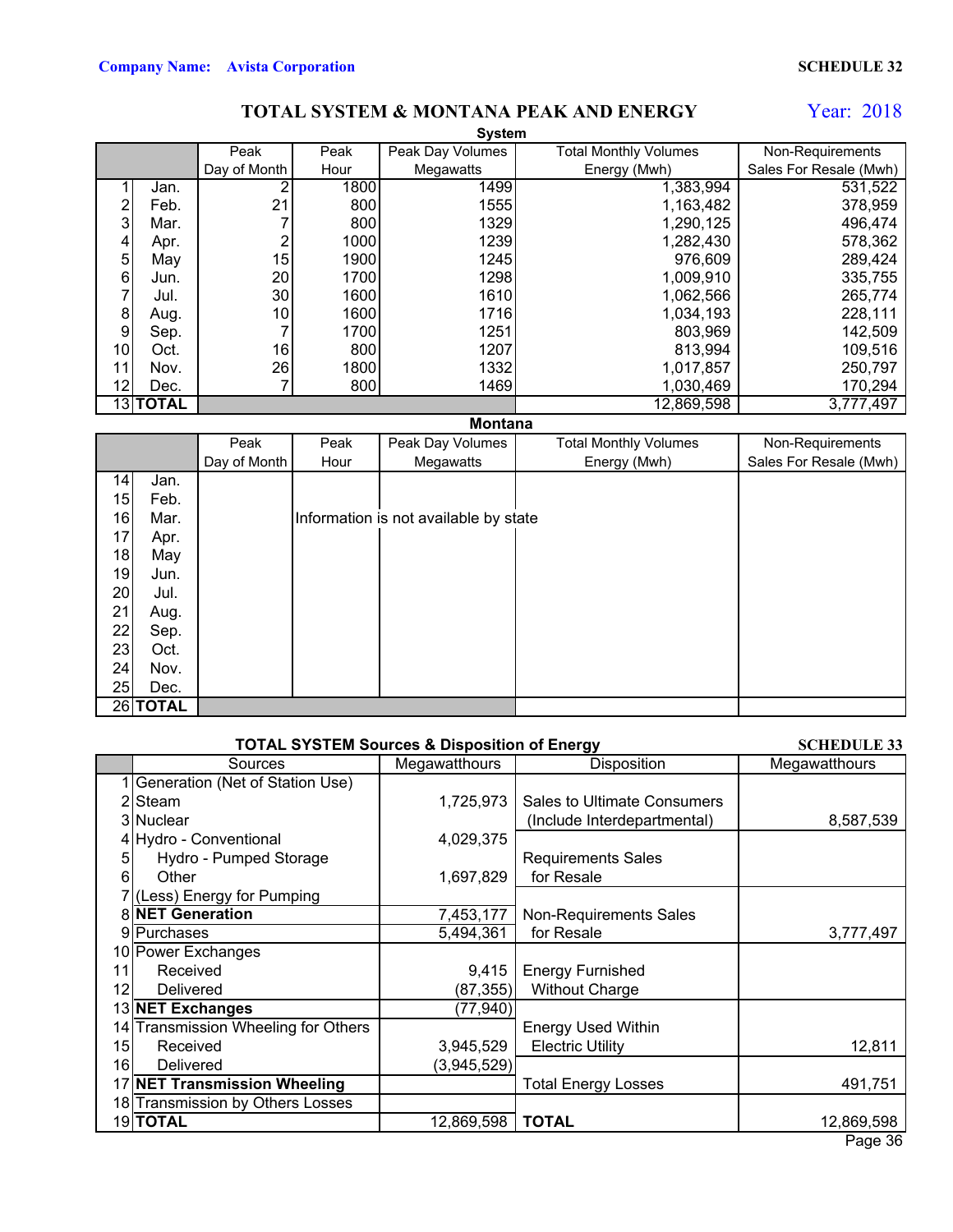|          | <b>SOURCES OF ELECTRIC SUPPLY</b> |                      |                    |           |              |  |  |  |
|----------|-----------------------------------|----------------------|--------------------|-----------|--------------|--|--|--|
|          |                                   | Plant                |                    | Annual    | Annual       |  |  |  |
|          | <b>Type</b>                       | Name                 | Location           | Peak (MW) | Energy (Mwh) |  |  |  |
| 1        |                                   |                      |                    |           |              |  |  |  |
| $2\vert$ | Washington:                       |                      |                    |           |              |  |  |  |
| 3        |                                   |                      |                    |           |              |  |  |  |
|          | 4 Thermal                         | Kettle Falls         | Kettle Falls, WA   | 96        | 336,936      |  |  |  |
|          | 5 Hydro                           | <b>Little Falls</b>  | Ford, WA           | 33        | 166,423      |  |  |  |
|          | 6 Hydro                           | Long Lake            | Ford, WA           | 91        | 505,089      |  |  |  |
|          | 7 Hydro                           | Monroe Street        | Spokane, WA        | 29        | 81,033       |  |  |  |
|          | 8 Hydro                           | Nine Mile            | Spokane, WA        | 58        | 143,308      |  |  |  |
|          | 9 Hydro                           | <b>Upper Falls</b>   | Spokane, WA        | 18        | 61,161       |  |  |  |
|          | 10 Combustion -                   |                      |                    |           |              |  |  |  |
| 11       | Turbine                           | Northeast            | Spokane, WA        | 68        | 1,515        |  |  |  |
|          | 12 Combustion -                   |                      |                    |           |              |  |  |  |
| 13       | Turbine                           | Kettle Falls Bi-fuel | Kettle Falls, WA   | 8         | 8,118        |  |  |  |
|          | 14 Combustion -                   |                      |                    |           |              |  |  |  |
| 15       | Turbine                           | <b>Boulder Park</b>  | Spokane, WA        | 25        | 47,931       |  |  |  |
| 16       |                                   |                      |                    |           |              |  |  |  |
| 17       |                                   |                      |                    |           |              |  |  |  |
|          | 18 Idaho:                         |                      |                    |           |              |  |  |  |
|          | 19 Hydro                          | Cabinet Gorge        | Clark Fork, ID     | 268       | 1,159,246    |  |  |  |
|          | 20 Hydro                          | Post Falls           | Post Falls, ID     | 16        | 72,493       |  |  |  |
|          | 21 Combustion -                   |                      |                    |           |              |  |  |  |
| 22       | Turbine                           | Rathdrum             | Rathdrum, ID       | 161       | 145,074      |  |  |  |
| 23       |                                   |                      |                    |           |              |  |  |  |
| 24       |                                   |                      |                    |           |              |  |  |  |
| 25       |                                   |                      |                    |           |              |  |  |  |
|          | 26 Montana:                       |                      |                    |           |              |  |  |  |
|          | 27 Thermal                        | Colstrip #3 and #4   | Colstrip, MT       | 224       | 1,389,037    |  |  |  |
|          | 28 Hydro                          | Noxon                | Thompson Falls, MT | 547       | 1,840,622    |  |  |  |
| 29       |                                   |                      |                    |           |              |  |  |  |
|          | 30 Oregon:                        |                      |                    |           |              |  |  |  |
| 31       | Combustion -                      |                      |                    |           |              |  |  |  |
| 32       | Turbine                           | Coyote Springs 2     | Boardman, OR       | 319       | 1,495,191    |  |  |  |
| 33       |                                   |                      |                    |           |              |  |  |  |
| 34       |                                   |                      |                    |           |              |  |  |  |
| 35       |                                   |                      |                    |           |              |  |  |  |
| 36       |                                   |                      |                    |           |              |  |  |  |
| 37       |                                   |                      |                    |           |              |  |  |  |
| 38       |                                   |                      |                    |           |              |  |  |  |
| 39       |                                   |                      |                    |           |              |  |  |  |
| 40       |                                   |                      |                    |           |              |  |  |  |
| 41       |                                   |                      |                    |           |              |  |  |  |
| 42       |                                   |                      |                    |           |              |  |  |  |
| 43       |                                   |                      |                    |           |              |  |  |  |
| 44       |                                   |                      |                    |           |              |  |  |  |
| 45       |                                   |                      |                    |           |              |  |  |  |
| 46       |                                   |                      |                    |           |              |  |  |  |
| 47       |                                   |                      |                    |           |              |  |  |  |
| 48       | 49 Total                          |                      |                    | 1,961     | 7,453,177    |  |  |  |
|          |                                   |                      |                    |           |              |  |  |  |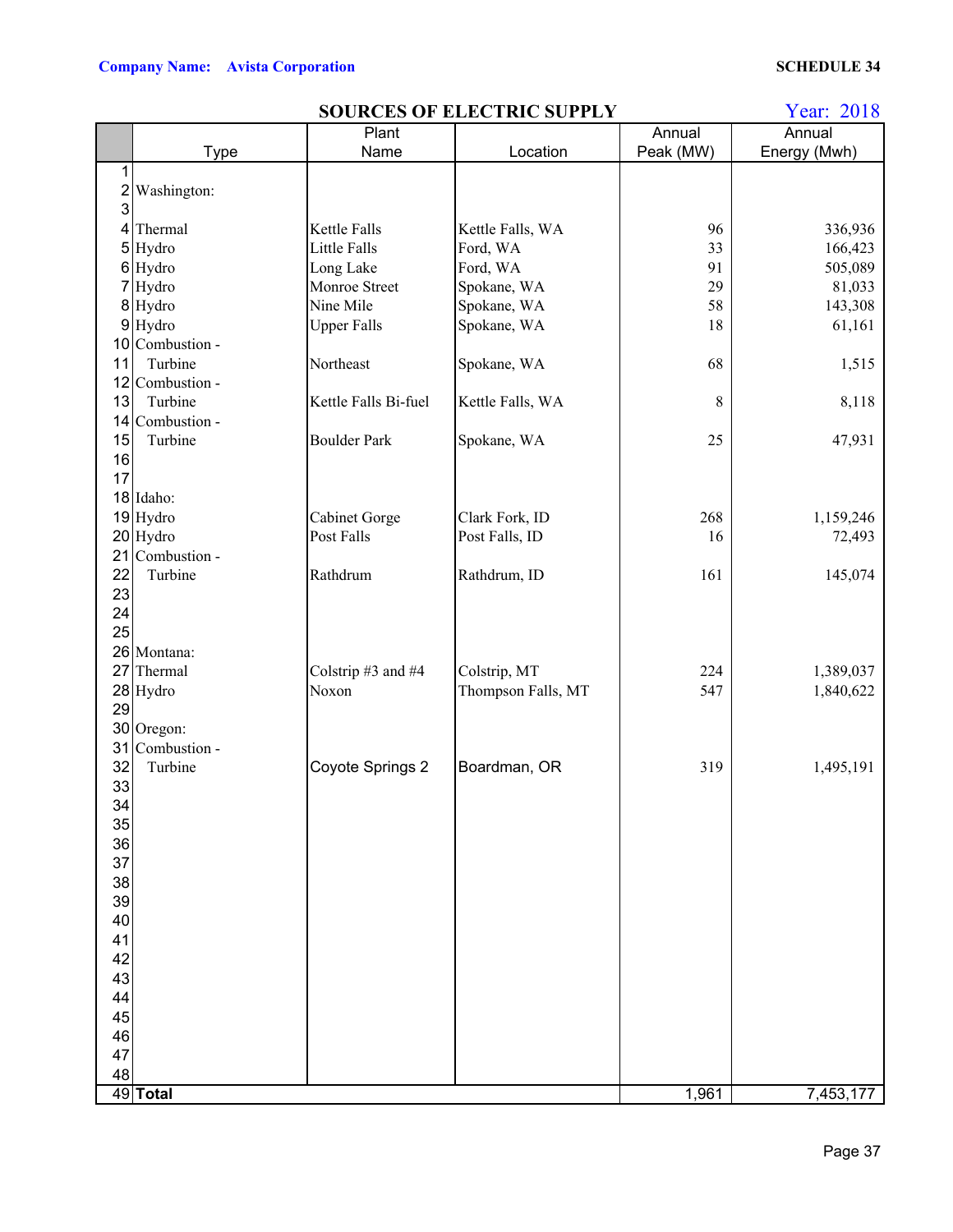|                                            | MONTANA CONSERVATION & DEMAND SIDE MANAGEMENT PROGRAMS |                     |              |          |            |            | Year: 2018 |
|--------------------------------------------|--------------------------------------------------------|---------------------|--------------|----------|------------|------------|------------|
|                                            |                                                        |                     |              |          | Planned    | Achieved   |            |
|                                            |                                                        | <b>Current Year</b> | Last Year    |          | Savings    | Savings    | Difference |
|                                            | Program Description                                    | Expenditures        | Expenditures | % Change | (MW & MWH) | (MW & MWH) | (MW & MWH) |
| 1                                          |                                                        |                     |              |          |            |            |            |
| $\frac{2}{3}$                              |                                                        |                     |              |          |            |            |            |
|                                            | Not applicable                                         |                     |              |          |            |            |            |
| $\overline{\mathbf{4}}$                    |                                                        |                     |              |          |            |            |            |
|                                            |                                                        |                     |              |          |            |            |            |
| $\begin{array}{c} 5 \\ 6 \\ 7 \end{array}$ |                                                        |                     |              |          |            |            |            |
|                                            |                                                        |                     |              |          |            |            |            |
| $\begin{array}{c} 8 \\ 9 \end{array}$      |                                                        |                     |              |          |            |            |            |
|                                            |                                                        |                     |              |          |            |            |            |
| 10                                         |                                                        |                     |              |          |            |            |            |
| 11                                         |                                                        |                     |              |          |            |            |            |
| $\begin{array}{c} 12 \\ 13 \end{array}$    |                                                        |                     |              |          |            |            |            |
|                                            |                                                        |                     |              |          |            |            |            |
| 14<br>15                                   |                                                        |                     |              |          |            |            |            |
| 16                                         |                                                        |                     |              |          |            |            |            |
| 17                                         |                                                        |                     |              |          |            |            |            |
| 18                                         |                                                        |                     |              |          |            |            |            |
| 19                                         |                                                        |                     |              |          |            |            |            |
| 20                                         |                                                        |                     |              |          |            |            |            |
| 21                                         |                                                        |                     |              |          |            |            |            |
|                                            |                                                        |                     |              |          |            |            |            |
| $\frac{22}{23}$                            |                                                        |                     |              |          |            |            |            |
| 24                                         |                                                        |                     |              |          |            |            |            |
| $\frac{25}{26}$                            |                                                        |                     |              |          |            |            |            |
|                                            |                                                        |                     |              |          |            |            |            |
| 27                                         |                                                        |                     |              |          |            |            |            |
|                                            |                                                        |                     |              |          |            |            |            |
| 28<br>29<br>30                             |                                                        |                     |              |          |            |            |            |
|                                            |                                                        |                     |              |          |            |            |            |
| 31                                         |                                                        |                     |              |          |            |            |            |
|                                            | 32 TOTAL                                               |                     |              |          |            |            |            |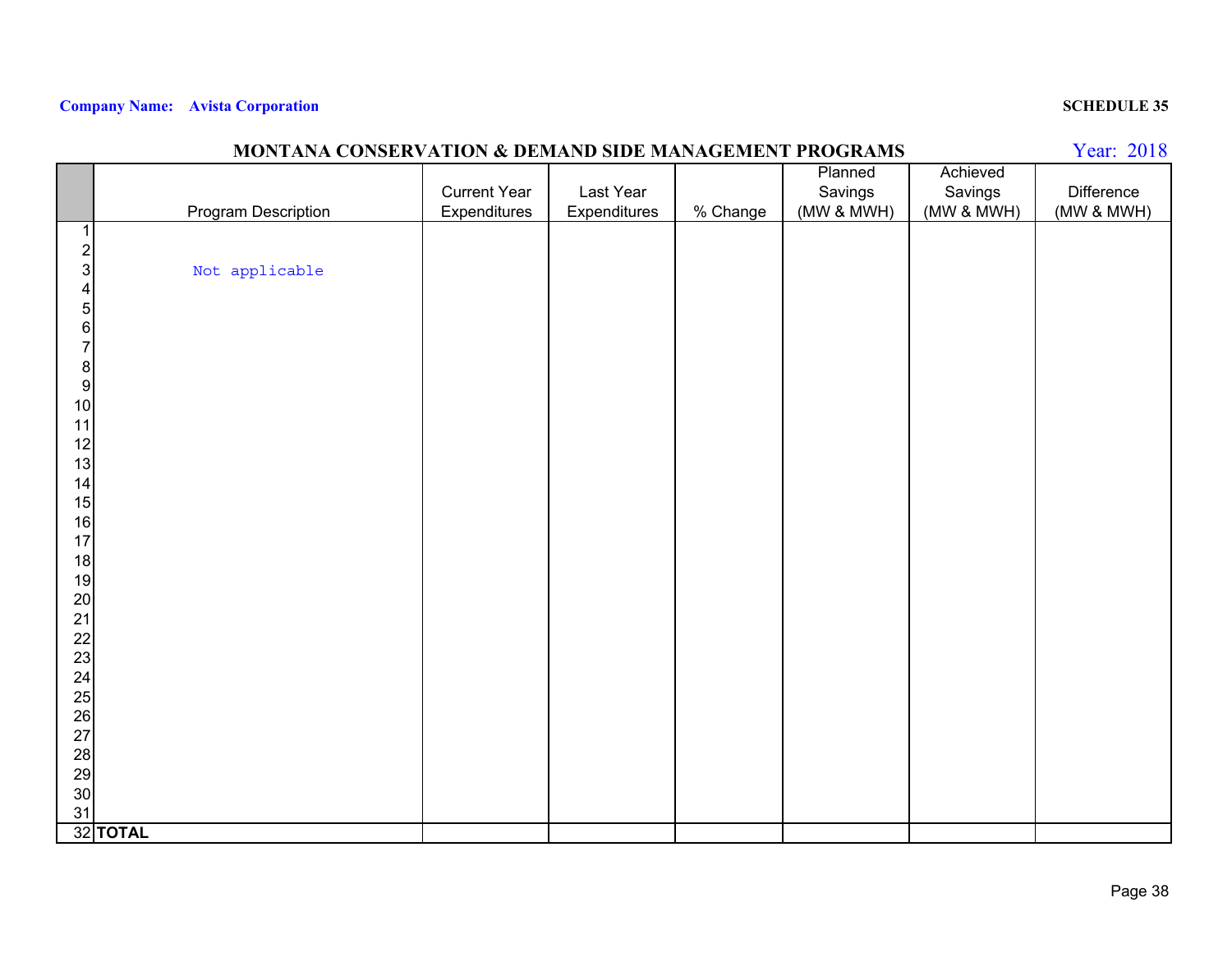## Company Name: Avista Corporation

## **Electric Universal System Benefits Programs**

|                 |                                                                                                              |                       | Contracted or       |                               |             | Most       |
|-----------------|--------------------------------------------------------------------------------------------------------------|-----------------------|---------------------|-------------------------------|-------------|------------|
|                 |                                                                                                              | <b>Actual Current</b> | Committed           | <b>Total Current Expected</b> |             | recent     |
|                 |                                                                                                              | Year                  | <b>Current Year</b> | Year                          | savings (MW | program    |
|                 | Program Description                                                                                          | Expenditures          | Expenditures        | Expenditures and MWh)         |             | evaluation |
| 1               | <b>Local Conservation</b>                                                                                    |                       |                     |                               |             |            |
| $\overline{2}$  |                                                                                                              |                       |                     |                               |             |            |
|                 | 3 Avista Corp. does not have any benefit programs in Montana.                                                |                       |                     |                               |             |            |
| 4               |                                                                                                              |                       |                     |                               |             |            |
| 5               |                                                                                                              |                       |                     |                               |             |            |
| 6               |                                                                                                              |                       |                     |                               |             |            |
|                 |                                                                                                              |                       |                     |                               |             |            |
| 8               | <b>Market Transformation</b>                                                                                 |                       |                     |                               |             |            |
| $\overline{9}$  |                                                                                                              |                       |                     |                               |             |            |
| 10              |                                                                                                              |                       |                     |                               |             |            |
| 11              |                                                                                                              |                       |                     |                               |             |            |
| 12              |                                                                                                              |                       |                     |                               |             |            |
| 13              |                                                                                                              |                       |                     |                               |             |            |
| 14              |                                                                                                              |                       |                     |                               |             |            |
|                 | 15 Renewable Resources                                                                                       |                       |                     |                               |             |            |
| 16              |                                                                                                              |                       |                     |                               |             |            |
| 17              |                                                                                                              |                       |                     |                               |             |            |
| 18              |                                                                                                              |                       |                     |                               |             |            |
| 19              |                                                                                                              |                       |                     |                               |             |            |
| 20              |                                                                                                              |                       |                     |                               |             |            |
| 21              |                                                                                                              |                       |                     |                               |             |            |
| $\overline{22}$ | Research & Development                                                                                       |                       |                     |                               |             |            |
| 23              |                                                                                                              |                       |                     |                               |             |            |
| 24              |                                                                                                              |                       |                     |                               |             |            |
| 25              |                                                                                                              |                       |                     |                               |             |            |
| 26              |                                                                                                              |                       |                     |                               |             |            |
| 27              |                                                                                                              |                       |                     |                               |             |            |
| 28              |                                                                                                              |                       |                     |                               |             |            |
|                 | 29 Low Income                                                                                                |                       |                     |                               |             |            |
| 30              |                                                                                                              |                       |                     |                               |             |            |
| 31              |                                                                                                              |                       |                     |                               |             |            |
| 32              |                                                                                                              |                       |                     |                               |             |            |
| 33              |                                                                                                              |                       |                     |                               |             |            |
| 34              |                                                                                                              |                       |                     |                               |             |            |
|                 | 35 Large Customer Self Directed                                                                              |                       |                     |                               |             |            |
| $\overline{36}$ |                                                                                                              |                       |                     |                               |             |            |
| 37              |                                                                                                              |                       |                     |                               |             |            |
| 38              |                                                                                                              |                       |                     |                               |             |            |
| 39              |                                                                                                              |                       |                     |                               |             |            |
| 40              |                                                                                                              |                       |                     |                               |             |            |
| 41              |                                                                                                              |                       |                     |                               |             |            |
|                 | 42 Total                                                                                                     |                       |                     |                               |             |            |
|                 | 43 Number of customers that received low income rate discounts                                               |                       |                     |                               |             |            |
|                 | 44 Average monthly bill discount amount (\$/mo)                                                              |                       |                     |                               |             |            |
|                 | 45 Average LIEAP-eligible household income<br>46 Number of customers that received weatherization assistance |                       |                     |                               |             |            |
|                 |                                                                                                              |                       |                     |                               |             |            |
|                 | 47 Expected average annual bill savings from weatherization                                                  |                       |                     |                               |             |            |
|                 | 48 Number of residential audits performed                                                                    |                       |                     |                               |             |            |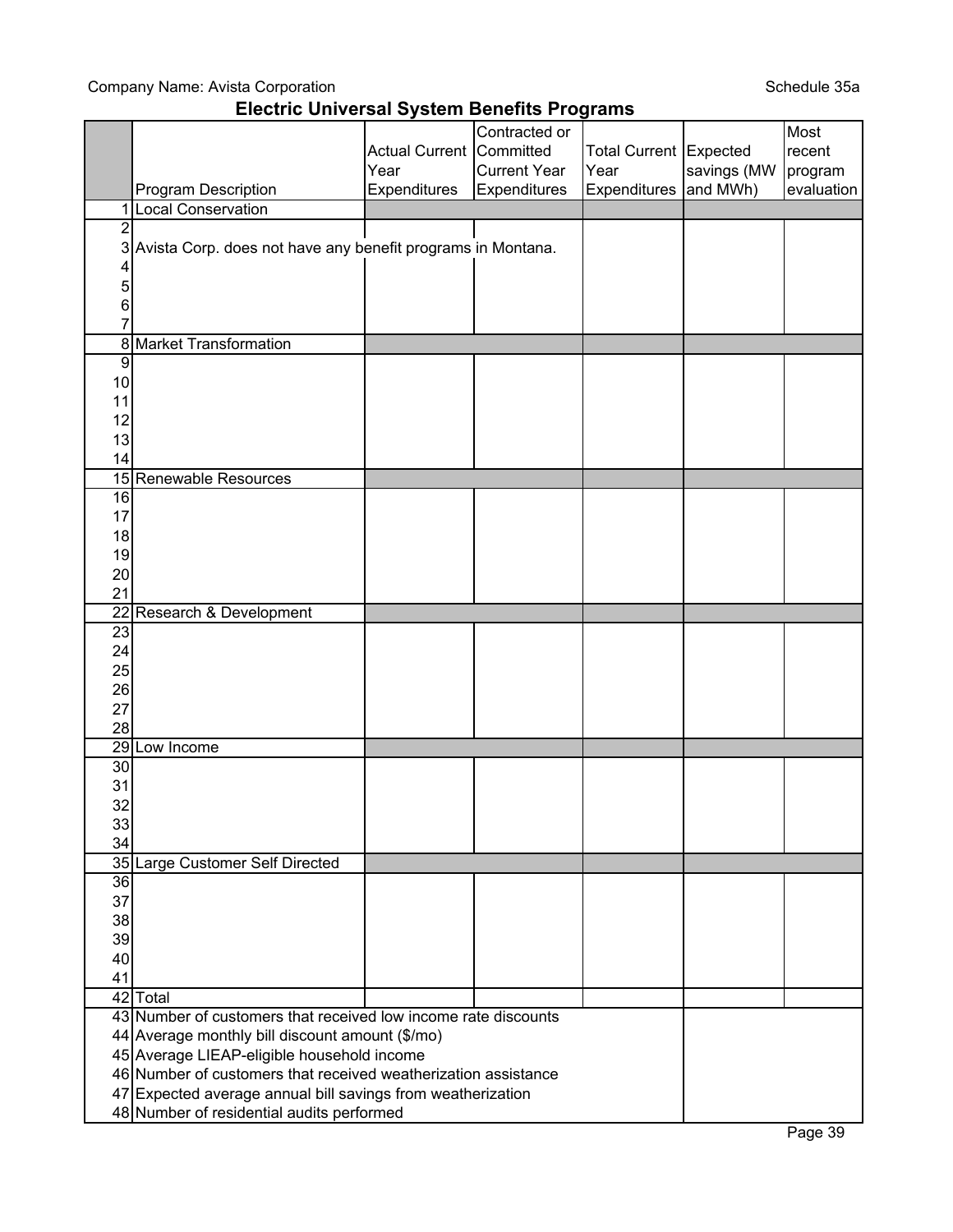Company Name: Avista Corporation

Schedule 35b

|                 | <b>Montana Conservation &amp; Demand Side Management Programs</b>                           |                          |                     |                        |             |            |  |  |  |
|-----------------|---------------------------------------------------------------------------------------------|--------------------------|---------------------|------------------------|-------------|------------|--|--|--|
|                 |                                                                                             |                          | Contracted or       |                        |             | Most       |  |  |  |
|                 |                                                                                             | Actual Current Committed |                     | Total Current Expected |             | recent     |  |  |  |
|                 |                                                                                             | Year                     | <b>Current Year</b> | Year                   | savings (MW | program    |  |  |  |
|                 | Program Description                                                                         | Expenditures             | Expenditures        | Expenditures and MWh)  |             | evaluation |  |  |  |
| 1               | <b>Local Conservation</b>                                                                   |                          |                     |                        |             |            |  |  |  |
| $\overline{c}$  |                                                                                             |                          |                     |                        |             |            |  |  |  |
|                 | 3 Avista Corp. does not have any conservation & demand side management programs in Montana. |                          |                     |                        |             |            |  |  |  |
| 4               |                                                                                             |                          |                     |                        |             |            |  |  |  |
| 5               |                                                                                             |                          |                     |                        |             |            |  |  |  |
| 6               |                                                                                             |                          |                     |                        |             |            |  |  |  |
| 7               |                                                                                             |                          |                     |                        |             |            |  |  |  |
|                 | 8 Demand Response                                                                           |                          |                     |                        |             |            |  |  |  |
| $\overline{9}$  |                                                                                             |                          |                     |                        |             |            |  |  |  |
| 10              |                                                                                             |                          |                     |                        |             |            |  |  |  |
| 11              |                                                                                             |                          |                     |                        |             |            |  |  |  |
| 12              |                                                                                             |                          |                     |                        |             |            |  |  |  |
| 13              |                                                                                             |                          |                     |                        |             |            |  |  |  |
| 14              |                                                                                             |                          |                     |                        |             |            |  |  |  |
|                 | 15 Market Transformation                                                                    |                          |                     |                        |             |            |  |  |  |
| 16              |                                                                                             |                          |                     |                        |             |            |  |  |  |
| 17              |                                                                                             |                          |                     |                        |             |            |  |  |  |
| 18              |                                                                                             |                          |                     |                        |             |            |  |  |  |
| 19              |                                                                                             |                          |                     |                        |             |            |  |  |  |
| 20              |                                                                                             |                          |                     |                        |             |            |  |  |  |
| 21              |                                                                                             |                          |                     |                        |             |            |  |  |  |
| $\overline{22}$ | Research & Development                                                                      |                          |                     |                        |             |            |  |  |  |
| 23              |                                                                                             |                          |                     |                        |             |            |  |  |  |
| 24              |                                                                                             |                          |                     |                        |             |            |  |  |  |
| 25              |                                                                                             |                          |                     |                        |             |            |  |  |  |
| 26              |                                                                                             |                          |                     |                        |             |            |  |  |  |
| 27              |                                                                                             |                          |                     |                        |             |            |  |  |  |
| 28              |                                                                                             |                          |                     |                        |             |            |  |  |  |
|                 | 29 Low Income                                                                               |                          |                     |                        |             |            |  |  |  |
| 30              |                                                                                             |                          |                     |                        |             |            |  |  |  |
| 31              |                                                                                             |                          |                     |                        |             |            |  |  |  |
| 32              |                                                                                             |                          |                     |                        |             |            |  |  |  |
| 33              |                                                                                             |                          |                     |                        |             |            |  |  |  |
| 34              |                                                                                             |                          |                     |                        |             |            |  |  |  |
|                 | 35 Other                                                                                    |                          |                     |                        |             |            |  |  |  |
| 36              |                                                                                             |                          |                     |                        |             |            |  |  |  |
| 37              |                                                                                             |                          |                     |                        |             |            |  |  |  |
| 38              |                                                                                             |                          |                     |                        |             |            |  |  |  |
| 39              |                                                                                             |                          |                     |                        |             |            |  |  |  |
| 40              |                                                                                             |                          |                     |                        |             |            |  |  |  |
| 41              |                                                                                             |                          |                     |                        |             |            |  |  |  |
| 42              |                                                                                             |                          |                     |                        |             |            |  |  |  |
| 43              |                                                                                             |                          |                     |                        |             |            |  |  |  |
| 44              |                                                                                             |                          |                     |                        |             |            |  |  |  |
| 45              |                                                                                             |                          |                     |                        |             |            |  |  |  |
|                 | 46 Total                                                                                    |                          |                     |                        |             | Page 40    |  |  |  |